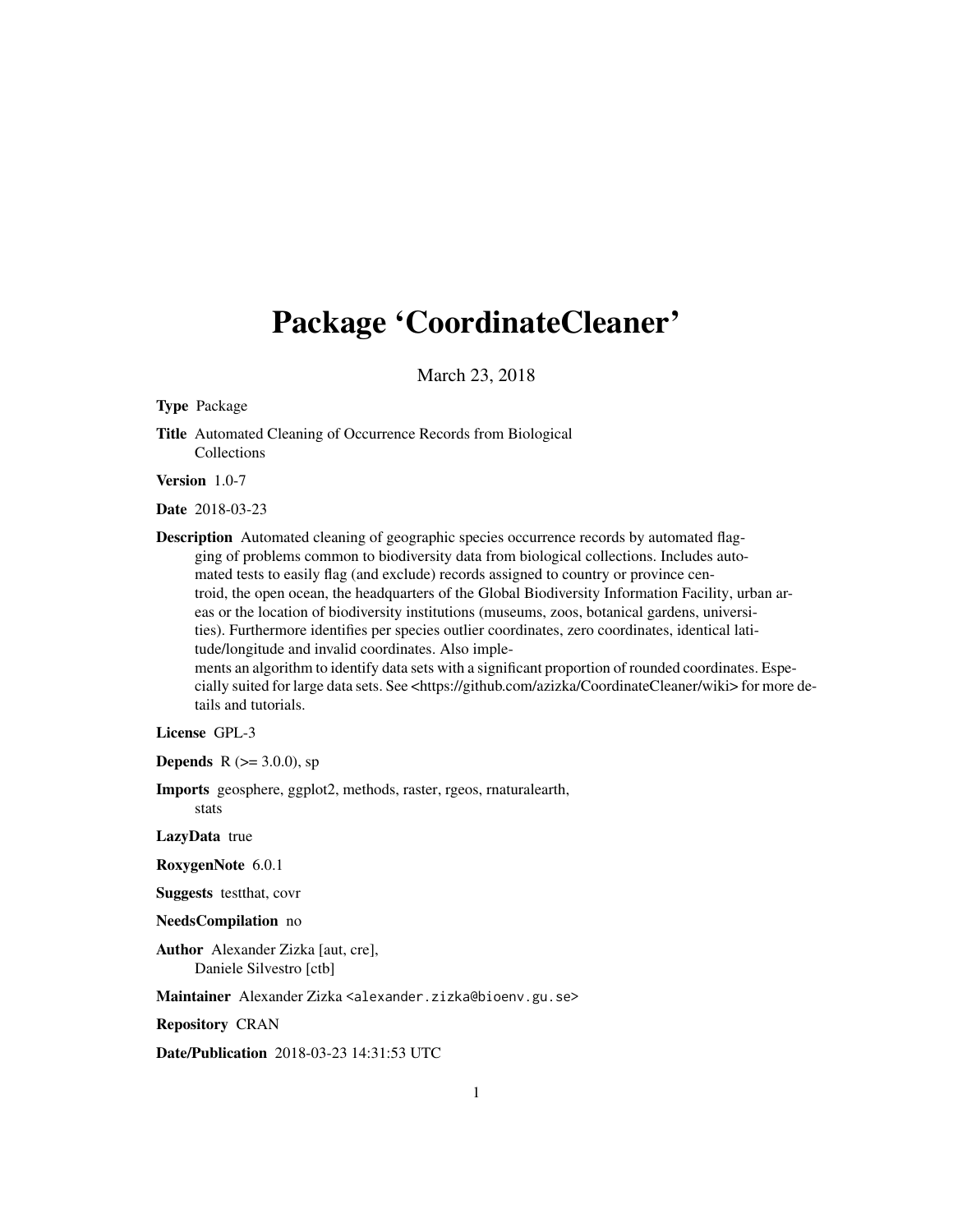## <span id="page-1-0"></span>R topics documented:

| $CC\hspace{0.2cm} ZCTO\hspace{0.2cm}\cdot\hspace{0.2cm}\cdot\hspace{0.2cm}\cdot\hspace{0.2cm}\cdot\hspace{0.2cm}\cdot\hspace{0.2cm}\cdot\hspace{0.2cm}\cdot\hspace{0.2cm}\cdot\hspace{0.2cm}\cdot\hspace{0.2cm}\cdot\hspace{0.2cm}\cdot\hspace{0.2cm}\cdot\hspace{0.2cm}\cdot\hspace{0.2cm}\cdot\hspace{0.2cm}\cdot\hspace{0.2cm}\cdot\hspace{0.2cm}\cdot\hspace{0.2cm}\cdot\hspace{0.2cm}\cdot\hspace{0.2cm}\cdot\hspace{0.2$<br>landmass |  |  |  | $\overline{2}$ |
|--------------------------------------------------------------------------------------------------------------------------------------------------------------------------------------------------------------------------------------------------------------------------------------------------------------------------------------------------------------------------------------------------------------------------------------------|--|--|--|----------------|
|                                                                                                                                                                                                                                                                                                                                                                                                                                            |  |  |  | $\overline{4}$ |
|                                                                                                                                                                                                                                                                                                                                                                                                                                            |  |  |  | 5              |
|                                                                                                                                                                                                                                                                                                                                                                                                                                            |  |  |  | 6              |
|                                                                                                                                                                                                                                                                                                                                                                                                                                            |  |  |  | 7              |
|                                                                                                                                                                                                                                                                                                                                                                                                                                            |  |  |  | 8              |
|                                                                                                                                                                                                                                                                                                                                                                                                                                            |  |  |  | 9              |
|                                                                                                                                                                                                                                                                                                                                                                                                                                            |  |  |  | 10             |
|                                                                                                                                                                                                                                                                                                                                                                                                                                            |  |  |  | 11             |
|                                                                                                                                                                                                                                                                                                                                                                                                                                            |  |  |  | 12             |
|                                                                                                                                                                                                                                                                                                                                                                                                                                            |  |  |  | 14             |
|                                                                                                                                                                                                                                                                                                                                                                                                                                            |  |  |  | 15             |
|                                                                                                                                                                                                                                                                                                                                                                                                                                            |  |  |  | 16             |
|                                                                                                                                                                                                                                                                                                                                                                                                                                            |  |  |  | 17             |
|                                                                                                                                                                                                                                                                                                                                                                                                                                            |  |  |  | 18             |
|                                                                                                                                                                                                                                                                                                                                                                                                                                            |  |  |  | 19             |
|                                                                                                                                                                                                                                                                                                                                                                                                                                            |  |  |  | 22             |
|                                                                                                                                                                                                                                                                                                                                                                                                                                            |  |  |  | 24             |
|                                                                                                                                                                                                                                                                                                                                                                                                                                            |  |  |  | 27             |
|                                                                                                                                                                                                                                                                                                                                                                                                                                            |  |  |  | 28             |
|                                                                                                                                                                                                                                                                                                                                                                                                                                            |  |  |  | 30             |
|                                                                                                                                                                                                                                                                                                                                                                                                                                            |  |  |  | 32             |
|                                                                                                                                                                                                                                                                                                                                                                                                                                            |  |  |  | 32             |
|                                                                                                                                                                                                                                                                                                                                                                                                                                            |  |  |  | 33             |
|                                                                                                                                                                                                                                                                                                                                                                                                                                            |  |  |  | 34             |
|                                                                                                                                                                                                                                                                                                                                                                                                                                            |  |  |  | 35             |
|                                                                                                                                                                                                                                                                                                                                                                                                                                            |  |  |  | 37             |
|                                                                                                                                                                                                                                                                                                                                                                                                                                            |  |  |  | 38             |
|                                                                                                                                                                                                                                                                                                                                                                                                                                            |  |  |  | 41             |

CoordinateCleaner-package

*Automated Cleaning of Occurrence Records from Biological Collections*

### Description

Automated cleaning of geographic species occurrence records by automated flagging of problems common to biodiversity data from biological collections. Includes automated tests to easily flag (and exclude) records assigned to country or province centroid, the open ocean, the headquarters of the Global Biodiversity Information Facility, urban areas or the location of biodiversity institutions (museums, zoos, botanical gardens, universities). Furthermore identifies per species outlier coordinates, zero coordinates, identical latitude/longitude and invalid coordinates. Also implements an algorithm to identify data sets with a significant proportion of rounded coordinates. Especially suited for large data sets. See <https://github.com/azizka/CoordinateCleaner/wiki> for more details and tutorials.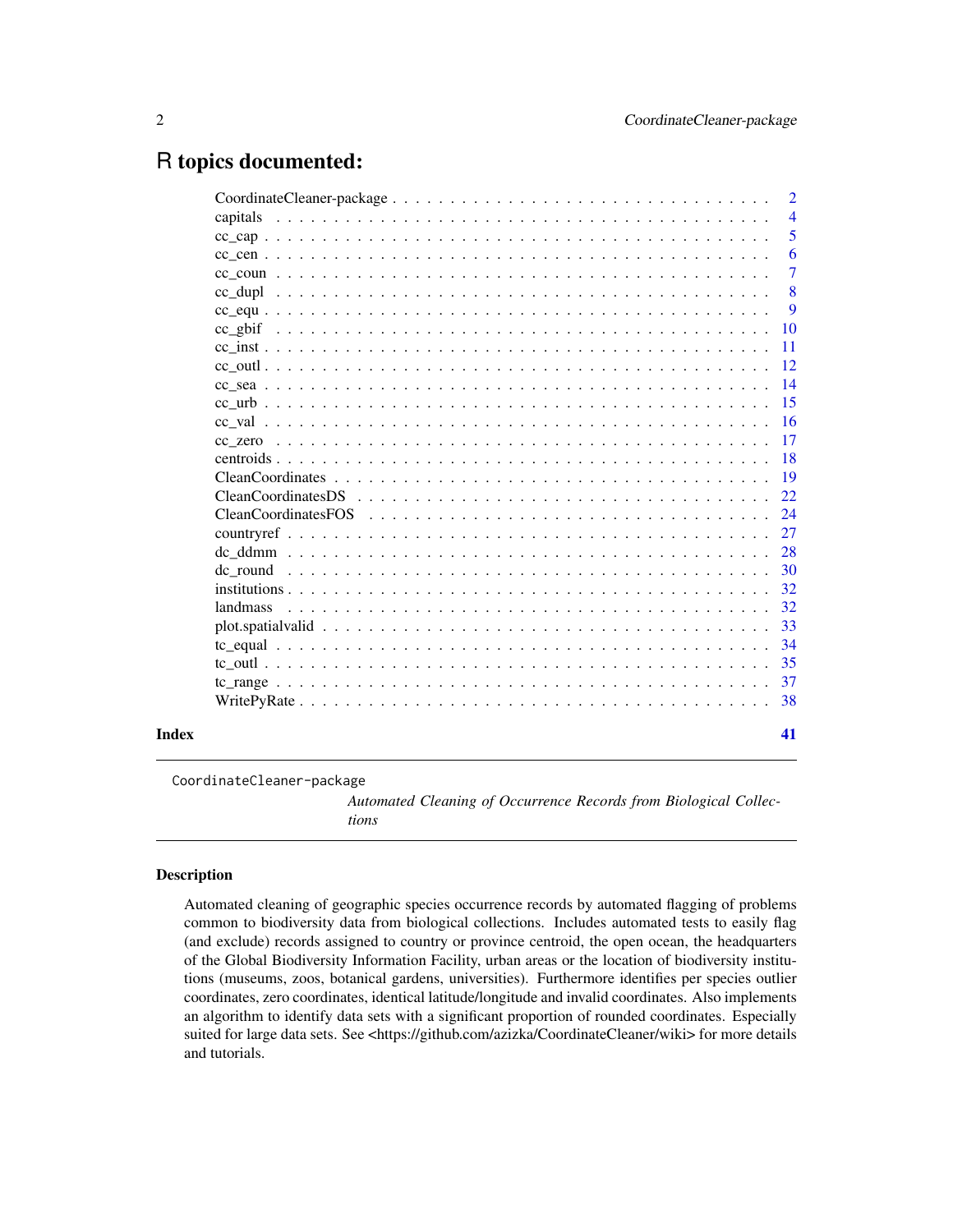### Details

The DESCRIPTION file:

| CoordinateCleaner                                                                                                      |
|------------------------------------------------------------------------------------------------------------------------|
| Package                                                                                                                |
| Automated Cleaning of Occurrence Records from Biological Collections                                                   |
|                                                                                                                        |
|                                                                                                                        |
| Authors@R: c(person(given = "Alexander", family = "Zizka", email = "alexander.zizka@bioenv.gu.se", role = c("aut", "cr |
| Description: Automated cleaning of geographic species occurrence records by automated flagging of problems common to   |
| $GPL-3$                                                                                                                |
| Depends: $R (= 3.0.0)$ , sp                                                                                            |
| geosphere, ggplot2, methods, raster, rgeos, rnaturalearth, stats                                                       |
|                                                                                                                        |
| RoxygenNote: 6.0.1                                                                                                     |
|                                                                                                                        |
| Suggests: testthat, covr                                                                                               |
| Alexander Zizka [aut, cre], Daniele Silvestro [ctb]                                                                    |
| Maintainer: Alexander Zizka <alexander.zizka@bioenv.gu.se></alexander.zizka@bioenv.gu.se>                              |
|                                                                                                                        |

Index of help topics:

| CleanCoordinates          | Geographic Cleaning of Coordinates from         |
|---------------------------|-------------------------------------------------|
|                           | Biologic Collections                            |
| CleanCoordinatesDS        | Geographic Coordinate Cleaning based on Dataset |
|                           | Properties                                      |
| CleanCoordinatesFOS       | Geographic and Temporal Cleaning of Records     |
|                           | from Fossil Collections                         |
| CoordinateCleaner-package |                                                 |
|                           | Automated Cleaning of Occurrence Records from   |
|                           | Biological Collections                          |
| WritePyRate               | Create Input Files for PyRate                   |
| capitals                  | Global Capital Locations                        |
| $cc$ _ $cap$              | Flag Coordinates in Vicinity of Country         |
|                           | Capitals.                                       |
| cc_cen                    | Flag Coordinates in Vicinity of Country and     |
|                           | Province Centroids                              |
| cc_coun                   | Flag Coordinates Outside their Reported Country |
| $cc$ _dupl                | Flag Duplicated Records                         |
| cc_equ                    | Flag Records with Identical lat/lon             |
| cc_gbif                   | Flag Records Assigned to GBIF Headquarters      |
| $cc\_inst$                | Flag Records in the Vicinity of Biodiversity    |
|                           | Institutions                                    |
| $cc_$ outl                | Flag Geographic Outliers in Species             |
|                           | Distributions                                   |
| cc_sea                    | Flag Non-terrestrial Coordinates                |
| $cc_$                     | Flag Records Inside Urban Areas                 |
| $cc$ _val                 | Check Coordinate Validity in lat/lon            |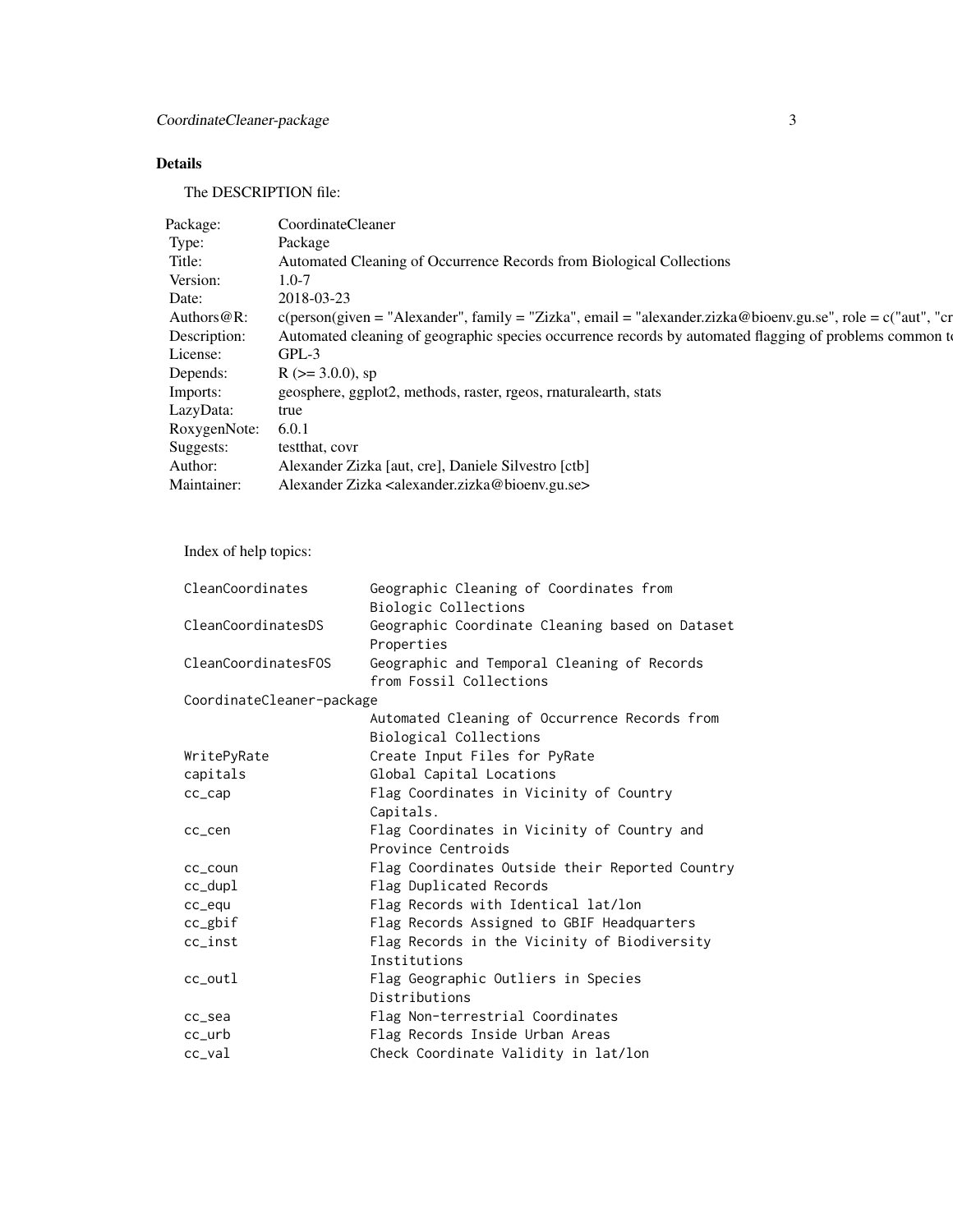4 capitals and the contract of the contract of the contract of the contract of the contract of the contract of the contract of the contract of the contract of the contract of the contract of the contract of the contract of

| cc_zero           | Flag Zero Coordinates                         |
|-------------------|-----------------------------------------------|
| centroids         | Global Country and Province Centroids         |
| countryref        | Country Centroids and Country Capitals        |
| dc ddmm           | Flag Datasets with a Degree Conversion Error  |
| dc_round          | Flags Datasets with Rasterized Coordinates    |
| institutions      | Global Locations of Biodiversity Institutions |
| landmass          | Global Coastlines                             |
| plot.spatialvalid | Plot Method for Class Spatialvalid            |
| tc_equal          | Flag Fossils with equal min and max age       |
| tc_outl           | Flag Fossil Outlier Records in Space and Time |
| tc_range          | Flag Fossils with Extreme Age Ranges          |

### Author(s)

### NA

Maintainer: NA

<span id="page-3-1"></span>capitals *Global Capital Locations*

### Description

A gazetteer of global capital coordinates.

### Usage

data("capitals")

### Format

A data frame with 225 observations on the following 4 variables.

ISO3 a factor, ISO-3 country code.

capital a factor, capital names.

```
longitude a numeric vector.
```
latitude a numeric vector.

### Source

CENTRAL INTELLIGENCE AGENCY (2014) *The World Factbook*, Washington, DC. <https://www.cia.gov/library/publications/the-world-factbook/>

### Examples

data(capitals) str(capitals)

<span id="page-3-0"></span>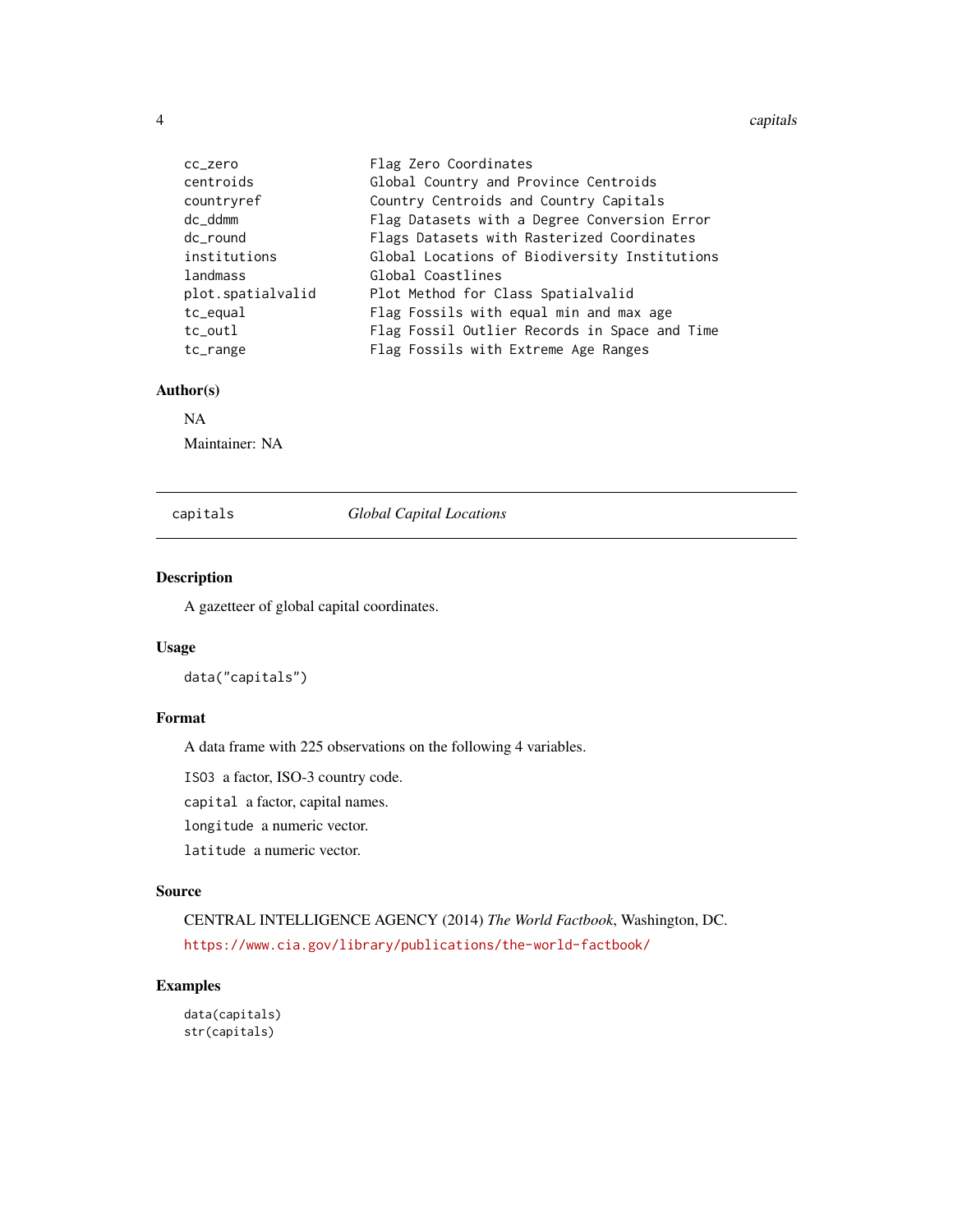<span id="page-4-0"></span>

### Description

Flags records within a certain radius around country capitals. Poorly geo-referenced occurrence records in biological databases are often erroneously geo-referenced to capitals.

### Usage

 $cc_{cap}(x, \text{lon} = "decimallongitude", \text{lat} = "decimalulate",$ buffer =  $0.1$ , ref = NULL, value = "clean", verbose = TRUE)

### Arguments

| $\mathsf{x}$ | a data frame. Containing geographical coordinates and species names.                                                                                                         |
|--------------|------------------------------------------------------------------------------------------------------------------------------------------------------------------------------|
| lon          | a character string. The column with the longitude coordinates. Default = "deci-<br>mallongitude".                                                                            |
| lat          | a character string. The column with the longitude coordinates. Default = "deci-<br>mallatitude".                                                                             |
| buffer       | The buffer around each capital coordinate (the centre of the city), where records<br>should be flagged as problematic, in decimal degrees. Default $= 0.1$ .                 |
| ref          | a SpatialPointsDataframe. Providing the geographic gazetteer. Can be any Spa-<br>tialPointsDataframe, but the structure must be identical to capitals. Default =<br>capitals |
| value        | a character string. Defining the output value. See value.                                                                                                                    |
| verbose      | logical. If TRUE reports the name of the test and the number of records flagged.                                                                                             |

### Details

Note: the buffer radius is in degrees, thus will differ slightly between different latitudes.

### Value

Depending on the 'value' argument, either a data.frame containing the records considered correct by the test ("clean") or a logical vector, with TRUE = test passed and FALSE = test failed/potentially problematic ("flags"). Default = "clean".

### Note

See <https://github.com/azizka/CoordinateCleaner/wiki> for more details and tutorials.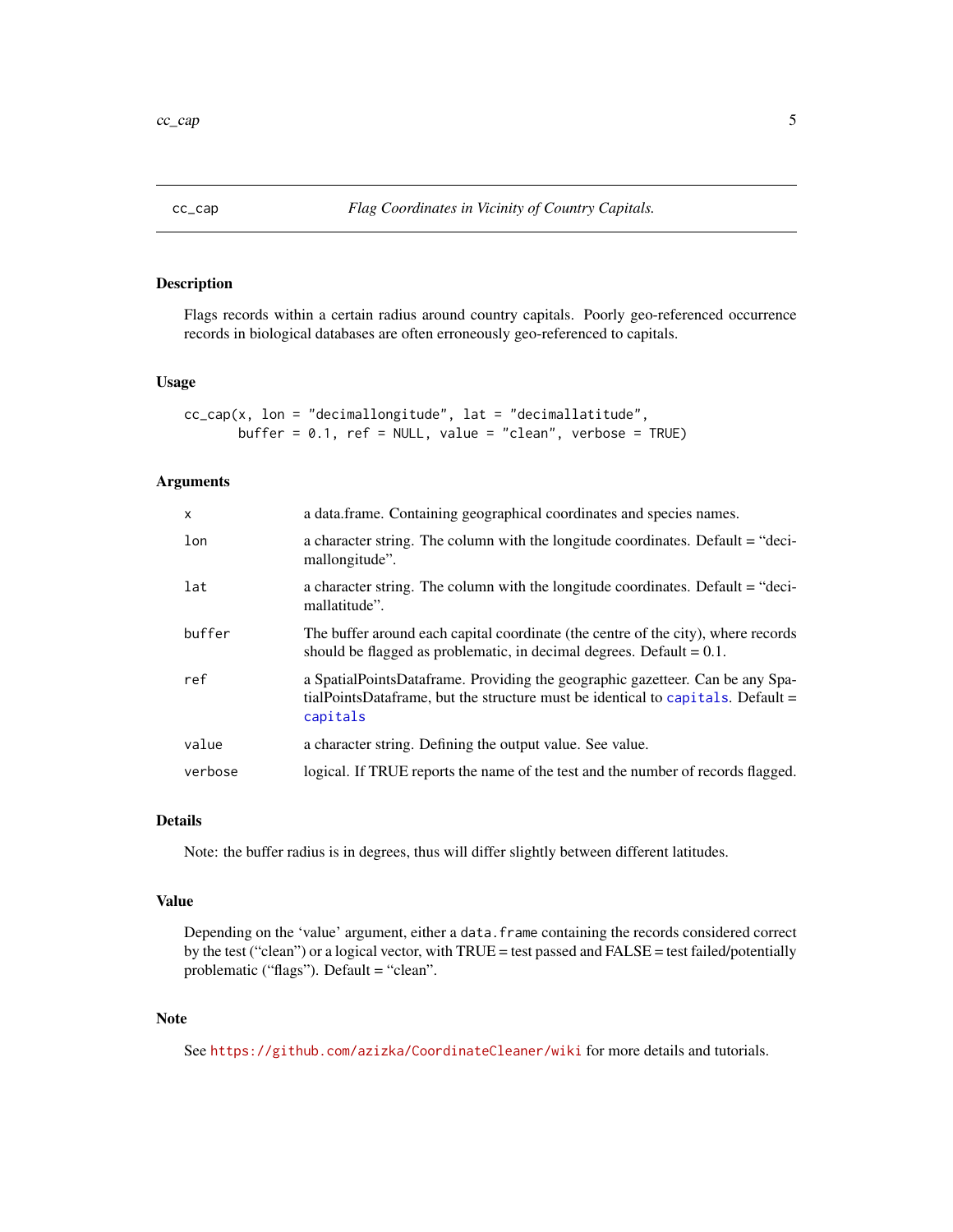### Examples

```
x \le - data.frame(species = letters[1:10],
                decimallongitude = runif(100, -180, 180),
                decimallatitude = runif(100, -90,90))
cc_{cap}(x)cc_{cap}(x, value = "flags")
```
cc\_cen *Flag Coordinates in Vicinity of Country and Province Centroids*

### Description

Flags records within a radius around the geographic centroids of political countries and provinces. Poorly geo-referenced occurrence records in biological databases are often erroneously geo-referenced to centroids.

### Usage

cc\_cen(x, lon = "decimallongitude", lat = "decimallatitude", buffer = 0.1, test = "both", ref = NULL, value = "clean", verbose = TRUE)

### Arguments

| X       | a data.frame. Containing geographical coordinates and species names.                                                                                                             |
|---------|----------------------------------------------------------------------------------------------------------------------------------------------------------------------------------|
| lon     | a character string. The column with the longitude coordinates. Default = "deci-<br>mallongitude".                                                                                |
| lat     | a character string. The column with the longitude coordinates. Default = "deci-<br>mallatitude".                                                                                 |
| buffer  | numerical. The buffer around each province or country centroid, where records<br>should be flagged as problematic, in decimal degrees. Default $= 0.1$ .                         |
| test    | a character string. Specifying the details of the test. One of c("both", "country",<br>"provinces"). If both tests for country and province centroids.                           |
| ref     | a SpatialPointsDataframe. Providing the geographic gazetteer. Can be any Spa-<br>tialPointsDataframe, but the structure must be identical to centroids. Default<br>$=$ centroids |
| value   | a character string. Defining the output value. See value.                                                                                                                        |
| verbose | logical. If TRUE reports the name of the test and the number of records flagged.                                                                                                 |

### Details

Note: the buffer radius is in degrees, thus will differ slightly between different latitudes.

<span id="page-5-0"></span>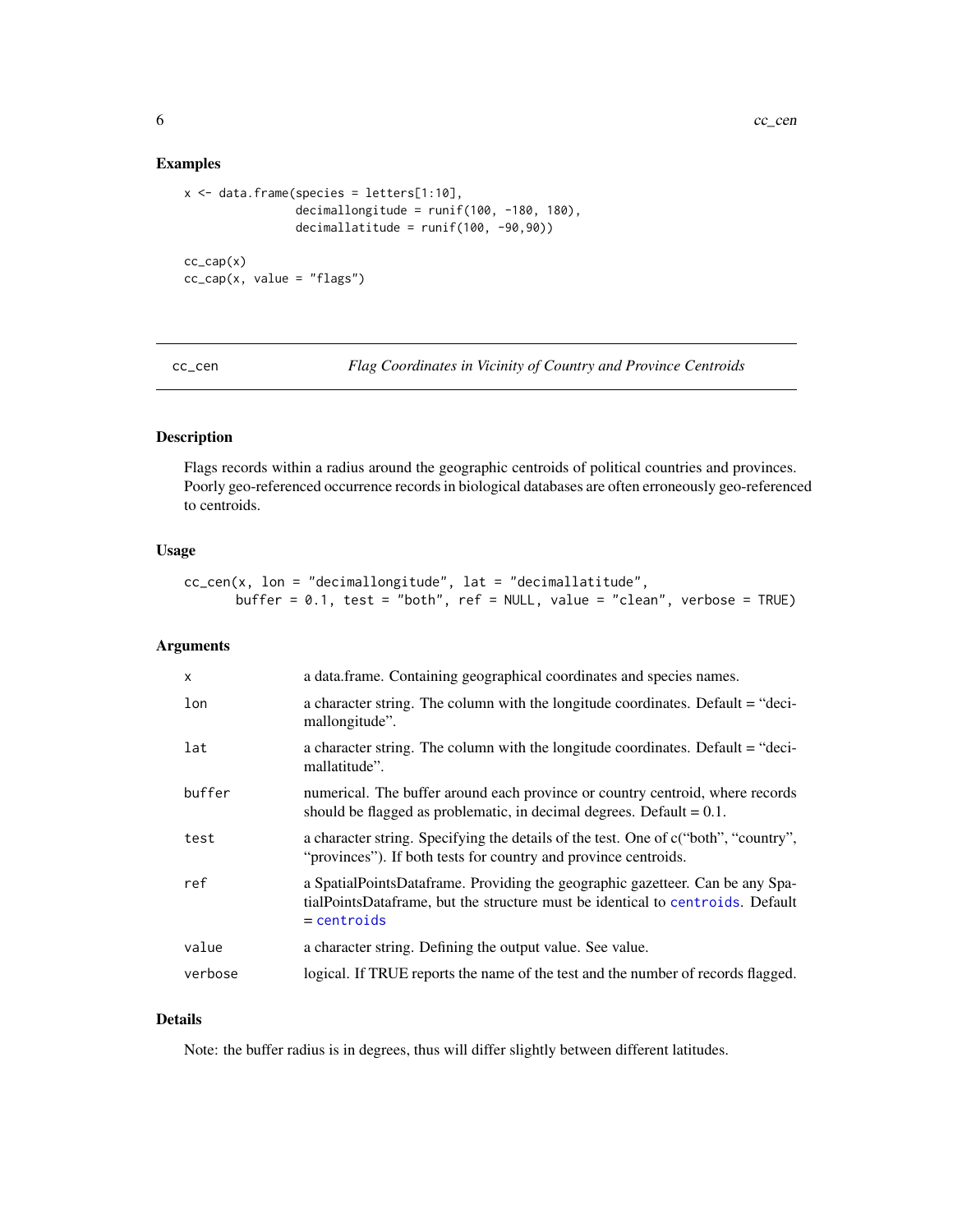### <span id="page-6-0"></span> $cc_{\text{c}oun}$  7

### Value

Depending on the 'value' argument, either a data.frame containing the records considered correct by the test ("clean") or a logical vector, with TRUE = test passed and FALSE = test failed/potentially problematic ("flags"). Default = "clean".

### Note

See <https://github.com/azizka/CoordinateCleaner/wiki> for more details and tutorials.

### Examples

```
x <- data.frame(species = letters[1:10],
                decimallongitude = runif(100, -180, 180),
                decimallatitude = runif(100, -90,90))
cc_cen(x)
cc_ccen(x, value = "flags")
```
cc\_coun *Flag Coordinates Outside their Reported Country*

### Description

Identifies mismatches between geographic coordinates and additional country information (usually this information is reliably reported with specimens). Such a mismatch can occur for example, if latitude and longitude are switched.

### Usage

```
cc_{\text{c}count}(x, \text{lon} = "decimallongitude", \text{lat} = "decimallatitude",iso3 = "countrycode", value = "clean", ref = NULL, verbose = TRUE)
```

| $\mathsf{x}$ | a data.frame. Containing geographical coordinates and species names, and a<br>country assignment.                                                                                    |
|--------------|--------------------------------------------------------------------------------------------------------------------------------------------------------------------------------------|
| lon          | a character string. The column with the longitude coordinates. Default = "deci-<br>mallongitude".                                                                                    |
| lat          | a character string. The column with the longitude coordinates. Default = "deci-<br>mallatitude".                                                                                     |
| iso3         | a character string. The column with the country assignment of each record in<br>three letter ISO code. Default $=$ "countrycode".                                                    |
| ref          | a SpatialPolygonsDataframe. Providing the geographic gazetteer. Can be any<br>SpatialPolygonsDataframe, but the structure must be identical to countryref.<br>$Default = countryref$ |
| value        | a character string. Defining the output value. See value.                                                                                                                            |
| verbose      | logical. If TRUE reports the name of the test and the number of records flagged.                                                                                                     |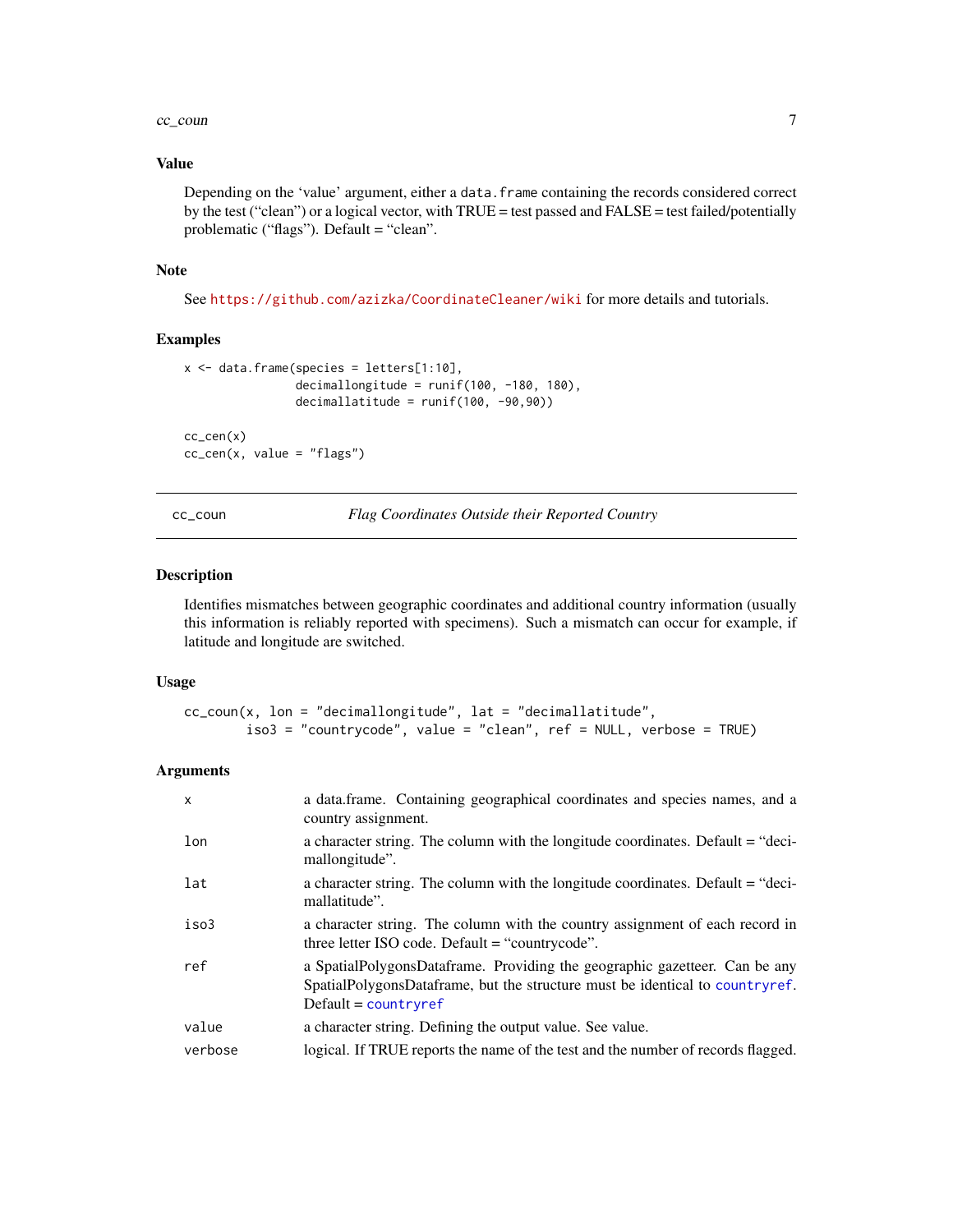### <span id="page-7-0"></span>Value

Depending on the 'value' argument, either a data.frame containing the records considered correct by the test ("clean") or a logical vector, with TRUE = test passed and FALSE = test failed/potentially problematic ("flags"). Default = "clean".

### Note

Non-terrestrial records are ignored. Use [cc\\_sea](#page-13-1) to flag these. See [https://github.com/azizka/](https://github.com/azizka/CoordinateCleaner/wiki) [CoordinateCleaner/wiki](https://github.com/azizka/CoordinateCleaner/wiki) for more details and tutorials.

### Examples

```
## Not run:
x \le - data.frame(species = letters[1:10],
                decimallongitude = runif(100, -20, 30),
                decimallatitude = runif(100, 35,60),
                countrycode = "RUS")
```
 $cc_{\text{c}c}$  (x, value = "flags")#non-terrestrial records are not flagged! Use  $cc_{\text{c}s}$  for these

## End(Not run)

cc\_dupl *Flag Duplicated Records*

### Description

Flags duplicated records based on species name and coordinates, as well as user-defined additional columns. True (specimen) duplicates or duplicates from the same species can make up the bulk of records in a biological collection database, but are undesirable for many analyses. Both can be flagged with this function, the former given enough additional information.

### Usage

```
cc_dupl(x, lon = "decimallongitude", lat = "decimal lattice",species = "species", additions = NULL, value = "clean", verbose = TRUE)
```

| $\mathsf{x}$ | a data.frame. Containing geographical coordinates and species names.                              |
|--------------|---------------------------------------------------------------------------------------------------|
| lon          | a character string. The column with the longitude coordinates. Default = "deci-<br>mallongitude". |
| lat          | a character string. The column with the longitude coordinates. Default = "deci-<br>mallatitude".  |
| species      | a character string. The column with the species name. Default = "species".                        |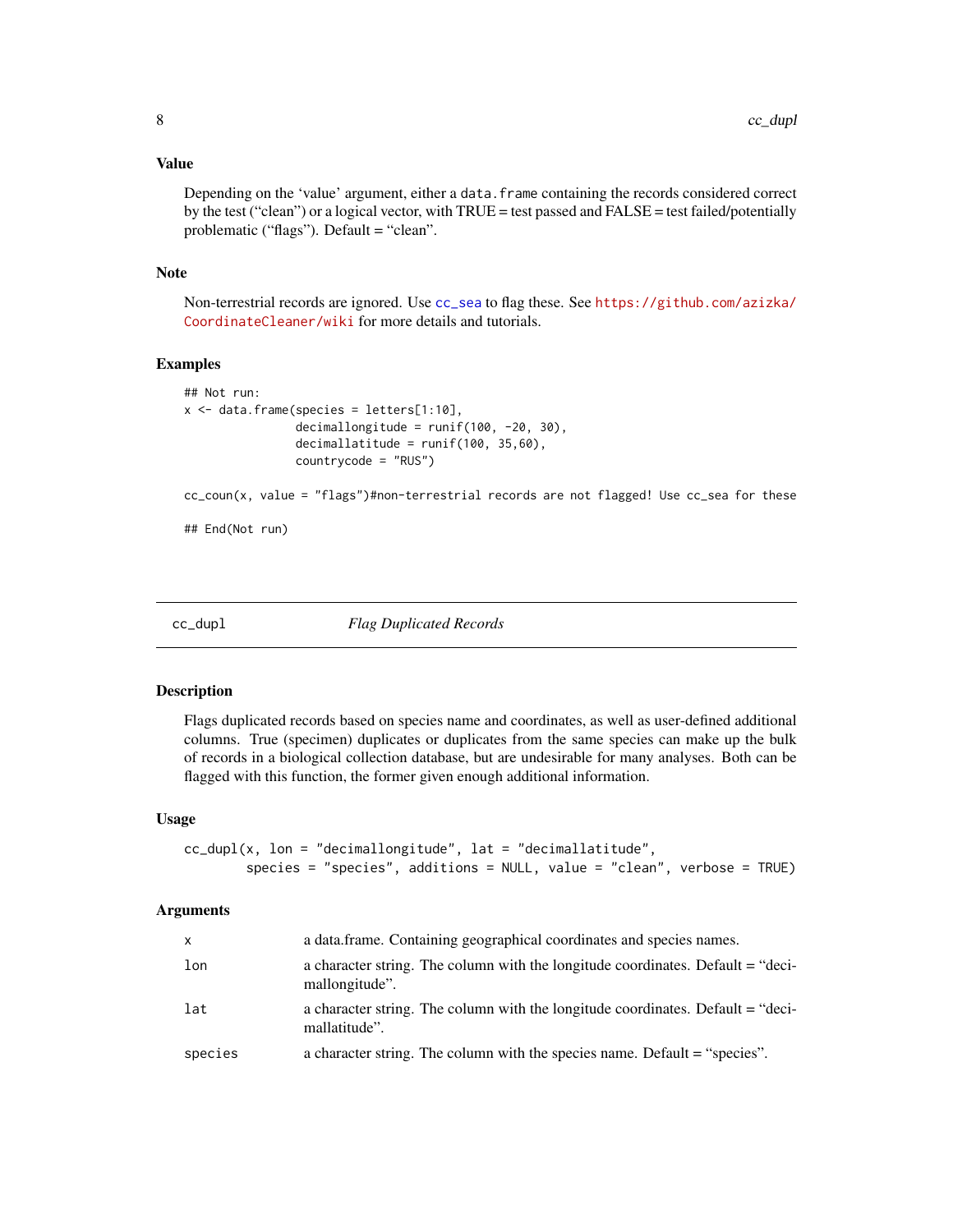### <span id="page-8-0"></span> $cc$ \_equ  $\qquad \qquad \qquad 9$

| additions | a vector of character strings. Additional columns to be included in the test for<br>duplication. For example as below, collector name and collector number. |
|-----------|-------------------------------------------------------------------------------------------------------------------------------------------------------------|
| value     | a character string. Defining the output value. See value.                                                                                                   |
| verbose   | logical. If TRUE reports the name of the test and the number of records flagged                                                                             |

### Value

Depending on the 'value' argument, either a data.frame containing the records considered correct by the test ("clean") or a logical vector, with TRUE = test passed and FALSE = test failed/potentially problematic ("flags"). Default = "clean".

### Note

See <https://github.com/azizka/CoordinateCleaner/wiki> for more details and tutorials.

### Examples

```
x \le - data.frame(species = letters[1:10],
                decimallongitude = sample(x = 0:10, size = 100, replace = TRUE),
                decimallatitude = sample(x = 0:10, size = 100, replace = TRUE),
                collector = "Bonpl",
                collector_number = c(1001, 354),
                collection = rep(c("K", "WAG", "FR", "P", "S"), 20))cc_dupl(x, value = "flags")cc_dupl(x, additions = c("collector", "collector.number"))
```
cc\_equ *Flag Records with Identical lat/lon*

### Description

Flags records with equal latitude and longitude coordinates, either exact or absolute. Equal coordinates can often indicate data entry errors.

### Usage

 $cc\_equ(x, \text{lon} = "decimallongitude", \text{lat} = "decimalulate",$ test = "absolute", value = "clean", verbose = TRUE)

| $\mathsf{x}$ | a data.frame. Containing geographical coordinates and species names.                              |
|--------------|---------------------------------------------------------------------------------------------------|
| lon          | a character string. The column with the longitude coordinates. Default = "deci-<br>mallongitude". |
| lat          | a character string. The column with the longitude coordinates. Default = "deci-<br>mallatitude".  |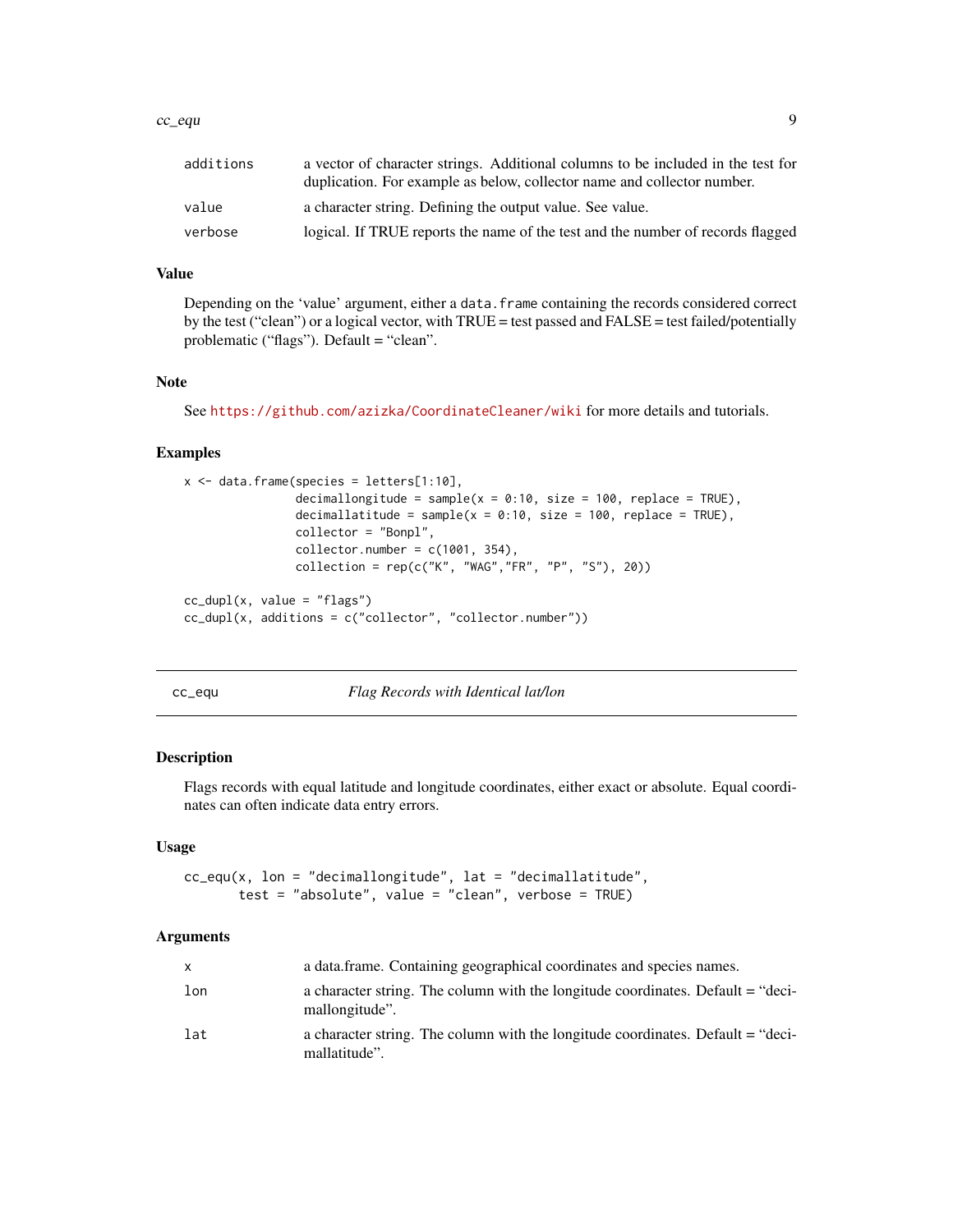<span id="page-9-0"></span>

| test    | character string. Defines if coordinates are compared exactly ("identical") or on |
|---------|-----------------------------------------------------------------------------------|
|         | the absolute scale (i.e. $-1 = 1$ , "absolute"). Default is to "absolute".        |
| value   | a character string. Defining the output value. See value.                         |
| verbose | logical. If TRUE reports the name of the test and the number of records flagged.  |

### Value

Depending on the value argument, either a data. frame containing the records considered correct by the test ("clean") or a logical vector, with TRUE = test passed and FALSE = test failed/potentially problematic ("flags"). Default = "clean".

### Note

See <https://github.com/azizka/CoordinateCleaner/wiki> for more details and tutorials.

### Examples

```
x \le - data.frame(species = letters[1:10],
                decimallongitude = runif(100, -180, 180),
                decimallatitude = runif(100, -90, 90))cc_equ(x)
cc_{equ}(x, value = "flags")
```

```
cc_gbif Flag Records Assigned to GBIF Headquarters
```
### Description

Flags records within 0.5 degree radius around the GBIF headquarters in Copenhagen, DK.

### Usage

```
cc_gbif(x, lon = "decimallongitude", lat = "decimallatitude",
       value = "clean", verbose = TRUE)
```

| X.      | a data.frame. Containing geographical coordinates and species names.                              |
|---------|---------------------------------------------------------------------------------------------------|
| lon     | a character string. The column with the longitude coordinates. Default = "deci-<br>mallongitude". |
| lat     | a character string. The column with the longitude coordinates. Default = "deci-<br>mallatitude".  |
| value   | a character string. Defining the output value. See value.                                         |
| verbose | logical. If TRUE reports the name of the test and the number of records flagged.                  |
|         |                                                                                                   |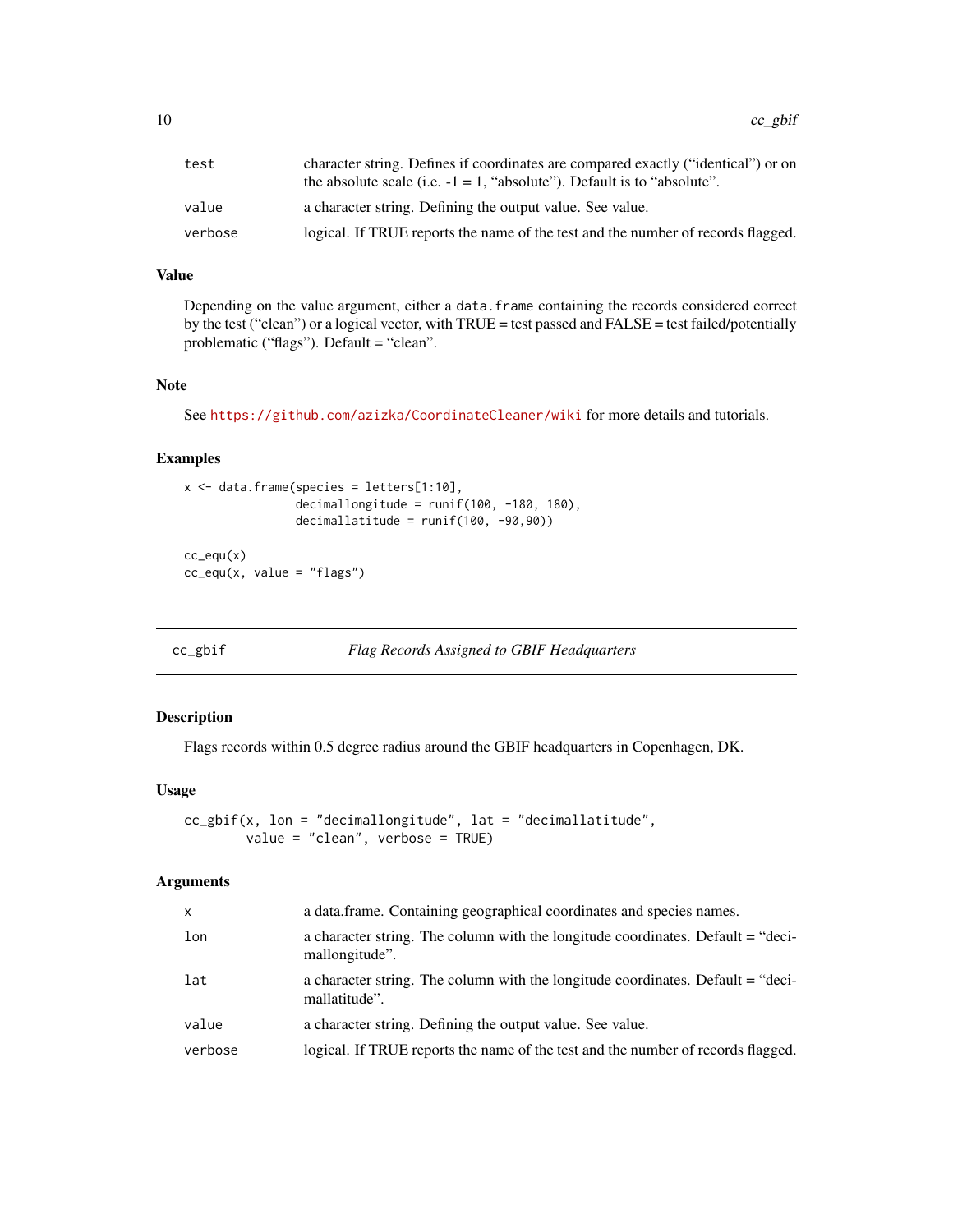<span id="page-10-0"></span> $cc\_inst$  11

### Details

Not recommended if working with records from Denmark or the Copenhagen area.

### Value

Depending on the 'value' argument, either a data. frame containing the records considered correct by the test ("clean") or a logical vector, with TRUE = test passed and FALSE = test failed/potentially problematic ("flags"). Default = "clean".

### Note

See <https://github.com/azizka/CoordinateCleaner/wiki> for more details and tutorials.

### Examples

```
x <- data.frame(species = "A",
                decimallongitude = c(12.58, 12.58),
                decimallatitude = c(55.67, 30.00))
cc_gbif(x)
```
 $cc\_gbif(x, value = "flags")$ 

cc\_inst *Flag Records in the Vicinity of Biodiversity Institutions*

### Description

Flag records assigned to the location of zoos, botanical gardens, herbaria, universities and museums, based on a global database of  $\sim$ 10,000 such biodiversity institutions. Coordinates from these locations can be related to data-entry errors, false automated geo-reference or individuals in captivity/horticulture.

### Usage

```
cc\_inst(x, \text{lon} = "decimallongitude", \text{lat} = "decimal lattice",buffer = 0.001, ref = NULL, value = "clean", verbose = TRUE)
```

| X      | a data.frame. Containing geographical coordinates and species names.                                                                                                            |
|--------|---------------------------------------------------------------------------------------------------------------------------------------------------------------------------------|
| lon    | a character string. The column with the longitude coordinates. Default = "deci-<br>mallongitude".                                                                               |
| lat    | a character string. The column with the longitude coordinates. Default = "deci-<br>mallatitude".                                                                                |
| buffer | numerical. The buffer around each province or country centroid, where records<br>should be flagged as problematic, in decimal degrees. Default = $0.001$ (= $\sim$<br>$100m$ ). |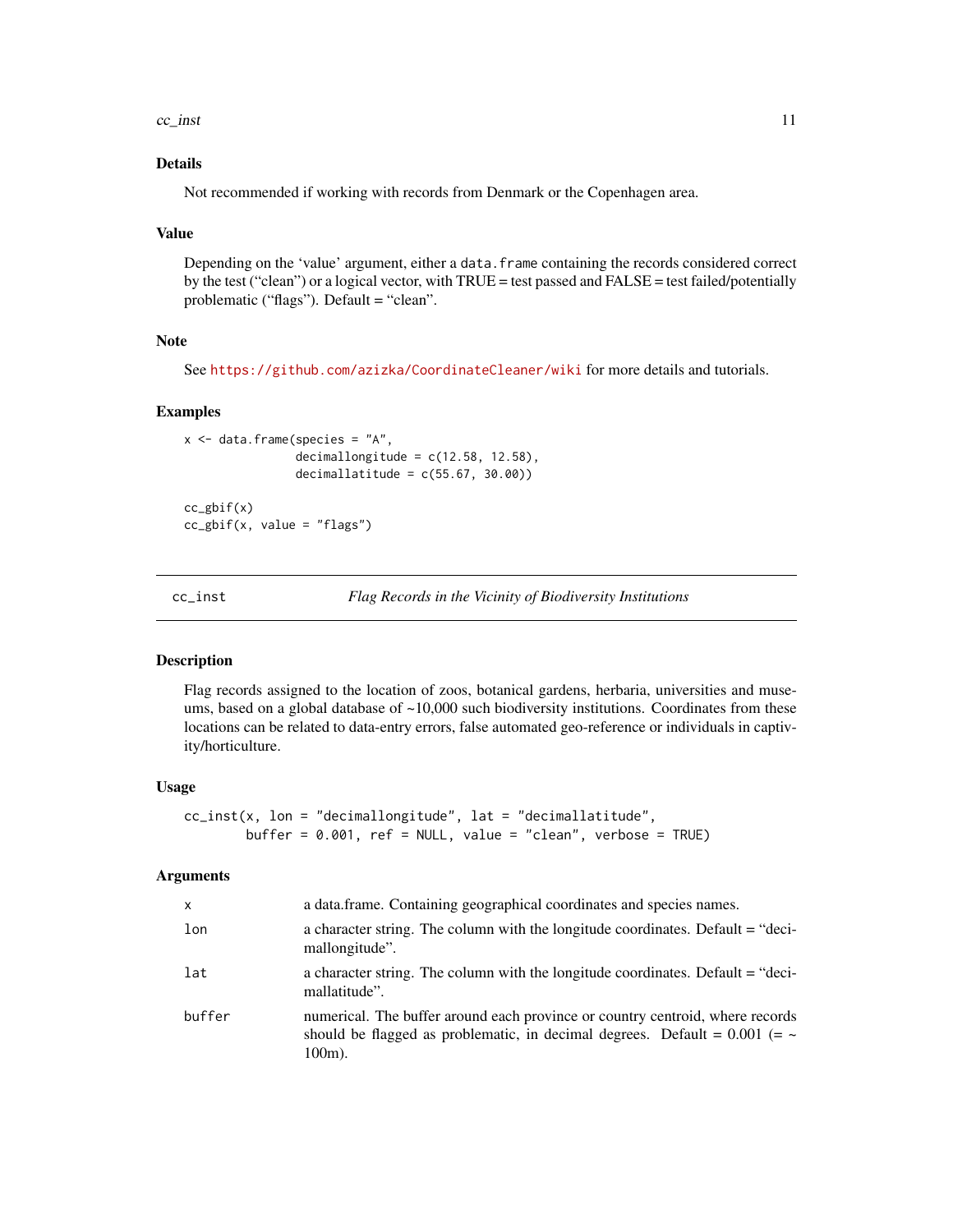<span id="page-11-0"></span>

| ref     | a SpatialPointsDataframe. Providing the geographic gazetteer. Can be any Spa-<br>tialPointsDataframe, but the structure must be identical to institutions. De-<br>$fault = institutions$ |
|---------|------------------------------------------------------------------------------------------------------------------------------------------------------------------------------------------|
| value   | a character string. Defining the output value. See value.                                                                                                                                |
| verbose | logical. If TRUE reports the name of the test and the number of records flagged.                                                                                                         |

### Details

Note: the buffer radius is in degrees, thus will differ slightly between different latitudes.

### Value

Depending on the 'value' argument, either a data.frame containing the records considered correct by the test ("clean") or a logical vector, with TRUE = test passed and FALSE = test failed/potentially problematic ("flags"). Default = "clean".

### Note

See <https://github.com/azizka/CoordinateCleaner/wiki> for more details and tutorials.

### Examples

```
x \le - data.frame(species = letters[1:10],
                decimallongitude = runif(100, -180, 180),
                decimallatitude = runif(100, -90,90))
cc\_inst(x, buffer = 5)#large buffer for demonstration
cc\_inst(x, value = "flags", buffer = 5)
```
cc\_outl *Flag Geographic Outliers in Species Distributions*

### Description

Flags records that are outliers in geographic space according to the method defined via the method argument. Geographic outliers often represent erroneous coordinates, for example due to data entry errors, imprecise geo-references, individuals in horticulture/captivity.

### Usage

```
cc_outl(x, lon = "decimallongitude", lat = "decimallatitude", species = "species",
      method = "quantile", mltpl = 3, tdi = 1000, value = "clean", verbose = TRUE)
```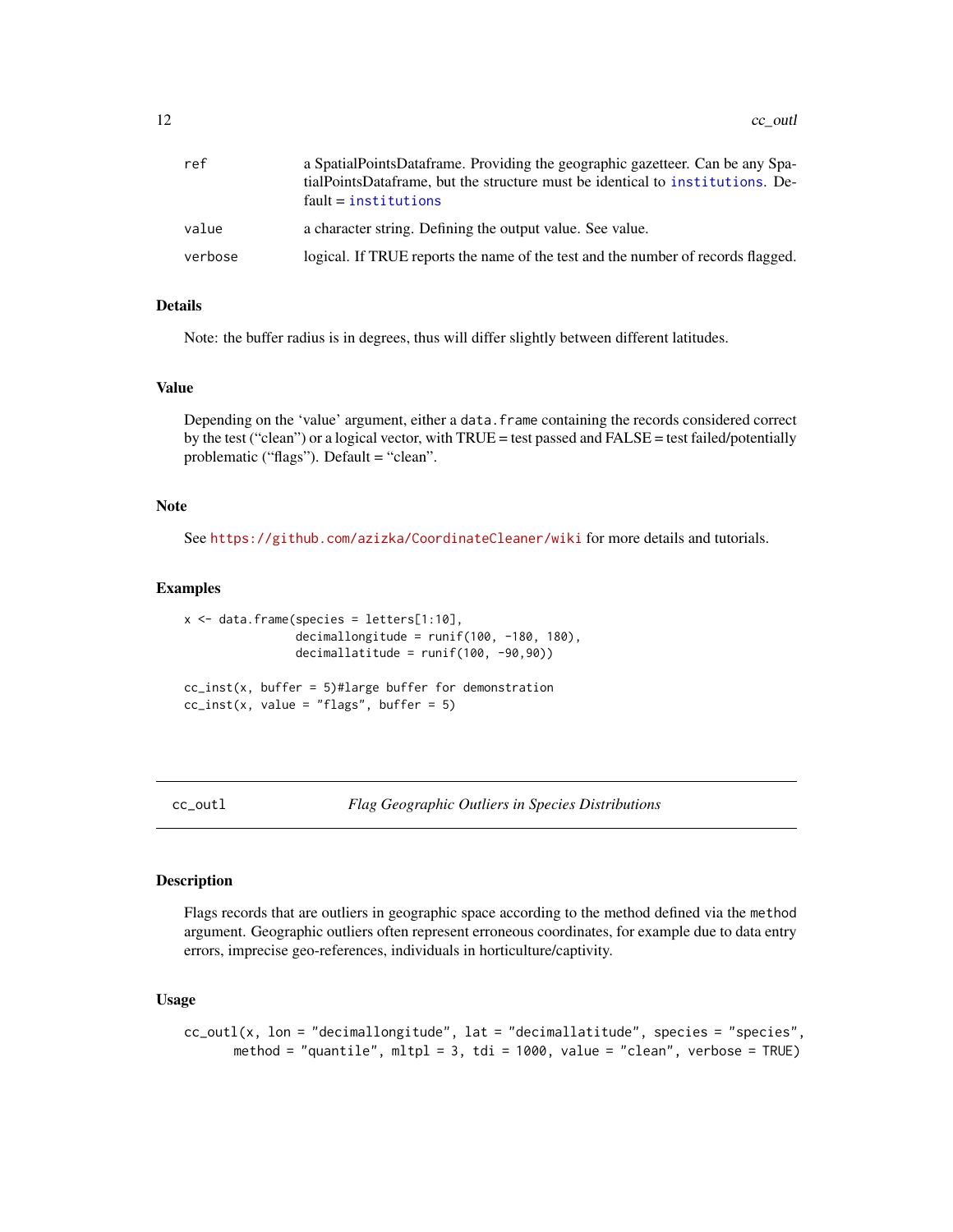### $cc_$ outl $13$

### Arguments

| $\mathsf{x}$ | a data.frame. Containing geographical coordinates and species names.                                                                                                                  |
|--------------|---------------------------------------------------------------------------------------------------------------------------------------------------------------------------------------|
| lon          | a character string. The column with the longitude coordinates. Default = "deci-<br>mallongitude".                                                                                     |
| lat          | a character string. The column with the longitude coordinates. Default = "deci-<br>mallatitude".                                                                                      |
| species      | a character string. The column with the species name. Default = "species".                                                                                                            |
| method       | a character string. Defining the method for outlier selection. See details. One of<br>"distance", "quantile", "mad". Default = "quantile".                                            |
| mltpl        | numeric. The multiplier of the interquartile range (method $==$ 'quantile') or<br>median absolute deviation (method $==$ 'mad') to identify outliers. See details.<br>Default $=$ 3.  |
| tdi          | numeric. The minimum absolute distance (method == 'distance') of a record<br>to all other records of a species to be identified as outlier, in km. See details.<br>Default $= 1000$ . |
| value        | a character string. Defining the output value. See value.                                                                                                                             |
| verbose      | logical. If TRUE reports the name of the test and the number of records flagged.                                                                                                      |

### Details

The method for outlier identification depends on the method argument. If "outlier": a boxplot method is used and records are flagged as outliers if their *mean* distance to all other records of the same species is larger than mltpl  $*$  the interquartile range of the mean distance of all records of this species. If "mad": the median absolute deviation is used. In this case a record is flagged as outlier, if the *mean* distance to all other records of the same species is larger than the median of the mean distance of all points plus/minus the mad of the mean distances of all records of the species \* mltpl. If "distance": records are flagged as outliers, if the *minimum* distance to the next record of the species is  $> \text{tdi}$ .

### Value

Depending on the 'value' argument, either a data. frame containing the records considered correct by the test ("clean") or a logical vector, with TRUE = test passed and FALSE = test failed/potentially problematic ("flags"). Default = "clean".

### Note

See <https://github.com/azizka/CoordinateCleaner/wiki> for more details and tutorials.

### Examples

```
x \le - data.frame(species = letters[1:10],
                decimallongitude = runif(100, -180, 180),
                decimallatitude = runif(100, -90, 90))cc_utl(x)cc_utl(x, method = "quantile", value = "flags")
```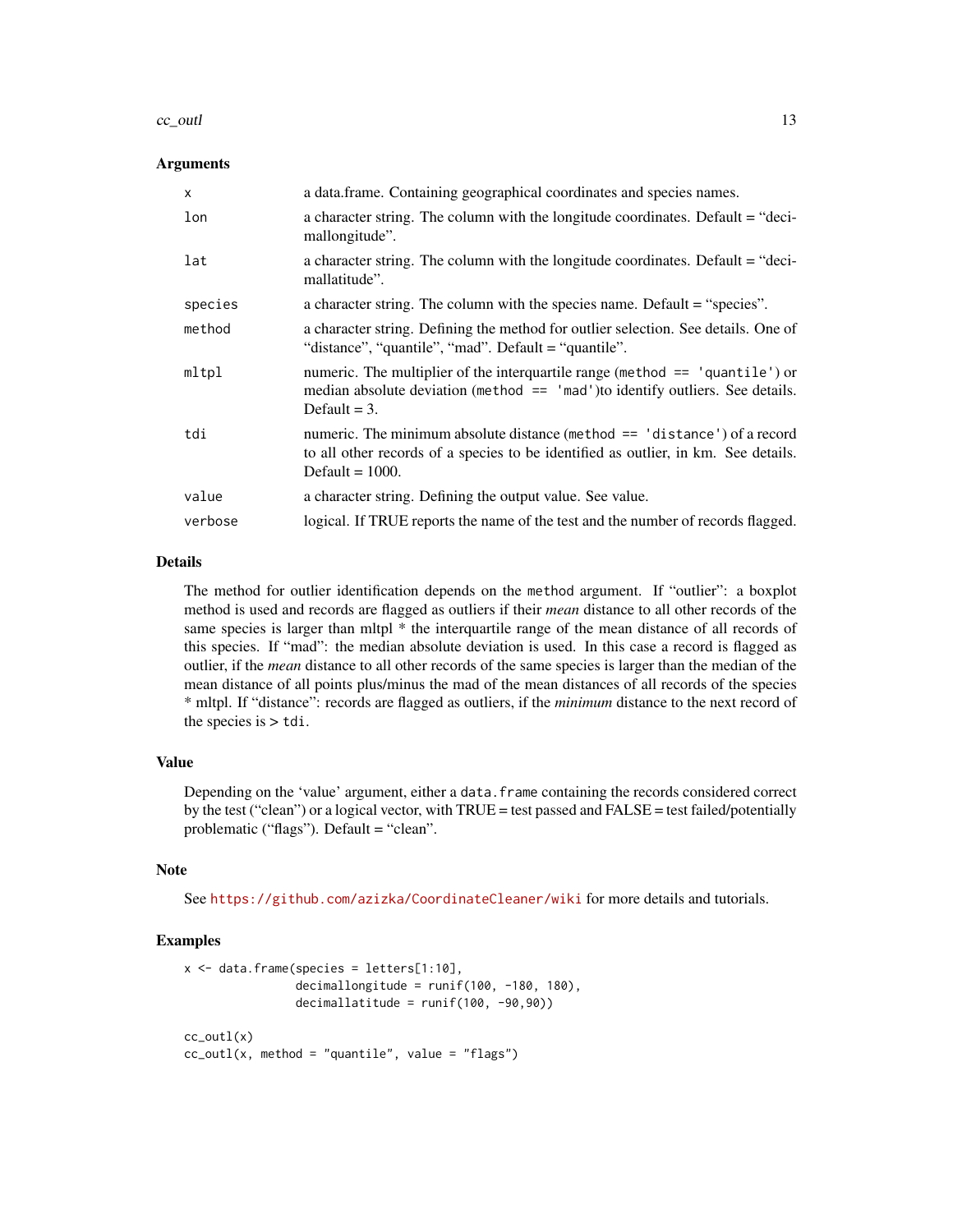```
cc_utl(x, method = "distance", value = "flags", tdi = 10000)
cc_utl(x, method = "distance", value = "flags", tdi = 1000)
```
### <span id="page-13-1"></span>cc\_sea *Flag Non-terrestrial Coordinates*

### Description

Flags coordinates outside the reference landmass. Can be used to restrict datasets to terrestrial taxa, or exclude records from the open ocean, when depending on the reference (see details). Often records of terrestrial taxa can be found in the open ocean, mostly due to switched latitude and longitude.

### Usage

```
cc_sea(x, lon = "decimallongitude", lat = "decimallatitude",
       ref = NULL, value = "clean", verbose = TRUE)
```
### Arguments

| $\mathsf{x}$ | a data.frame. Containing geographical coordinates and species names.                                                                                                                          |
|--------------|-----------------------------------------------------------------------------------------------------------------------------------------------------------------------------------------------|
| lon          | a character string. The column with the longitude coordinates. Default = "deci-<br>mallongitude".                                                                                             |
| lat          | a character string. The column with the longitude coordinates. Default = "deci-<br>mallatitude".                                                                                              |
| ref          | a SpatialPolygonsDataframe. Providing the geographic gazetteer. Can be any<br>SpatialPolygonsDataframe, but the structure must be identical to landmass. See<br>$details. Default = landmass$ |
| value        | a character string. Defining the output value. See value.                                                                                                                                     |
| verbose      | logical. If TRUE reports the name of the test and the number of records flagged.                                                                                                              |

### Details

In some cases flagging records close of the coastline is not recommendable, because of the low precision of the reference dataset, minor GPS imprecision or because a dataset might include coast or marshland species. If you only want to flag records in the open ocean, consider using a buffered landmass reference, e.g.: [https://github.com/azizka/CoordinateCleaner/tree/](https://github.com/azizka/CoordinateCleaner/tree/master/extra_gazetteers) [master/extra\\_gazetteers](https://github.com/azizka/CoordinateCleaner/tree/master/extra_gazetteers).

### Value

Depending on the 'value' argument, either a data.frame containing the records considered correct by the test ("clean") or a logical vector, with TRUE = test passed and FALSE = test failed/potentially problematic ("flags"). Default = "clean".

<span id="page-13-0"></span>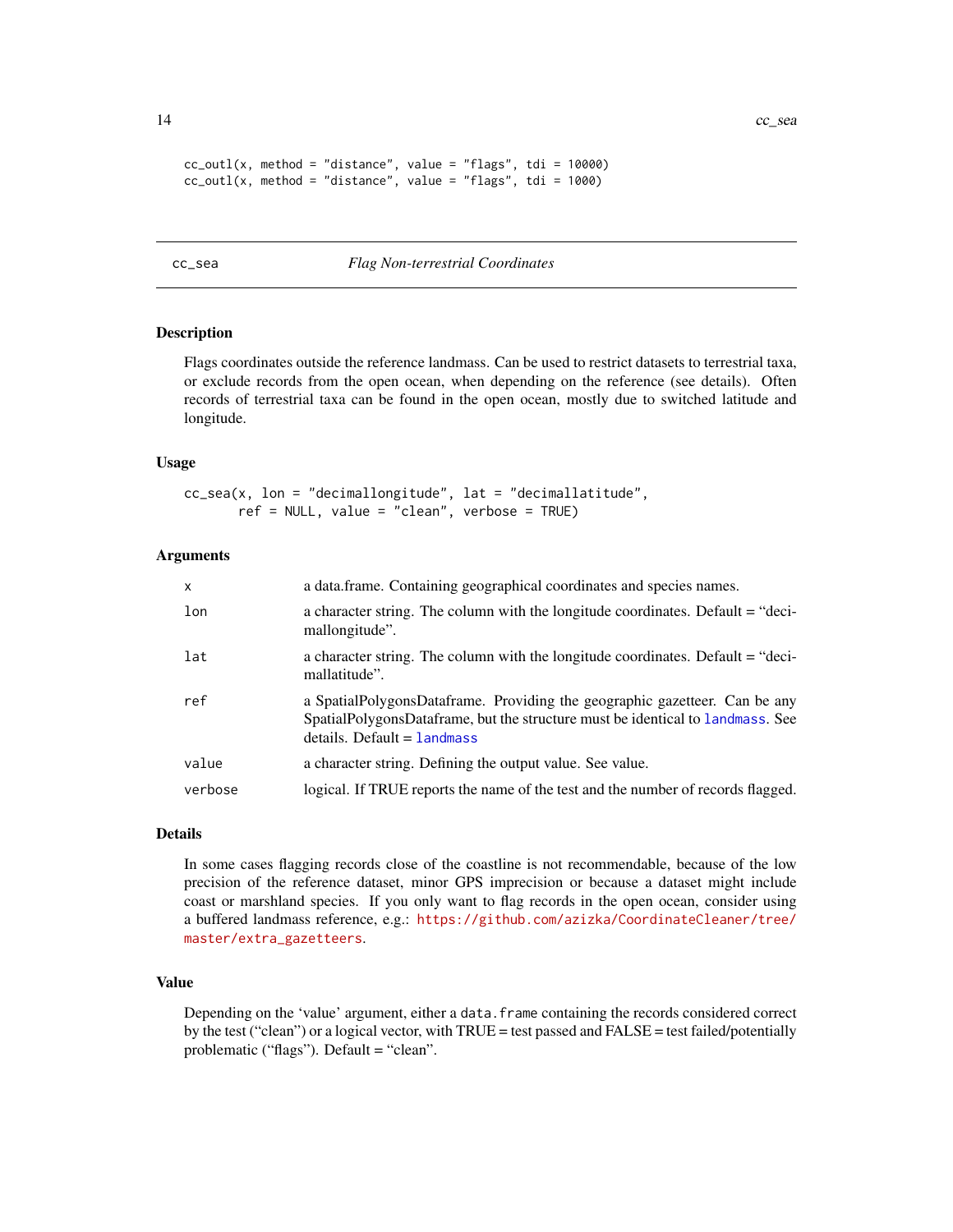### <span id="page-14-0"></span> $cc\_urb$  15

### Note

See <https://github.com/azizka/CoordinateCleaner/wiki> for more details and tutorials.

### Examples

```
x \le - data.frame(species = letters[1:10],
                decimallongitude = runif(10, -30, 30),
                decimallatitude = runif(10, -30, 30))
```

```
cc\_sea(x, value = "flags")
```
cc\_urb *Flag Records Inside Urban Areas*

### Description

Flags records from inside urban areas, based on a geographic gazetteer. Often records from large databases span substantial time periods (centuries) and old records might represent habitats which today are replaced by city area.

### Usage

```
cc_urb(x, lon = "decimallongitude", lat = "decimallatitude",
       ref = NULL, value = "clean", verbose = TRUE)
```
### Arguments

| $\mathsf{x}$ | a data.frame. Containing geographical coordinates and species names.                                 |
|--------------|------------------------------------------------------------------------------------------------------|
| lon          | a character string. The column with the longitude coordinates. Default = "deci-<br>mallongitude".    |
| lat          | a character string. The column with the longitude coordinates. Default = "deci-<br>mallatitude".     |
| ref          | a SpatialPolygonsDataframe. Providing the geographic gazetteer with the urban<br>areas. See details. |
| value        | a character string. Defining the output value. See value.                                            |
| verbose      | logical. If TRUE reports the name of the test and the number of records flagged.                     |

### Details

No default reference is provided with the package due to the large file size of such (global) gazetteers. You can download an example here: [https://github.com/azizka/CoordinateCleaner/blob/](https://github.com/azizka/CoordinateCleaner/blob/master/extra_gazetteers/urbanareas.rda) [master/extra\\_gazetteers/urbanareas.rda](https://github.com/azizka/CoordinateCleaner/blob/master/extra_gazetteers/urbanareas.rda). Can be any SpatialPolygonsDataframe, but the structure must be identical to urbanareas.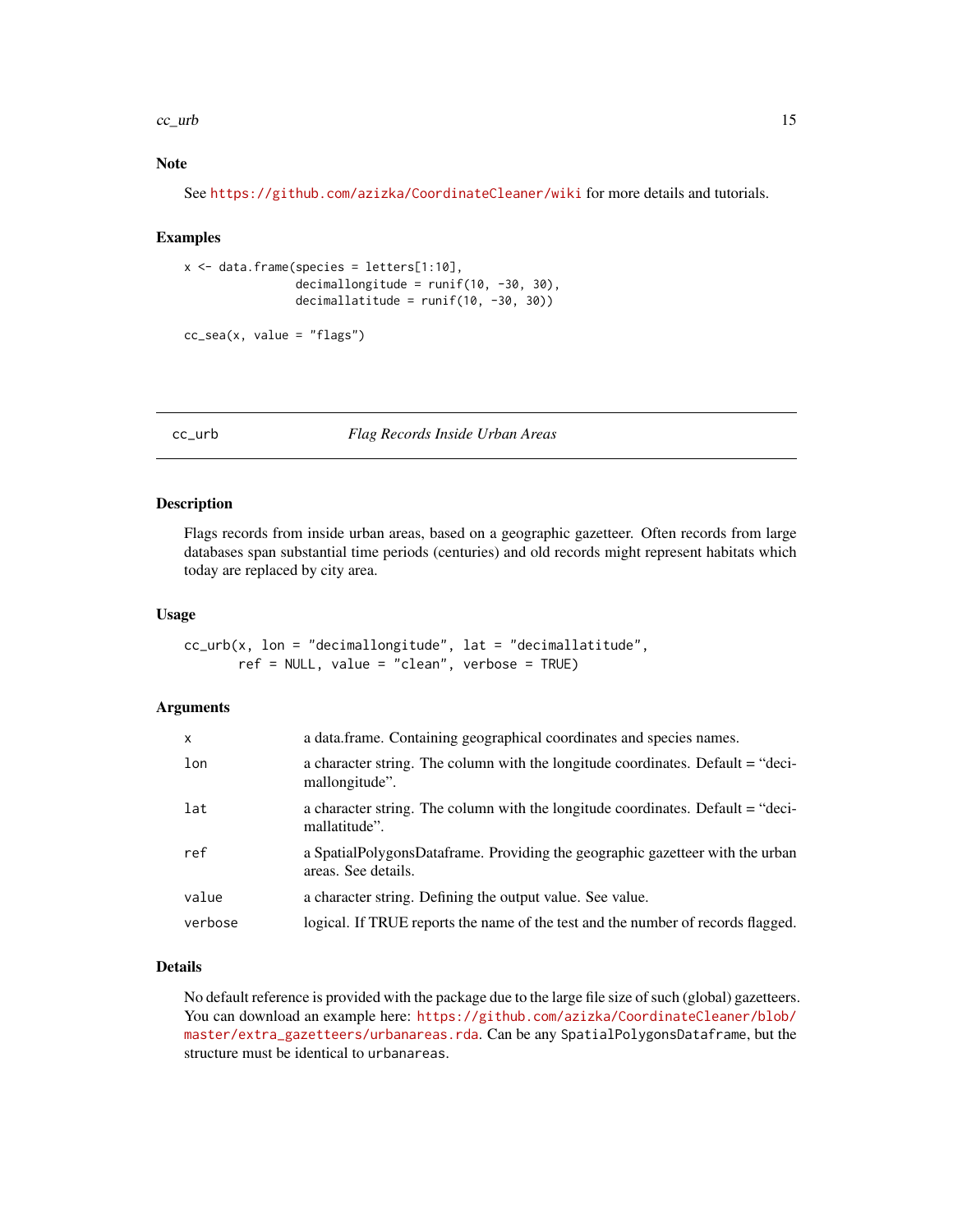### Value

Depending on the 'value' argument, either a data.frame containing the records considered correct by the test ("clean") or a logical vector, with TRUE = test passed and FALSE = test failed/potentially problematic ("flags"). Default = "clean".

### Note

See <https://github.com/azizka/CoordinateCleaner/wiki> for more details and tutorials.

### Examples

```
## Not run:
# load reference
#See details section on where to download the reference data
load("extra_gazetteers/urbanareas.rda")
x \le - data.frame(species = letters[1:10],
                decimallongitude = runif(100, -180, 180),
                decimallatitude = runif(100, -90,90))
cc_urb(x, ref = urbanareas)
cc_urb(x, value = "flags", ref = urbanareas)## End(Not run)
```
cc\_val *Check Coordinate Validity in lat/lon*

### Description

Checks if all coordinates in a data set are valid in a latitude/longitude coordinate reference system. That is non-numeric, not available coordinates and lat >90, la <-90, lon > 180 and lon < -180 are flagged.

### Usage

```
cc_val(x, lon = "decimallongitude", lat = "decimallatitude",
      value = "clean", verbose = TRUE)
```

| x       | a data.frame. Containing geographical coordinates and species names.                              |
|---------|---------------------------------------------------------------------------------------------------|
| lon     | a character string. The column with the longitude coordinates. Default = "deci-<br>mallongitude". |
| lat     | a character string. The column with the longitude coordinates. Default = "deci-<br>mallatitude".  |
| value   | a character string. Defining the output value. See value.                                         |
| verbose | logical. If TRUE reports the name of the test and the number of records flagged.                  |
|         |                                                                                                   |

<span id="page-15-0"></span>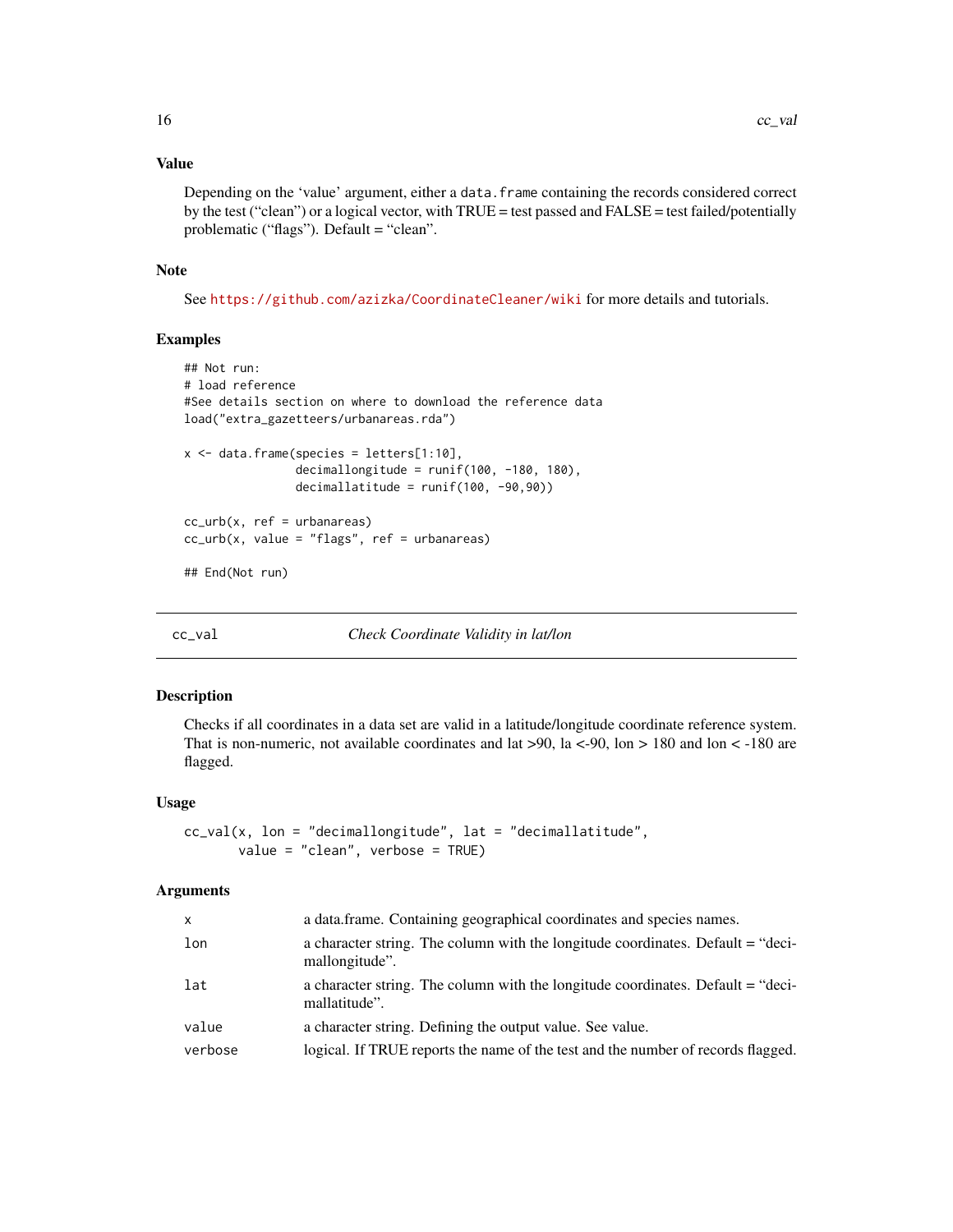### <span id="page-16-0"></span> $cc_$ zero  $17$

### Details

This test is obligatory before running any further tests of CoordinateCleaner, as additional tests only run with valid coordinates.

### Value

Depending on the 'value' argument, either a data.frame containing the records considered correct by the test ("clean") or a logical vector, with TRUE = test passed and FALSE = test failed/potentially problematic ("flags"). Default = "clean".

### Note

See <https://github.com/azizka/CoordinateCleaner/wiki> for more details and tutorials.

### Examples

```
x \le - data.frame(species = letters[1:10],
                decimallongitude = c(runif(106, -180, 180), NA, "13W33'", "67,09", 305),
                decimallatitude = runif(110, -90, 90))
```
 $cc\_val(x)$  $cc\_val(x, value = "flags")$ 

cc\_zero *Flag Zero Coordinates*

### Description

Flags records with either zero longitude or latitude and a radius around the point at zero longitude and zero latitude. These problems are often due to erroneous data-entry or geo-referencing and can lead to typical patterns of high diversity around the equator.

### Usage

```
cc_zero(x, lon = "decimallongitude", lat = "decimallatitude",
       buffer = 0.5, value = "clean", verbose = TRUE)
```

| $\mathsf{x}$ | a data.frame. Containing geographical coordinates and species names.                                                                                     |
|--------------|----------------------------------------------------------------------------------------------------------------------------------------------------------|
| lon          | a character string. The column with the longitude coordinates. Default = "deci-<br>mallongitude".                                                        |
| lat          | a character string. The column with the longitude coordinates. Default = "deci-<br>mallatitude".                                                         |
| buffer       | numerical. The buffer around each province or country centroid, where records<br>should be flagged as problematic, in decimal degrees. Default $= 0.1$ . |
| value        | a character string. Defining the output value. See value.                                                                                                |
| verbose      | logical. If TRUE reports the name of the test and the number of records flagged.                                                                         |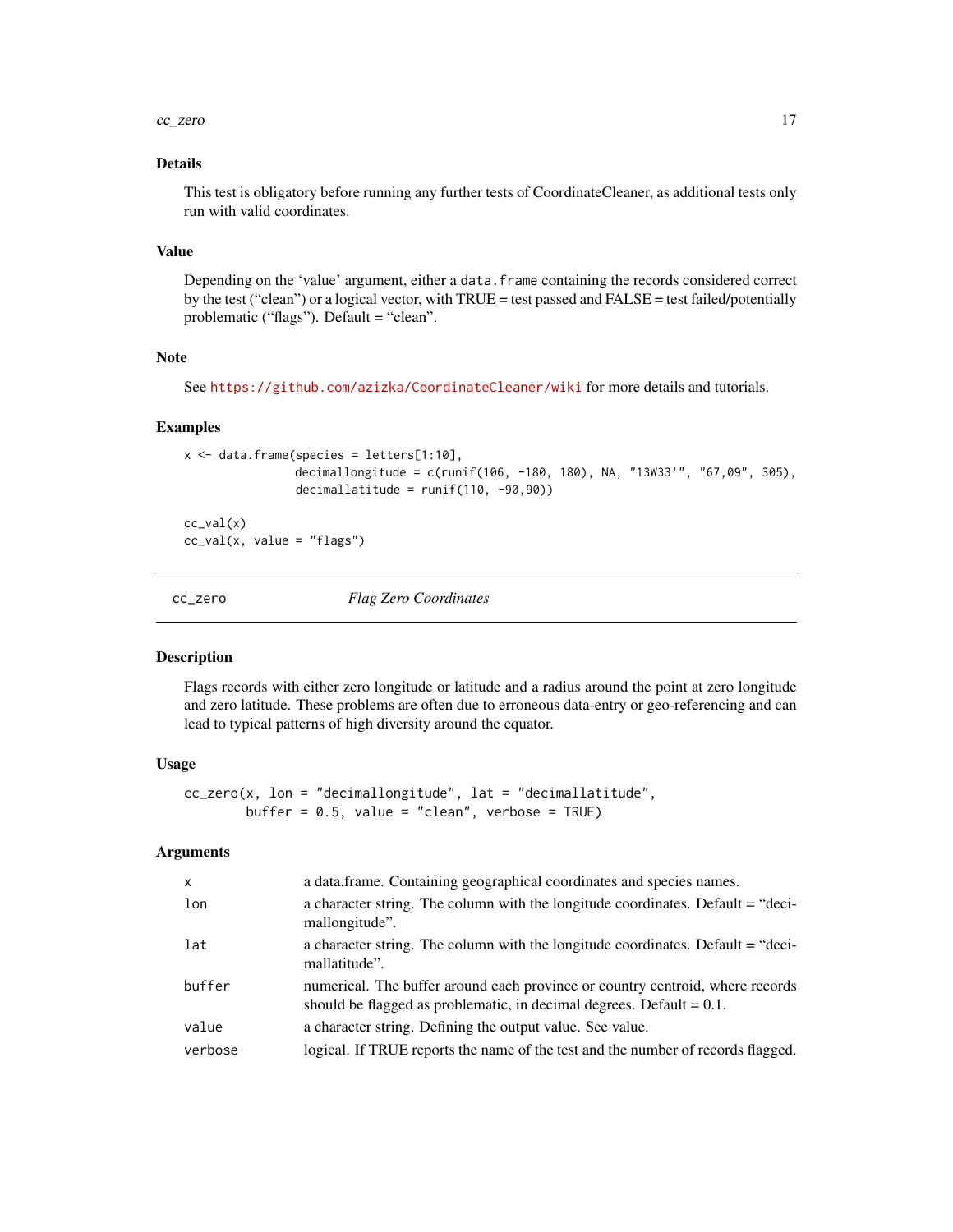### <span id="page-17-0"></span>Value

Depending on the 'value' argument, either a data. frame containing the records considered correct by the test ("clean") or a logical vector, with TRUE = test passed and FALSE = test failed/potentially problematic ("flags"). Default = "clean".

### Note

See <https://github.com/azizka/CoordinateCleaner/wiki> for more details and tutorials.

### Examples

```
x <- data.frame(species = "A",
                decimallongitude = c(0, 34.84, 0, 33.98),
                decimallatitude = c(23.08, 0, 0, 15.98)cc_zero(x)
cc\_zero(x, value = "flags")
```
centroids *Global Country and Province Centroids*

### Description

A gazetteer of country and province centroids.

#### Usage

data("centroids")

#### Format

A data frame with 5142 observations on the following 6 variables.

adm1\_code a factor; province code.

iso3 a factor; country ISO-3 code.

name a factor; name of the country or province.

type a character vector; country or province.

longitude a numeric vector

latitude a numeric vector

#### Source

<http://www.naturalearthdata.com/>

CENTRAL INTELLIGENCE AGENCY (2014) *The World Factbook*, Washington, DC. <https://www.cia.gov/library/publications/the-world-factbook/fields/2011.html>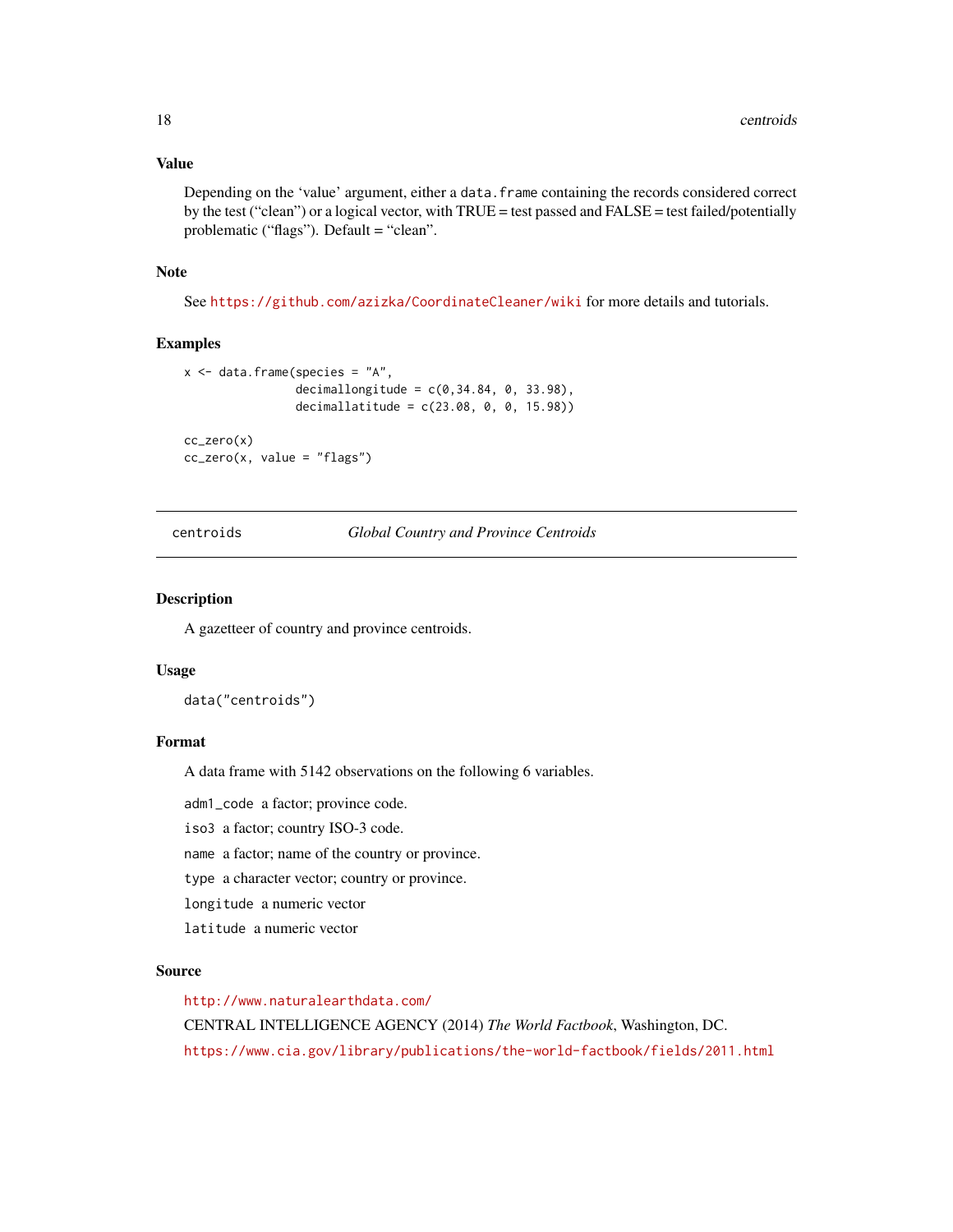### <span id="page-18-0"></span>CleanCoordinates 19

### Examples

data(centroids) str(centroids)

<span id="page-18-1"></span>CleanCoordinates *Geographic Cleaning of Coordinates from Biologic Collections*

### Description

Cleaning geographic coordinates by multiple empirical tests to flag potentially erroneous coordinates, addressing issues common in biological collection databases.

### Usage

| CleanCoordinates(x, lon = "decimallongitude", lat = "decimallatitude", |
|------------------------------------------------------------------------|
| $species = "species", countries = NULL,$                               |
| capitals = $TRUE$ , centroids = $TRUE$ ,                               |
| $countrycheck = FALSE, duplicates = FALSE, equal = TRUE,$              |
| GBIF = TRUE, institutions = TRUE, outliers = FALSE, seas = TRUE,       |
| $urban = FALSE, zeros = TRUE,$                                         |
| capitals.rad = $0.05$ , centroids.rad = $0.01$ ,                       |
| centroids.detail = "both", inst.rad = $0.001$ ,                        |
| outliers.method = "quantile", outliers.mtp = $3$ ,                     |
| outliers.td = $1000$ , outliers.size = 7, zeros.rad = 0.5,             |
| capitals.ref, centroids.ref, country.ref,                              |
| inst.ref, seas.ref, urban.ref,                                         |
| value = "spatialvalid", verbose = $TRUE$ ,                             |
| $report = FALSE)$                                                      |

| X         | a data frame. Containing geographical coordinates and species names.                                                                                                   |
|-----------|------------------------------------------------------------------------------------------------------------------------------------------------------------------------|
| lon       | a character string. The column with the longitude coordinates. Default = "deci-<br>mallongitude".                                                                      |
| lat       | a character string. The column with the longitude coordinates. Default = "deci-<br>mallatitude".                                                                       |
| species   | a character string. A vector of the same length as rows in x, with the species<br>identity for each record. If missing, the outliers test is skipped.                  |
| countries | a character string. A vector of the same length as rows in x, with country infor-<br>mation for each record in ISO3 format. If missing, the countries test is skipped. |
| capitals  | logical. If TRUE, tests a radius around adm-0 capitals. The radius is capitals. rad.<br>$Default = TRUE.$                                                              |
| centroids | logical. If TRUE, tests a radius around country centroids. The radius is centroids. rad.<br>$Default = TRUE.$                                                          |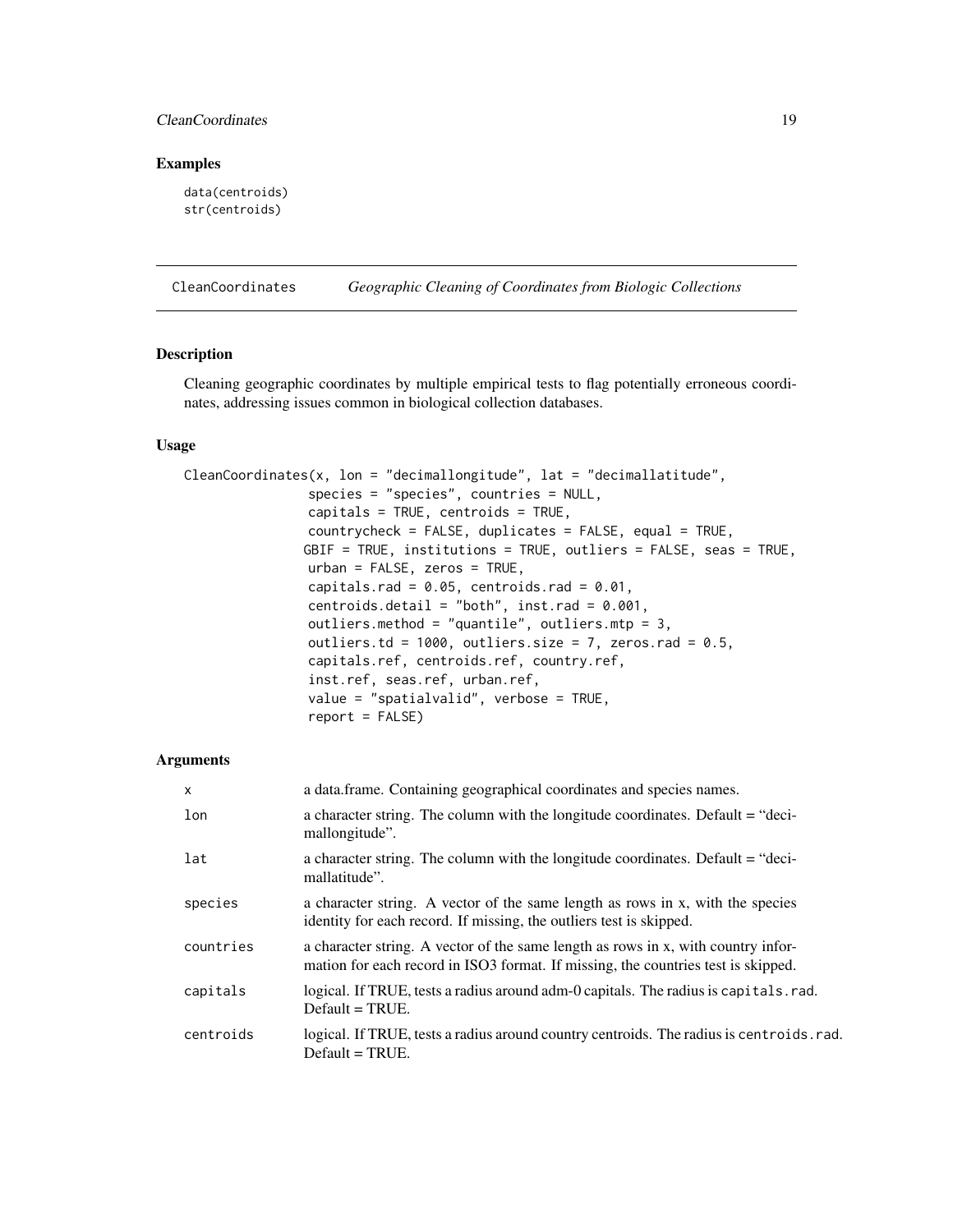| countrycheck     | logical. If TRUE, tests if coordinates are from the country indicated in the coun-<br>try column. Default = FALSE.                                                                                                                                                                                                                                                                                          |
|------------------|-------------------------------------------------------------------------------------------------------------------------------------------------------------------------------------------------------------------------------------------------------------------------------------------------------------------------------------------------------------------------------------------------------------|
| duplicates       | logical. If TRUE, tests for duplicate records. This checks for identical coordi-<br>nates or if a species vector is provided for identical coordinates within a species.<br>All but the first records are flagged as duplicates. Default = FALSE.                                                                                                                                                           |
| equal            | logical. If TRUE, tests for equal absolute longitude and latitude. Default =<br>TRUE.                                                                                                                                                                                                                                                                                                                       |
| GBIF             | logical. If TRUE, tests a one-degree radius around the GBIF headquarters in<br>Copenhagen, Denmark. Default = TRUE.                                                                                                                                                                                                                                                                                         |
| institutions     | logical. If TRUE, tests a radius around known biodiversity institutions from<br>instiutions. The radius is inst.rad. Default = TRUE.                                                                                                                                                                                                                                                                        |
| outliers         | logical. If TRUE, tests each species for outlier records. Depending on the<br>outliers. mtp and outliers. td arguments either flags records that are a min-<br>imum distance away from all other records of this species (outliers.td) or<br>records that are outside a multiple of the interquartile range of minimum dis-<br>tances to the next neighbour of this species (outliers.mtp). Default = TRUE. |
| seas             | logical. If TRUE, tests if coordinates fall into the ocean. Default = TRUE.                                                                                                                                                                                                                                                                                                                                 |
| urban            | logical. If TRUE, tests if coordinates are from urban areas. Default = FALSE.                                                                                                                                                                                                                                                                                                                               |
| zeros            | logical. If TRUE, tests for plain zeros, equal latitude and longitude and a radius<br>around the point $0/0$ . The radius is zeros $.$ rad. Default = TRUE.                                                                                                                                                                                                                                                 |
| capitals.rad     | numeric. The radius around capital coordinates in degrees. Default $= 0.1$ .                                                                                                                                                                                                                                                                                                                                |
| centroids.rad    | numeric. The side length of the rectangle around country centroids in degrees.<br>Default = $0.01$ .                                                                                                                                                                                                                                                                                                        |
| centroids.detail |                                                                                                                                                                                                                                                                                                                                                                                                             |
|                  | a character string. If set to 'country' only country (adm-0) centroids are<br>tested, if set to 'provinces' only province (adm-1) centroids are tested. Default<br>$=$ 'both'.                                                                                                                                                                                                                              |
| inst.rad         | numeric. The radius around biodiversity institutions coordinates in degrees. De-<br>fault = $0.001$ .                                                                                                                                                                                                                                                                                                       |
| outliers.method  |                                                                                                                                                                                                                                                                                                                                                                                                             |
|                  | The method used for outlier testing. See details.                                                                                                                                                                                                                                                                                                                                                           |
| outliers.mtp     | numeric. The multiplier for the interquartile range of the outlier test. If NULL<br>outliers. td is used. Default = $3$ .                                                                                                                                                                                                                                                                                   |
| outliers.td      | numeric. The minimum distance of a record to all other records of a species to<br>be identified as outlier, in km. Default = $1000$ .                                                                                                                                                                                                                                                                       |
| outliers.size    | numerical. The minimum number of records in a dataset to run the taxon-<br>specific outlier test. Default = $7$ .                                                                                                                                                                                                                                                                                           |
| zeros.rad        | numeric. The radius around $0/0$ in degrees. Default = 0.5.                                                                                                                                                                                                                                                                                                                                                 |
| capitals.ref     | a data. frame with alternative reference data for the country capitals test. If<br>missing, the capitals dataset is used. Alternatives must be identical in struc-<br>ture.                                                                                                                                                                                                                                 |
| centroids.ref    | a data. frame with alternative reference data for the centroid test. If missing,<br>the centroids dataset is used. Alternatives must be identical in structure.                                                                                                                                                                                                                                             |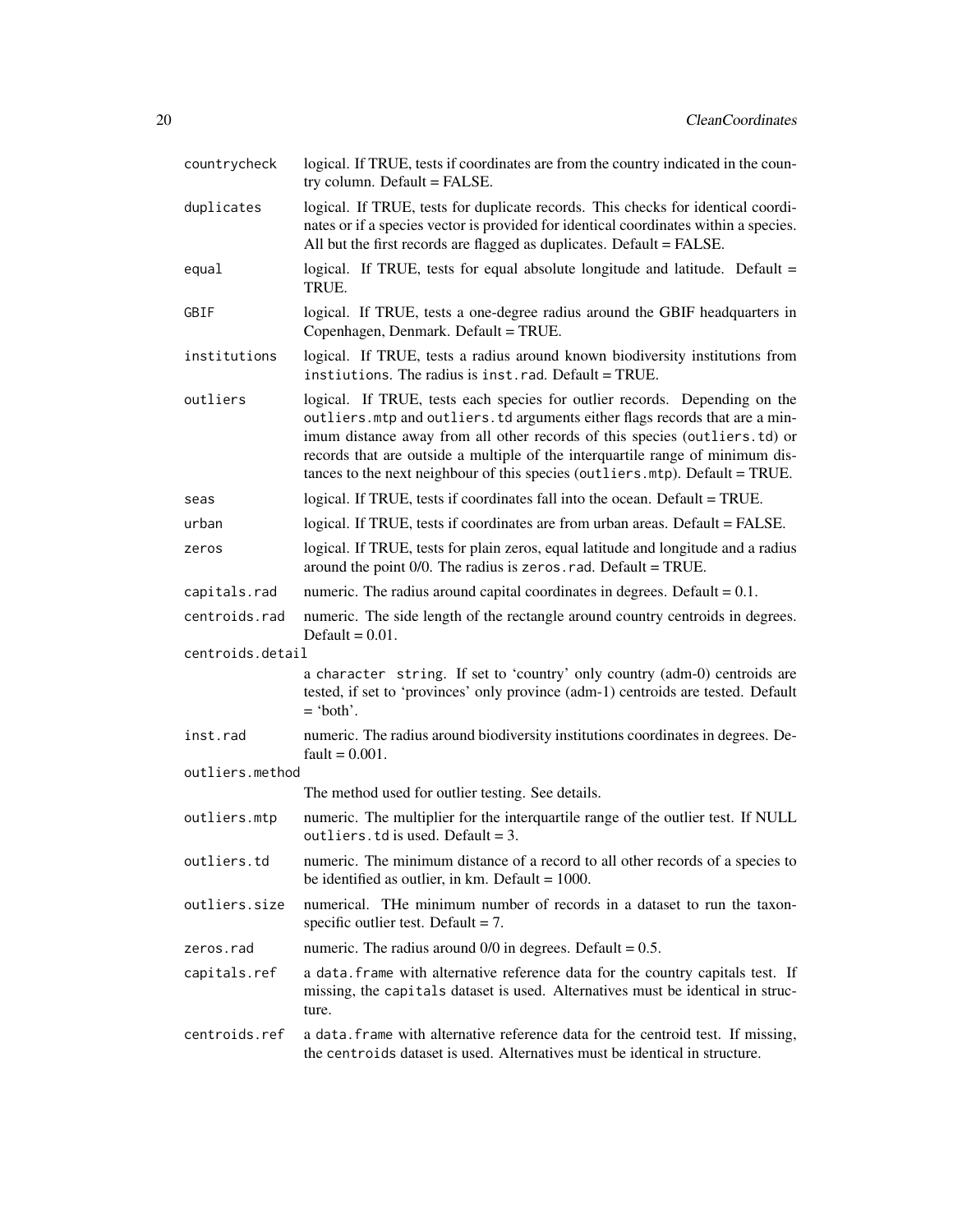<span id="page-20-0"></span>

| country.ref | a SpatialPolygonsDataFrame as alternative reference for the countrycheck<br>test. If missing, the rnaturalearth: ne_countries ('medium') dataset is used.                                                 |
|-------------|-----------------------------------------------------------------------------------------------------------------------------------------------------------------------------------------------------------|
| inst.ref    | a data. Frame with alternative reference data for the biodiversity institution test.<br>If missing, the institutions dataset is used. Alternatives must be identical in<br>structure.                     |
| seas.ref    | a SpatialPolygonsDataFrame as alternative reference for the seas test. If miss-<br>ing, the landmass dataset is used.                                                                                     |
| urban.ref   | a SpatialPolygonsDataFrame as alternative reference for the urban test. If<br>missing, the test is skipped. See details for a reference gazetteers.                                                       |
| value       | a character string defining the output value. See the value section for details.<br>one of 'spatialvalid', 'summary', 'cleaned'. Default = 'spatialvalid'.                                                |
| verbose     | logical. If TRUE reports the name of the test and the number of records flagged                                                                                                                           |
| report      | logical or character. If TRUE a report file is written to the working directory,<br>summarizing the cleaning results. If a character, the path to which the file should<br>be written. Default $=$ FALSE. |

### Details

The function needs all coordinates to be formally valid according to WGS84. If the data contains invalid coordinates, the function will stop and return a vector flagging the invalid records. TRUE = non-problematic coordinate, FALSE = potentially problematic coordinates. A reference gazetteer for the urban test is available at at [https://github.com/azizka/CoordinateCleaner/](https://github.com/azizka/CoordinateCleaner/tree/master/extra_gazetteers) [tree/master/extra\\_gazetteers](https://github.com/azizka/CoordinateCleaner/tree/master/extra_gazetteers). Three different methods are available for the outlier test: "If "outlier" a boxplot method is used and records are flagged as outliers if their *mean* distance to all other records of the same species is larger than mltpl \* the interquartile range of the mean distance of all records of this species. If "mad" the median absolute deviation is used. In this case a record is flagged as outlier, if the *mean* distance to all other records of the same species is larger than the median of the mean distance of all points plus/minus the mad of the mean distances of all records of the species \* mltpl. If "distance" records are flagged as outliers, if the *minimum* distance to the next record of the species is > tdi

### Value

Depending on the output argument:

- "spatialvalid" an object of class spatialvalid with one column for each test. TRUE = clean coordinate, FALSE = potentially problematic coordinates. The summary column is FALSE if any test flagged the respective coordinate.
- "flags" a logical vector with the same order as the input data summarizing the results of all test.  $TRUE = clean coordinate, FALSE = potentially problematic (= at least one test failed).$
- "cleaned" a data.frame of cleaned coordinates if species = NULL or a data.frame with cleaned coordinates and species ID otherwise

### Note

Always tests for coordinate validity: non-numeric or missing coordinates and coordinates exceeding the global extent (lon/lat, WGS84).

See <https://github.com/azizka/CoordinateCleaner/wiki> for more details and tutorials.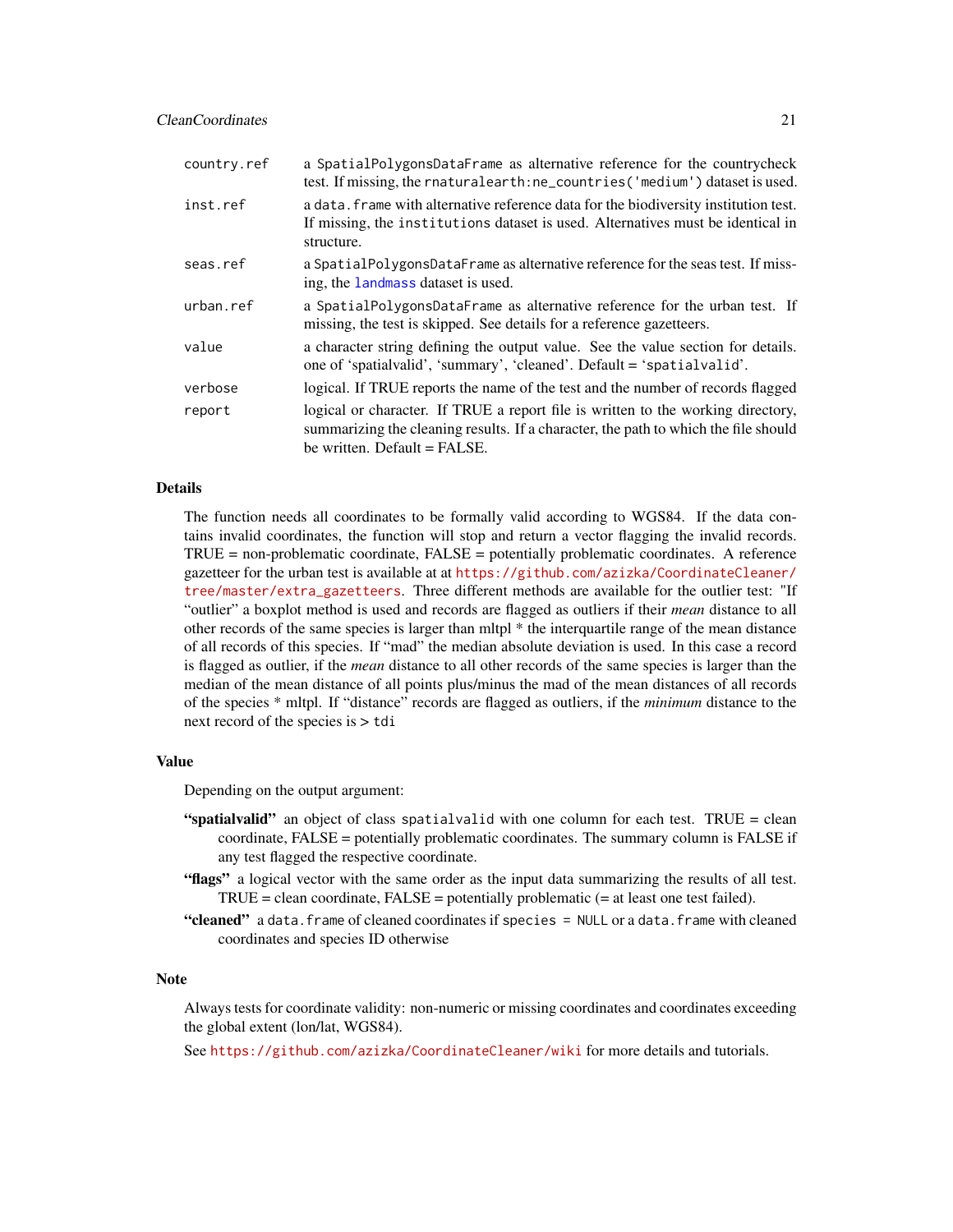### <span id="page-21-0"></span>Examples

```
exmpl <- data.frame(species = sample(letters, size = 250, replace = TRUE),
                    decimallongitude = runif(250, min = 42, max = 51),
                    decimallatitude = runif(250, min = -26, max = -11)test <- CleanCoordinates(x = exmpl)
summary(test)
```
CleanCoordinatesDS *Geographic Coordinate Cleaning based on Dataset Properties*

### Description

Identifies potentially problematic coordinates based on dataset properties. Includes test to flag potential errors with converting ddmm to dd.dd, and periodicity in the data decimals indicating rounding or a raster basis linked to low coordinate precision.

### Usage

```
CleanCoordinatesDS(x, lon = "decimallongitude", lat = "decimallatitude",
                   ds = "dataset",
                   ddmm = TRUE, periodicity = TRUE,
                   ddmm.pvalue = 0.025, ddmm.diff = 0.2,
                   periodicity.T1 = 7,
                   periodicity.reg.thresh = 2,
                   periodicity.dist.min = 0.1,
                   periodicity.dist.max = 2,
                   periodicity.min.size = 4,
                   periodicity.target = "both",
                   periodicity.diagnostics = TRUE,
                   value = "dataset", verbose = TRUE)
```

| $\mathsf{x}$ | a data.frame. Containing geographical coordinates and species names.                                                                                                |
|--------------|---------------------------------------------------------------------------------------------------------------------------------------------------------------------|
| lon          | a character string. The column with the longitude coordinates. Default = "deci-<br>mallongitude".                                                                   |
| lat          | a character string. The column with the longitude coordinates. Default = "deci-<br>mallatitude".                                                                    |
| ds           | a character string. The column with the dataset of each record. In case x should<br>be treated as a single dataset, identical for all records. Default = "dataset". |
| ddmm         | logical. If TRUE, testing for erroneous conversion from a degree minute format<br>(ddmm) to a decimal degree (dd.dd) format. See details.                           |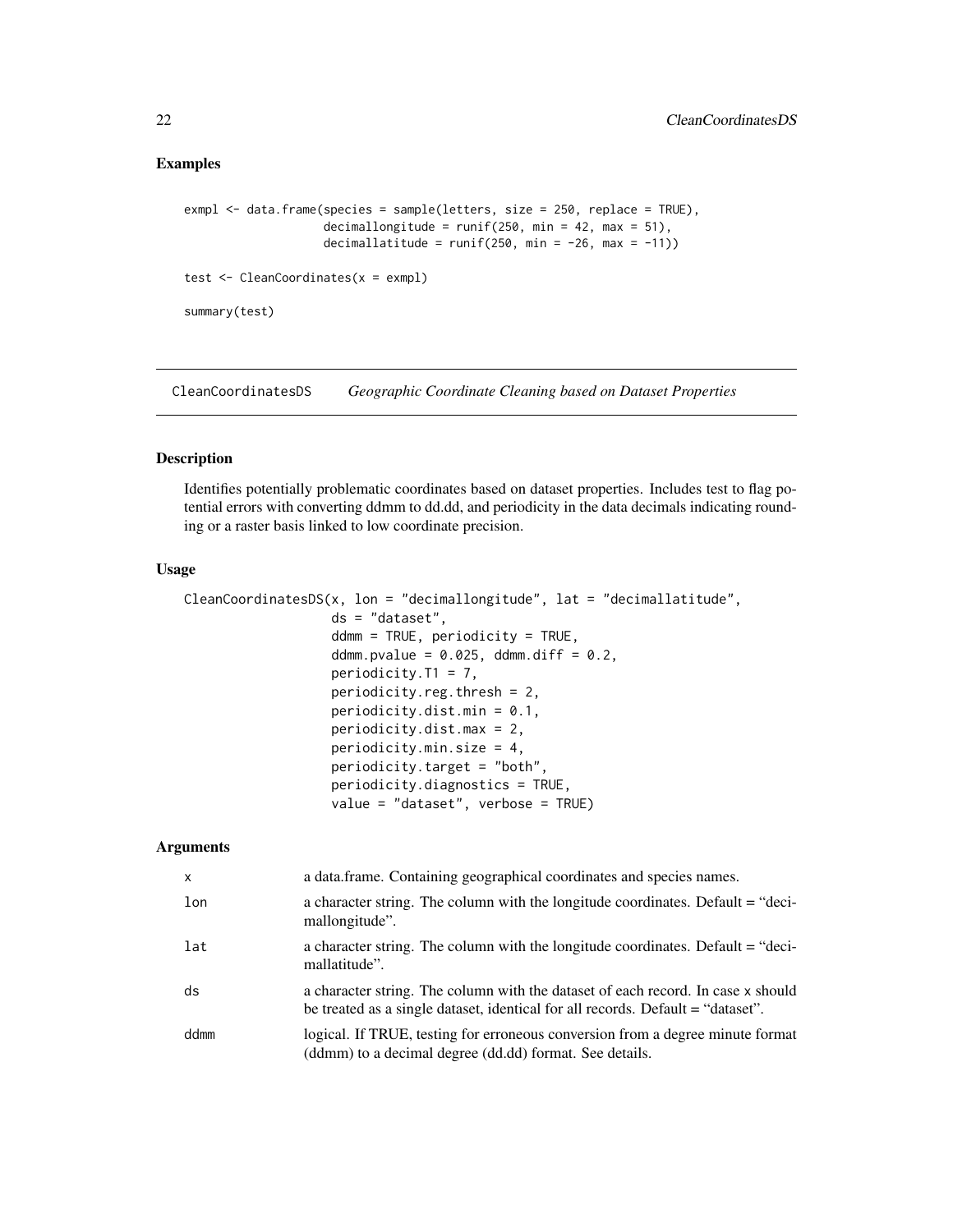| periodicity             | logical. If TRUE, testing for periodicity in the data, which can indicate impre-<br>cise coordinates, due to rounding or rasterization.                                                                                                                             |  |
|-------------------------|---------------------------------------------------------------------------------------------------------------------------------------------------------------------------------------------------------------------------------------------------------------------|--|
| ddmm.pvalue             | numeric. The p-value for the one-sided t-test to flag the ddmm test as passed or<br>not. Both ddmm.pvalue and ddmm.diff must be met. Default = 0.025.                                                                                                               |  |
| ddmm.diff               | numeric. The threshold difference for the ddmm test. Indicates by which frac-<br>tion the records with decimals below 0.6 must outnumber the records with dec-<br>imals above 0.025. Default = $0.2$                                                                |  |
| periodicity.T1          | numeric. The threshold for outlier detection in a in an interquantile range based<br>test. This is the major parameter to specify the sensitivity of the test: lower<br>values, equal higher detection rate. Values between 7-11 are recommended.<br>Default = $7.$ |  |
| periodicity.reg.thresh  |                                                                                                                                                                                                                                                                     |  |
|                         | numeric. Threshold on the number of equal distances between outlier points.                                                                                                                                                                                         |  |
|                         | See details. Default = $2$ .                                                                                                                                                                                                                                        |  |
| periodicity.dist.min    |                                                                                                                                                                                                                                                                     |  |
|                         | numeric. The minimum detection distance between outliers in degrees (the min-<br>imum resolution of grids that will be flagged). Default = $0.1$ .                                                                                                                  |  |
| periodicity.dist.max    |                                                                                                                                                                                                                                                                     |  |
|                         | numeric. The maximum detection distance between outliers in degrees (the<br>maximum resolution of grids that will be flagged). Default $= 2$ .                                                                                                                      |  |
| periodicity.min.size    |                                                                                                                                                                                                                                                                     |  |
|                         | numeric. The minimum number of unique locations (values in the tested col-<br>umn) for datasets to be included in the test. Default $=$ 4.                                                                                                                          |  |
| periodicity.target      |                                                                                                                                                                                                                                                                     |  |
|                         | character string. Indicates which column to test. Either "lat] for latitude, "lon"<br>for longitude, or "both" for both. In the latter case datasets are only flagged if<br>both test are failed. Default = "both""                                                 |  |
| periodicity.diagnostics |                                                                                                                                                                                                                                                                     |  |
|                         | logical. If TRUE, diagnostic plots are produced. Default = TRUE.                                                                                                                                                                                                    |  |
| value                   | a character string. Defining the output value. See value. Default = "dataset".                                                                                                                                                                                      |  |
| verbose                 | logical. If TRUE reports the name of the test and the number of records flagged.                                                                                                                                                                                    |  |

### Details

This function checks the statistical distribution of decimals within datasets of geographic distribution records to identify datasets with potential errors/biases. Three potential error sources can be identified. The ddmm flag tests for the particular pattern that emerges if geographical coordinates in a degree minute annotation are transferred into decimal degrees, simply replacing the degree symbol with the decimal point. This kind of problem has been observed by in older datasets first recorded on paper using typewriters, where e.g. a floating point was used as symbol for degrees. The function uses a binomial test to check if more records then expected have decimals blow 0.6 (which is the maximum that can be obtained in minutes, as one degree has 60 minutes) and if the number of these records is higher than those above 0.59 by a certain proportion. The periodicity test uses rate estimation in a poison process to estimate if there is periodicity in the decimals of a dataset (as would be expected by for example rounding or data that was collected in a raster format) and if there is an over proportional number of records with the decimal 0 (full degrees) which indicates rounding and thus low precision. The default values are empirically optimized by with GBIF data, but should probably be adapted.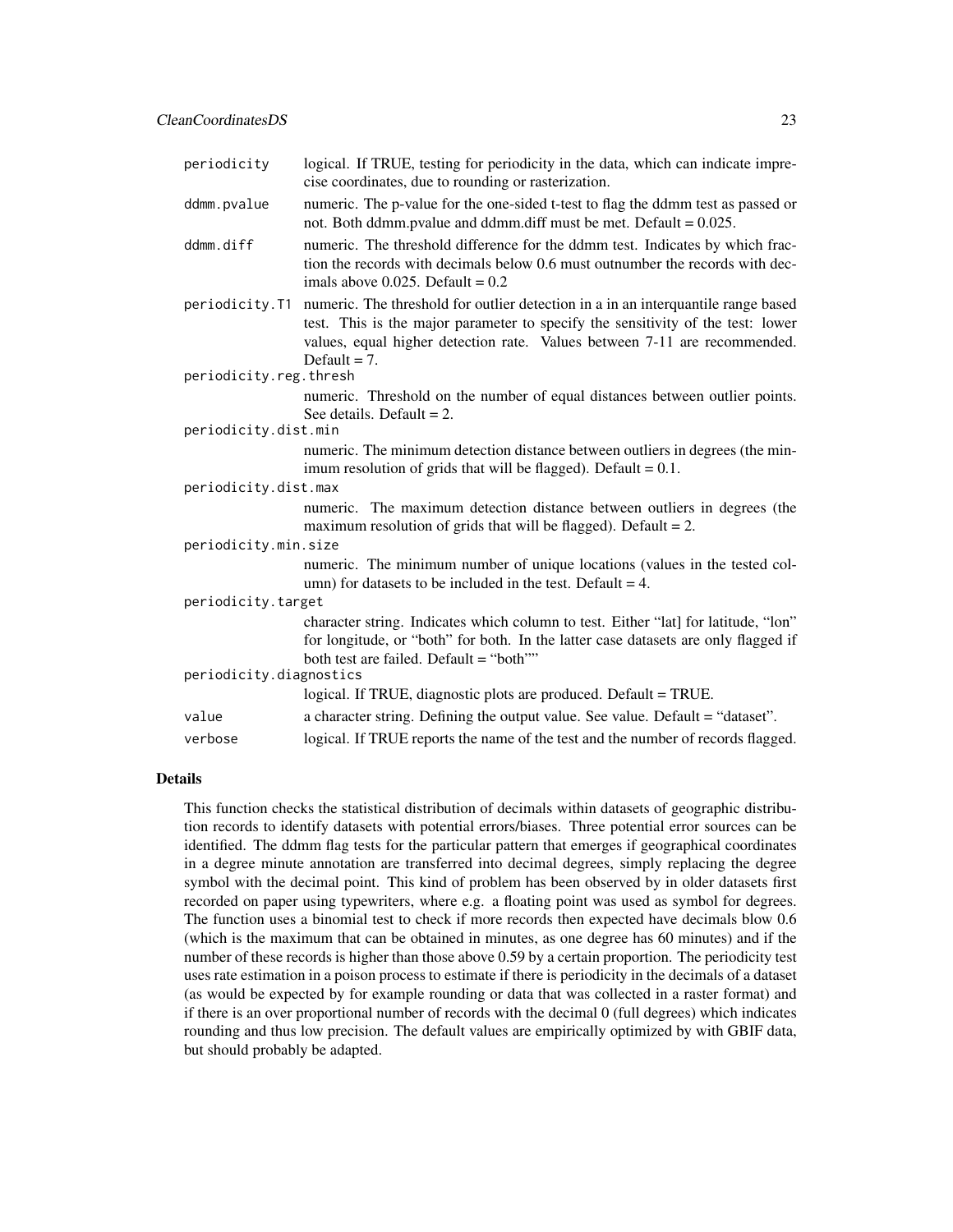### <span id="page-23-0"></span>Value

Depending on the 'value' argument, either a summary per dataset dataset, a data.frame containing the records considered correct by the test ("clean") or a logical vector, with TRUE = test passed and FALSE = test failed/potentially problematic ("flags"). Default = "clean". If "dataset": data.frame with one row for each dataset in x.

### See Also

[CleanCoordinates](#page-18-1)

### Examples

```
#Create test dataset
clean <- data.frame(dataset = rep("clean", 1000),
                    decimallongitude = runif(min = -42, max = -40, n = 1000),
                    decimallatitude = runif(min = -12, max = -10, n = 1000))
bias.long \leq c(round(runif(min = -42, max = -40, n = 500), 1),
               round(runif(min = -42, max = -40, n = 300), 0),
               runif(min = -42, max = -40, n = 200))
bias.lat <- c(round(runif(min = -12, max = -10, n = 500), 1),
              round(runif(min = -12, max = -10, n = 300), 0),
              runif(min = -12, max = -10, n = 200))
bias \leq data.frame(dataset = rep("biased", 1000),
                   decimallongitude = bias.long,
                   decimallatitude = bias.lat)
test <- rbind(clean, bias)
## Not run:
#run CleanCoordinatesDS
flags <- CleanCoordinatesDS(test)
#check problems
#clean
hist(test[test$dataset == rownames(flags[flags$summary,]), "decimallongitude"])
#biased
hist(test[test$dataset == rownames(flags[!flags$summary,]), "decimallongitude"])
## End(Not run)
```
CleanCoordinatesFOS *Geographic and Temporal Cleaning of Records from Fossil Collections*

### Description

Cleaning records by multiple empirical tests to flag potentially erroneous coordinates and timespans, addressing issues common in fossil collection databases.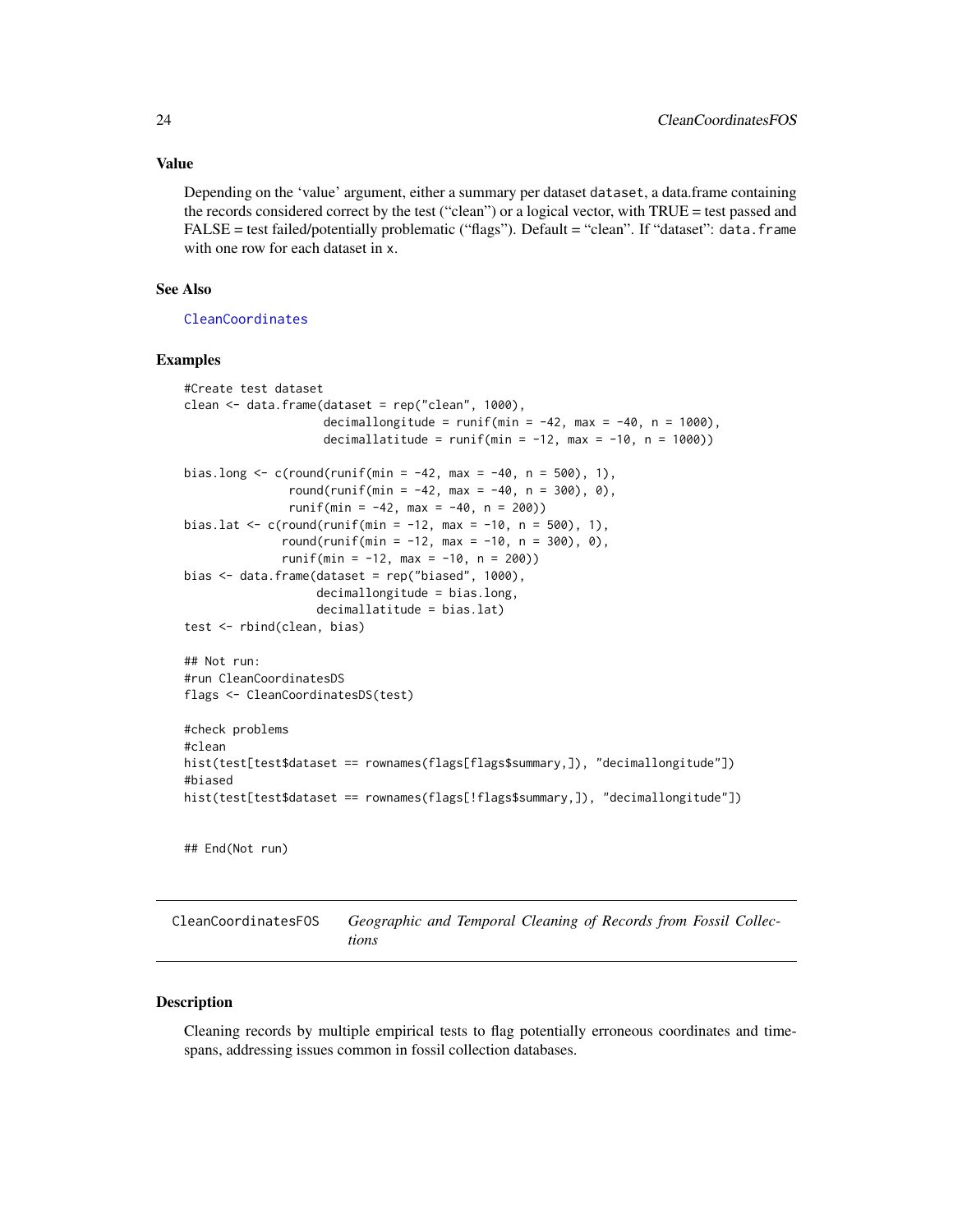### <span id="page-24-0"></span>Usage

```
CleanCoordinatesFOS(x, lon = "lng", lat = "lat", min.age = "min_ma", max.age = "max_ma",
                    taxon = "accepted_name", countries = "cc",
                    centroids = TRUE, countrycheck = TRUE,
                    equal = TRUE, GBIF = TRUE, institutions = TRUE,
                    temp.range.outliers = TRUE, spatio.temp.outliers = TRUE,
                    temp \cdot ages \cdot equal = TRUE,zeros = TRUE, centroids.rad = 0.05,
                    centroids.detail = "both",
                    inst.rad = 0.001, outliers.method = "quantile",
                    outliers.threshold = 5, outliers.size = 7,
                    outliers.replicates = 5,
                    zeros.rad = 0.5, centroids.ref, country.ref, inst.ref,
                    value = "spatialvalid", verbose = TRUE, report = FALSE)
```

| logical. If TRUE, tests a radius around country centroids. The radius is centroids. rad.            |  |  |
|-----------------------------------------------------------------------------------------------------|--|--|
|                                                                                                     |  |  |
|                                                                                                     |  |  |
|                                                                                                     |  |  |
|                                                                                                     |  |  |
| temp.range.outliers<br>logical. If TRUE, tests for records with unexpectedly large temporal ranges, |  |  |
|                                                                                                     |  |  |
| spatio.temp.outliers<br>logical. IF TRUE, test for records which are outlier in time and space. See |  |  |
|                                                                                                     |  |  |
|                                                                                                     |  |  |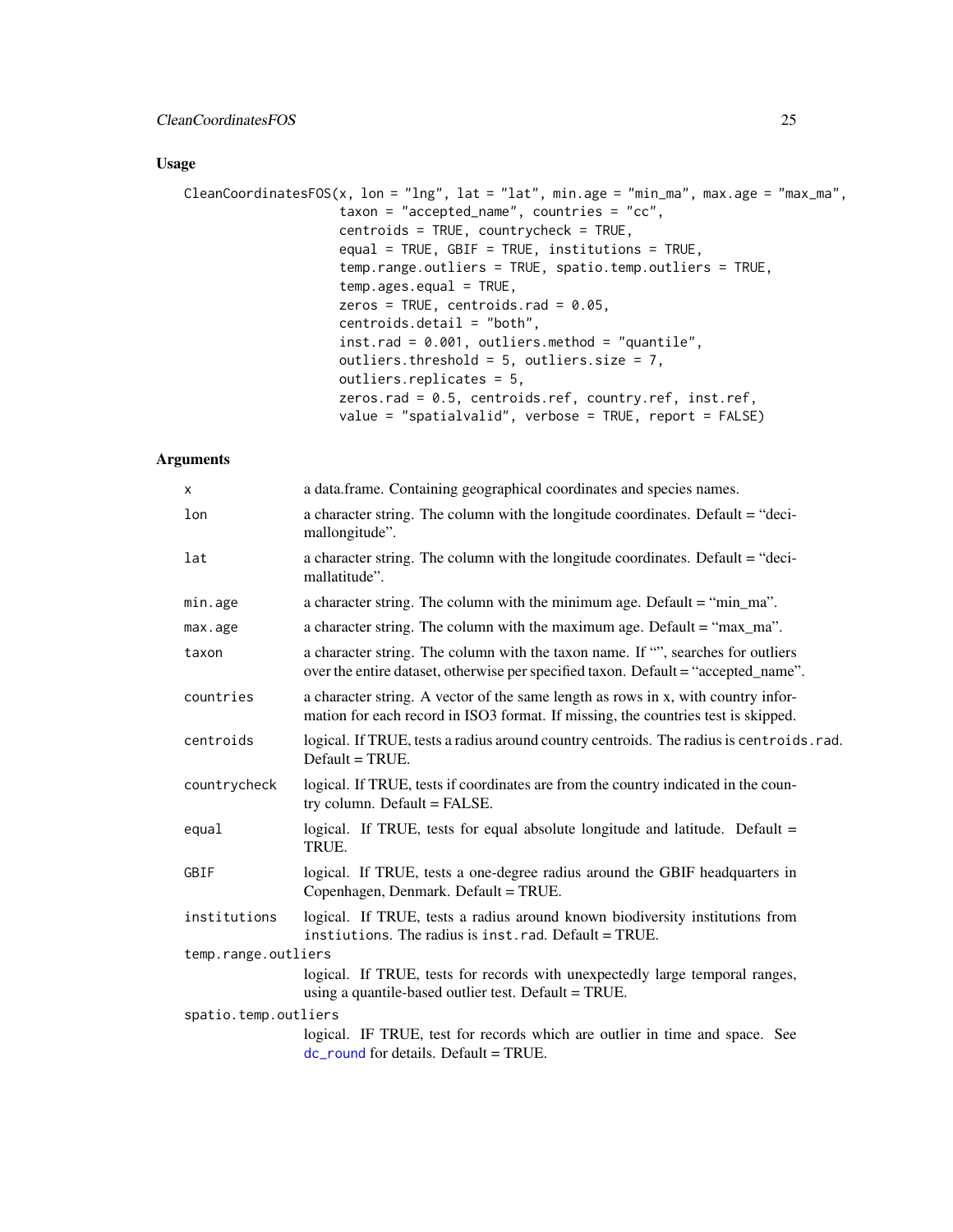<span id="page-25-0"></span>

| temp.ages.equal     |                                                                                                                                                                                                         |
|---------------------|---------------------------------------------------------------------------------------------------------------------------------------------------------------------------------------------------------|
|                     | logical. If TRUE, flags records with equal minimum and maximum age. Default<br>$=$ TRUE.                                                                                                                |
| zeros               | logical. If TRUE, tests for plain zeros, equal latitude and longitude and a radius<br>around the point $0/0$ . The radius is zeros. rad. Default = TRUE.                                                |
| centroids.rad       | numeric. The side length of the rectangle around country centroids in degrees.<br>Default = $0.01$ .                                                                                                    |
| centroids.detail    |                                                                                                                                                                                                         |
|                     | a character string. If set to 'country' only country (adm-0) centroids are<br>tested, if set to 'provinces' only province (adm-1) centroids are tested. Default<br>$=$ 'both'.                          |
| inst.rad            | numeric. The radius around biodiversity institutions coordinates in degrees. De-<br>$fault = 0.001$ .                                                                                                   |
| outliers.method     |                                                                                                                                                                                                         |
|                     | The method used for outlier testing. See details.                                                                                                                                                       |
| outliers.threshold  |                                                                                                                                                                                                         |
|                     | numerical. The multiplier for the interquantile range for outlier detection. The<br>higher the number, the more conservative the outlier tests. See dc_round for<br>details. Default $=$ 3.             |
| outliers.size       | numerical. The minimum number of records in a dataset to run the taxon-<br>specific outlier test. Default = $7$ .                                                                                       |
| outliers.replicates |                                                                                                                                                                                                         |
|                     | numeric. The number of replications for the distance matrix calculation. See<br>details. Default $= 5$ .                                                                                                |
| zeros.rad           | numeric. The radius around $0/0$ in degrees. Default = 0.5.                                                                                                                                             |
| centroids.ref       | a data. frame with alternative reference data for the centroid test. If missing,<br>the centroids dataset is used. Alternatives must be identical in structure.                                         |
| country.ref         | a SpatialPolygonsDataFrame as alternative reference for the countrycheck<br>test. If missing, the rnaturalearth: ne_countries ('medium') dataset is used.                                               |
| inst.ref            | a data. frame with alternative reference data for the biodiversity institution test.<br>If missing, the institutions dataset is used. Alternatives must be identical in<br>structure.                   |
| value               | a character string defining the output value. See the value section for details.<br>one of 'spatialvalid', 'summary', 'cleaned'. Default = 'spatialvalid'.                                              |
| verbose             | logical. If TRUE reports the name of the test and the number of records flagged                                                                                                                         |
| report              | logical or character. If TRUE a report file is written to the working directory,<br>summarizing the cleaning results. If a character, the path to which the file should<br>he written. Default = FALSE. |

### Details

The outlier detection is based on an interquantile range test. In a first step a distance matrix of geographic distances among all records is calculate. Subsequently a similar distance matrix of temporal distances among all records is calculated based on a single point selected by random between the minimum and maximum age for each record. The mean distance for each point to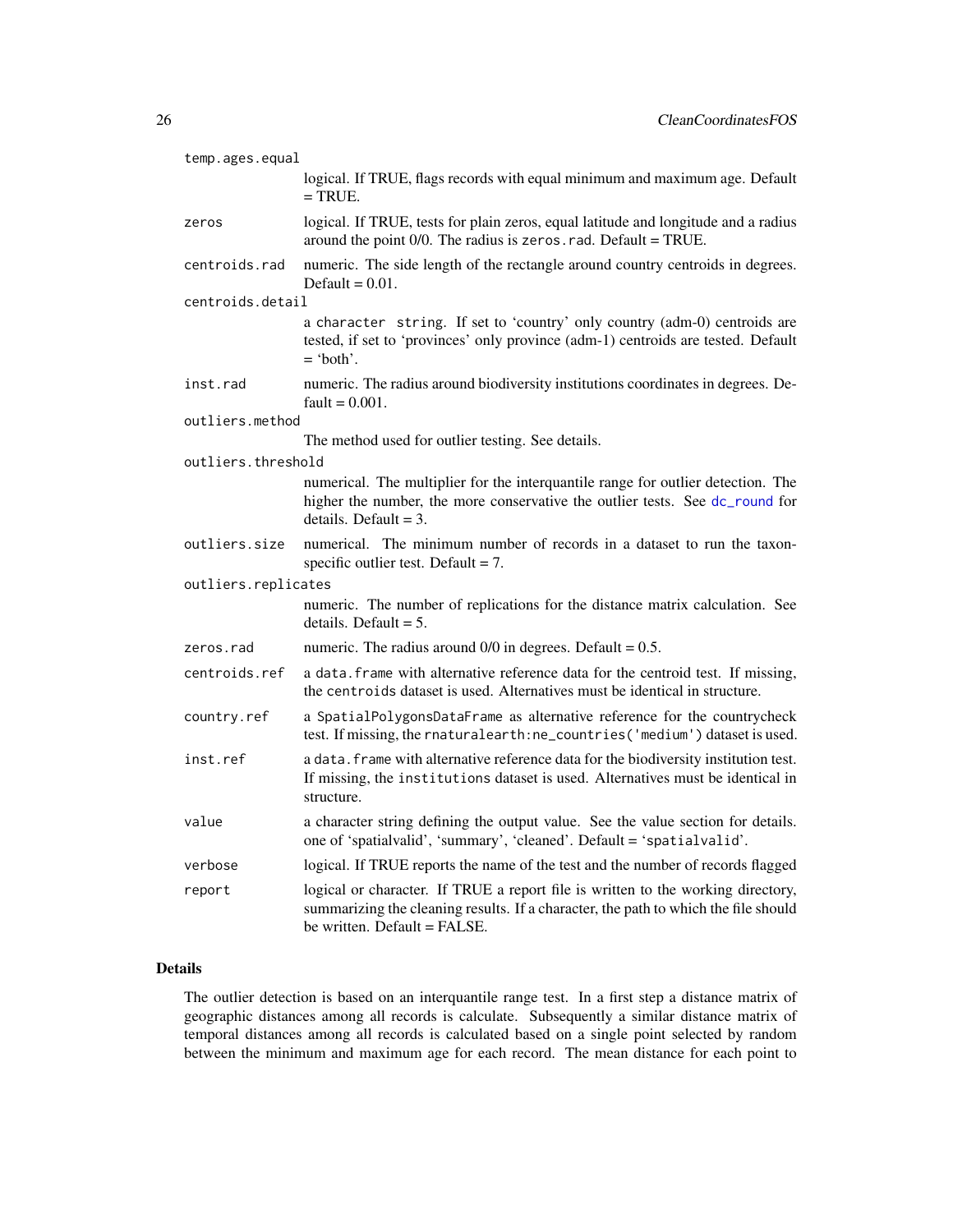### <span id="page-26-0"></span>countryref 27

all neighbours is calculated for both matrices and spatial and temporal distances are scaled to the same range. The sum of these distanced is then tested against the interquantile range and flagged as an outlier if  $x > IQR(x) + q$  75 \* mltpl\$. The test is replicated 'replicates' times, to account for temporal uncertainty. Records are flagged as outliers if they are flagged by a fraction of more than 'flag.thres' replicates. Only datasets/taxa comprising more than 'size.thresh' records are tested. Note that geographic distances are calculated as geospheric distances for datasets (or taxa) with less than 10,000 records and approximated as Euclidean distances for datasets/taxa with 10,000 to 25,000 records. Datasets/taxa comprising more than 25,000 records are skipped.

### Value

Depending on the output argument:

- "spatialvalid" an object of class spatialvalid with one column for each test. TRUE = clean coordinate, FALSE = potentially problematic coordinates. The summary column is FALSE if any test flagged the respective coordinate.
- "flags" a logical vector with the same order as the input data summarizing the results of all test. TRUE = clean coordinate, FALSE = potentially problematic (= at least one test failed).
- "cleaned" a data.frame of cleaned coordinates if species = NULL or a data.frame with cleaned coordinates and species ID otherwise

### Note

Always tests for coordinate validity: non-numeric or missing coordinates and coordinates exceeding the global extent (lon/lat, WGS84).

See <https://github.com/azizka/CoordinateCleaner/wiki> for more details and tutorials.

### Examples

```
minages <- runif(250, 0, 65)
exmpl <- data.frame(accepted_name = sample(letters, size = 250, replace = TRUE),
                    ln g = runif(250, min = 42, max = 51),lat = runif(250, min = -26, max = -11),min_m = minages,max_{ma} = minages + runif(250, 0.1, 65))test <- CleanCoordinatesFOS(x = exmpl)
summary(test)
```
<span id="page-26-1"></span>countryref *Country Centroids and Country Capitals*

### Description

A data.frame with coordinates of country centroids and country capitals as reference for the [CleanCoordinates](#page-18-1) function. Coordinates are based on the Central Intelligence Agency World Factbook as provided at <http://opengeocode.org/download/cow.php>.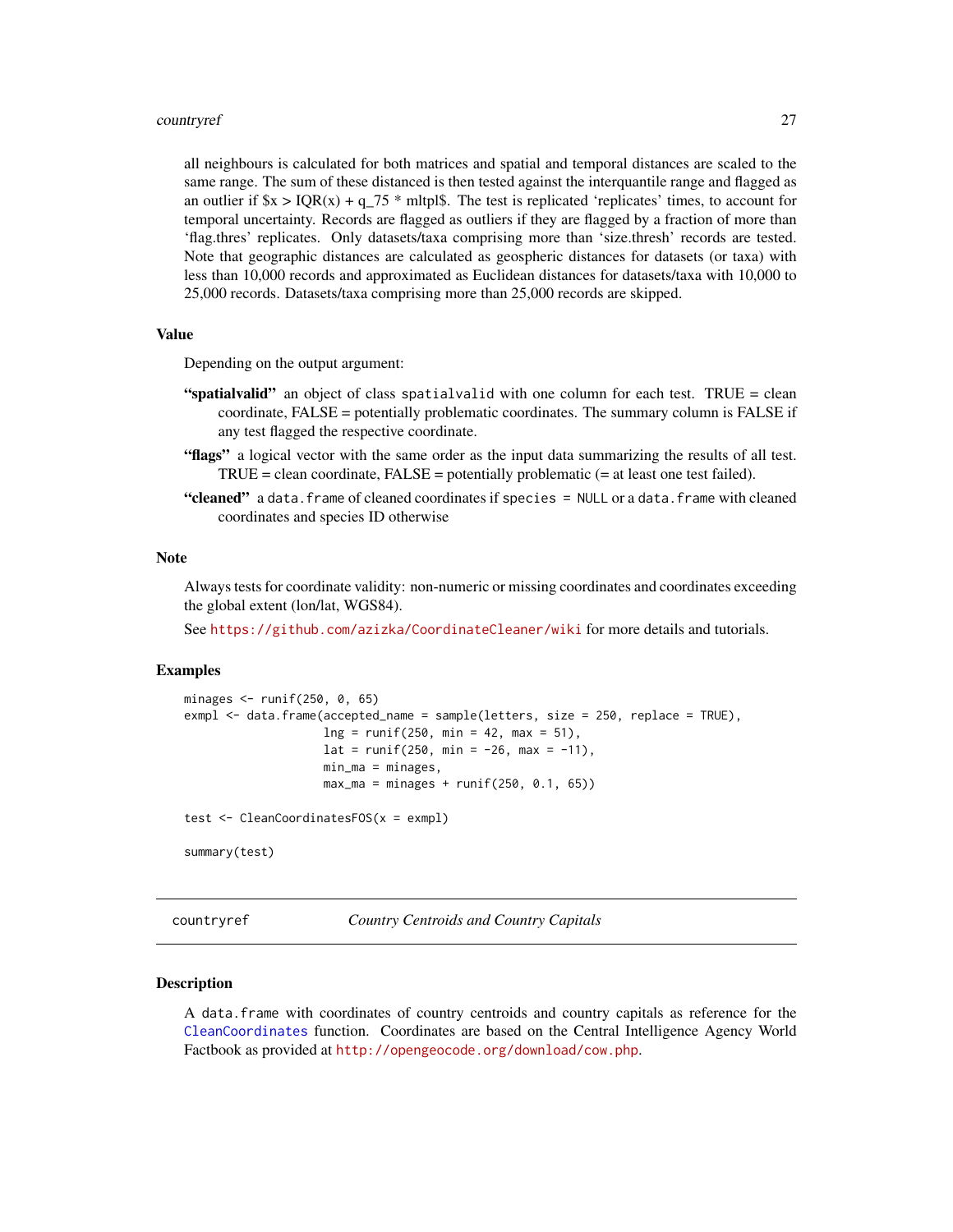### Usage

data("countryref")

### Format

A data frame with 249 observations on 7 variables.

### Source

CENTRAL INTELLIGENCE AGENCY (2014) *The World Factbook*, Washington, DC. <http://opengeocode.org/download/cow.php>

### Examples

data(countryref)

dc\_ddmm *Flag Datasets with a Degree Conversion Error*

### Description

This test identifies datasets where a significant fraction of records has been subject to a common degree minute to decimal degree conversion error, where the degree sign is recognized as decimal delimiter.

### Usage

```
dc_ddmm(x, lon = "decimallongitude", lat = "decimallatitude", ds = "dataset",
       pvalue = 0.025, diff = 1, mat.size = 1000, min.span = 2,
       value = "clean", verbose = TRUE, diagnostic = FALSE)
```

| $\mathsf{x}$ | a data frame. Containing geographical coordinates and species names.                                                                                                                             |
|--------------|--------------------------------------------------------------------------------------------------------------------------------------------------------------------------------------------------|
| lon          | a character string. The column with the longitude coordinates. Default = "deci-<br>mallongitude".                                                                                                |
| lat          | a character string. The column with the longitude coordinates. Default = "deci-<br>mallatitude".                                                                                                 |
| ds           | a character string. The column with the dataset of each record. In case x should<br>be treated as a single dataset, identical for all records. Default = "dataset".                              |
| pvalue       | numeric. The p-value for the one-sided t-test to flag the test as passed or not.<br>Both ddmm.pvalue and diff must be met. Default $= 0.025$ .                                                   |
| diff         | numeric. The threshold difference for the ddmm test. Indicates by which frac-<br>tion the records with decimals below 0.6 must outnumber the records with dec-<br>imals above 0.6. Default $= 1$ |

<span id="page-27-0"></span>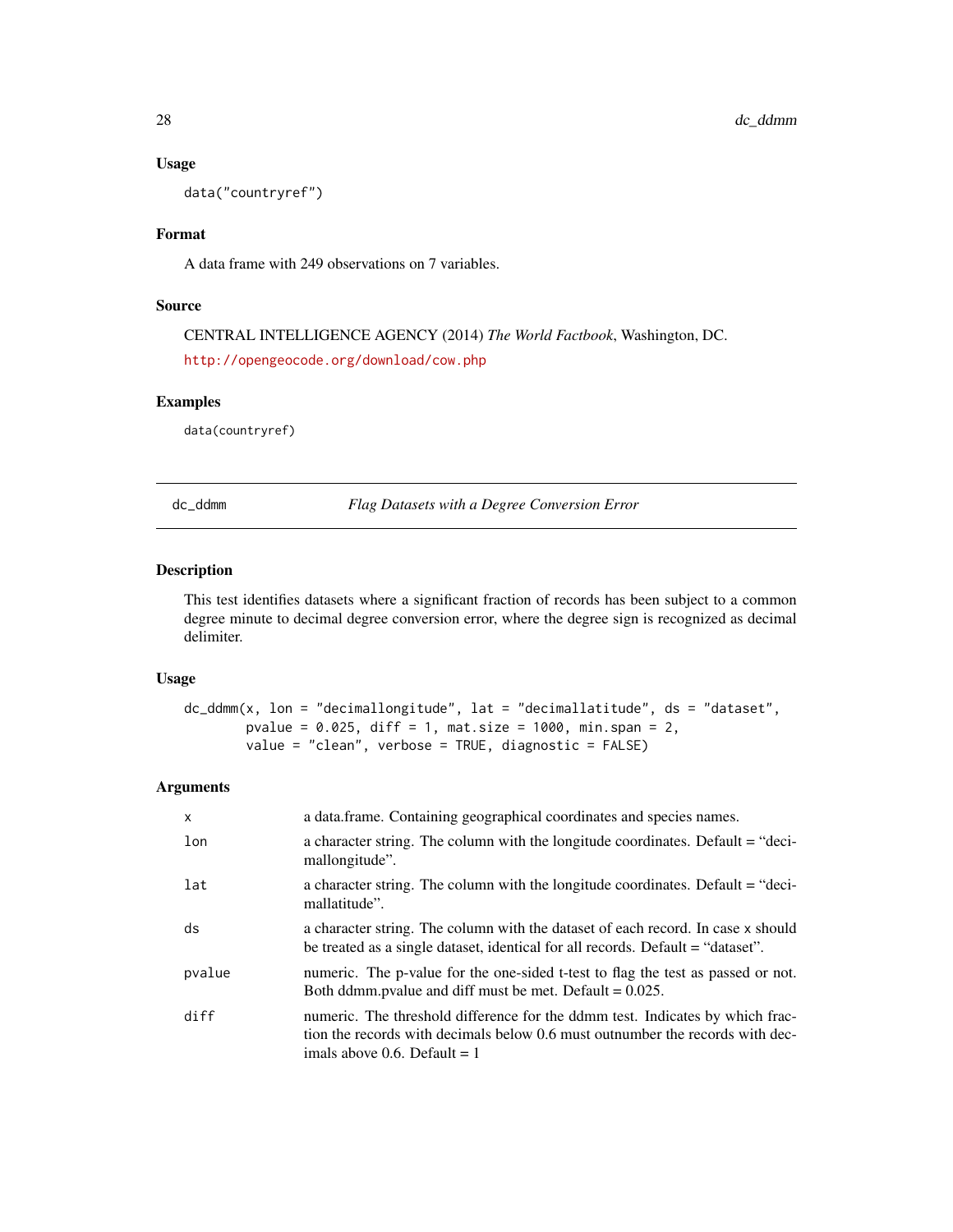### dc\_ddmm 29

| min.span   | numeric. The minimum geographic extent of datasets to be tested. Default $= 2$ .                                                                                                                                                                                                                                                                                                    |
|------------|-------------------------------------------------------------------------------------------------------------------------------------------------------------------------------------------------------------------------------------------------------------------------------------------------------------------------------------------------------------------------------------|
| mat.size   | numeric. The size of the matrix for the binomial test. Must be changed in<br>decimals (e.g. 100, 1000, 10000). Adapt to dataset size, generally 100 is better<br>for datasets < 10000 records, 1000 is better for datasets with 10000 - 1M records.<br>Higher values also work reasonably well for smaller datasets, therefore, default<br>$= 1000$ . For large datasets try 10000. |
| value      | a character string. Defining the output value. See value.                                                                                                                                                                                                                                                                                                                           |
| verbose    | logical. If TRUE reports the name of the test and the number of records flagged.                                                                                                                                                                                                                                                                                                    |
| diagnostic | logical. If TRUE plots the analyses matrix for each dataset.                                                                                                                                                                                                                                                                                                                        |

#### Details

If the degree sign is recognized as decimal delimiter during coordinate conversion, no coordinate decimals above 0.59 (59') are possible. The test here uses a binomial test to test if a significant proportion of records in a dataset have been subject to this problem. The test is best adjusted via the diff argument. The lower diff, the stricter the test. Also scales with dataset size. Empirically, for datasets with  $< 5,000$  unique coordinate records diff = 0.1 has proven reasonable flagging most datasets with >25% problematic records and all dataset with >50% problematic records. For datasets between 5,000 and 100,000 geographic unique records diff  $= 0.01$  is recommended, for datasets between 100,000 and 1 M records diff =  $0.001$ , and so on. See [https://github.com/](https://github.com/azizka/CoordinateCleaner/wiki/3.-Identifying-problematic-data-sets:-CleanCoordinatesDS) [azizka/CoordinateCleaner/wiki/3.-Identifying-problematic-data-sets:-CleanCoordinatesDS](https://github.com/azizka/CoordinateCleaner/wiki/3.-Identifying-problematic-data-sets:-CleanCoordinatesDS) for explanation and simulation results.

### Value

Depending on the 'value' argument, either a data.frame with summary statistics and flags for each dataset ("dataset") or a data.frame containing the records considered correct by the test ("clean") or a logical vector, with  $TRUE = test$  passed and  $FALSE = test$  failed/potentially problematic ("flags"). Default = "clean".

### Note

See <https://github.com/azizka/CoordinateCleaner/wiki> for more details and tutorials.

### Examples

```
clean <- data.frame(species = letters[1:10],
                decimallongitude = runif(100, -180, 180),
                decimallatitude = runif(100, -90, 90),
                dataset = "FR")
dc_ddmm(x = clean, value = "flags")#problematic dataset
lon <- sample(-180:180, size = 100, replace = TRUE) + runif(100, 0,0.59)
lat \le sample(-90:90, size = 100, replace = TRUE) + runif(100, 0,0.59)
prob <- data.frame(species = letters[1:10],
                decimallongitude = lon,
```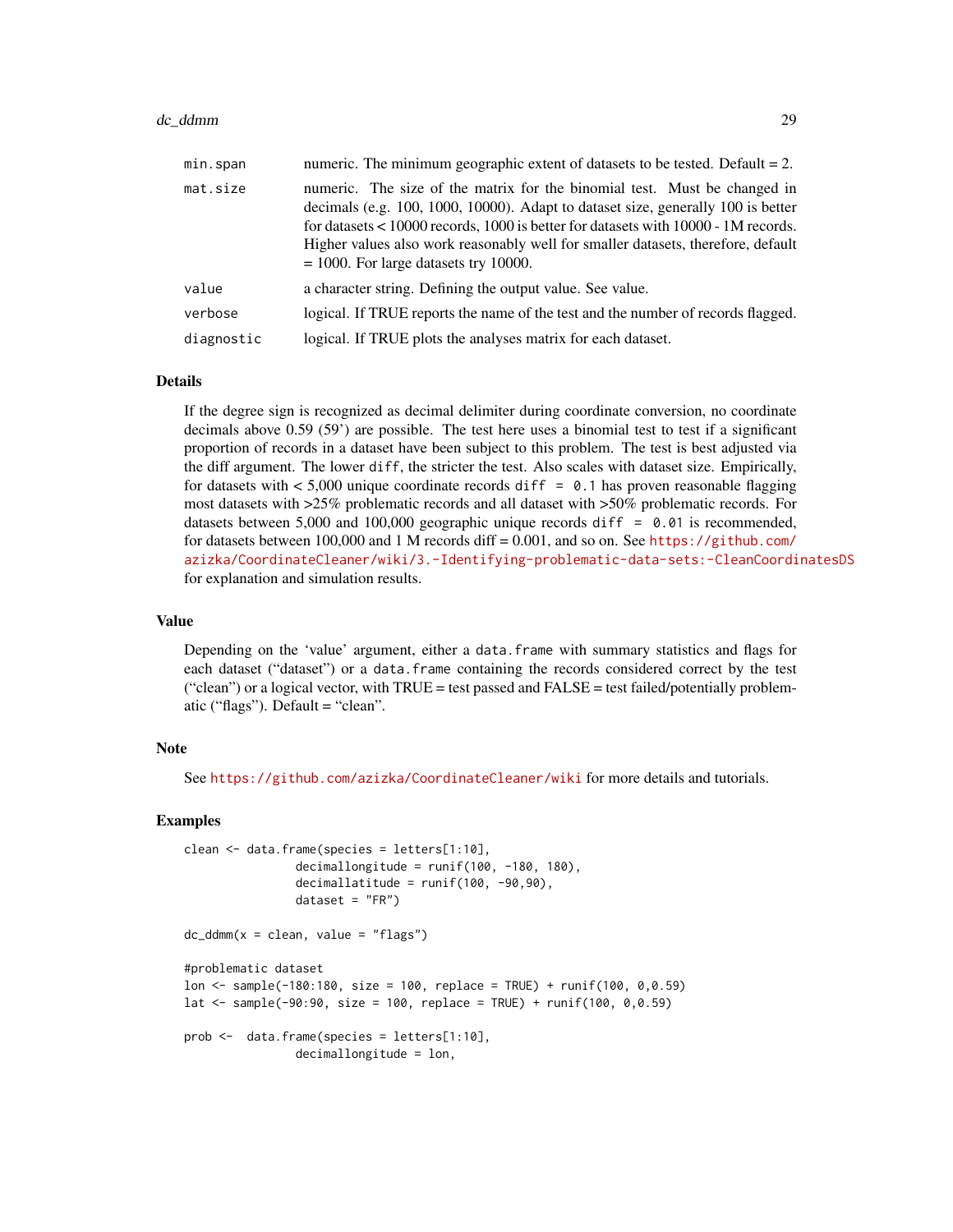```
decimallatitude = lat,
                dataset = "FR")dc\_ddmm(x = prob, value = "flags")
```
### <span id="page-29-1"></span>dc\_round *Flags Datasets with Rasterized Coordinates*

### Description

Flags datasets with periodicity patterns indicative of a rasterized (lattice) collection scheme, as often obtain from e.g. atlas data. Using a combination of autocorrelation and sliding-window outlier detection to identify periodicity patterns in the data.

### Usage

 $dc_{round}(x, \text{lon} = "decimallongitude", \text{lat} = "decimallatitude", \text{ds} = "dataset",$  $T1 = 7$ , reg.out.thresh = 2, reg.dist.min = 0.1, reg.dist.max = 2, min.unique.ds.size = 4, graphs = TRUE, test = "both", value = "clean")

| $\times$           | a data.frame. Containing geographical coordinates and species names.                                                                                                                                                                                                 |  |
|--------------------|----------------------------------------------------------------------------------------------------------------------------------------------------------------------------------------------------------------------------------------------------------------------|--|
| lon                | a character string. The column with the longitude coordinates. Default = "deci-<br>mallongitude".                                                                                                                                                                    |  |
| lat                | a character string. The column with the longitude coordinates. Default = "deci-<br>mallatitude".                                                                                                                                                                     |  |
| ds                 | a character string. The column with the dataset of each record. In case x should<br>be treated as a single dataset, identical for all records. Default = "dataset".                                                                                                  |  |
| T1                 | numeric. The threshold for outlier detection in a in an interquantile range based<br>test. This is the major parameter to specify the sensitivity of the test: lower<br>values, equal higher detection rate. Values between 7-11 are recommended.<br>Default $= 7$ . |  |
|                    | reg.out.thresh numeric. Threshold on the number of equal distances between outlier points.<br>See details. Default $= 2$ .                                                                                                                                           |  |
| reg.dist.min       | numeric. The minimum detection distance between outliers in degrees (the min-<br>imum resolution of grids that will be flagged). Default = $0.1$ .                                                                                                                   |  |
| reg.dist.max       | numeric. The maximum detection distance between outliers in degrees (the<br>maximum resolution of grids that will be flagged). Default $= 2$ .                                                                                                                       |  |
| min.unique.ds.size |                                                                                                                                                                                                                                                                      |  |
|                    | numeric. The minimum number of unique locations (values in the tested col-<br>umn) for datasets to be included in the test. Default $=$ 4.                                                                                                                           |  |
| graphs             | logical. If TRUE, diagnostic plots are produced. Default = TRUE.                                                                                                                                                                                                     |  |
| test               | character string. Indicates which column to test. Either "lat" for latitude, "lon"<br>for longitude, or "both" for both. In the latter case datasets are only flagged if<br>both test are failed. Default = "both"                                                   |  |
| value              | a character string. Defining the output value. See value.                                                                                                                                                                                                            |  |
|                    |                                                                                                                                                                                                                                                                      |  |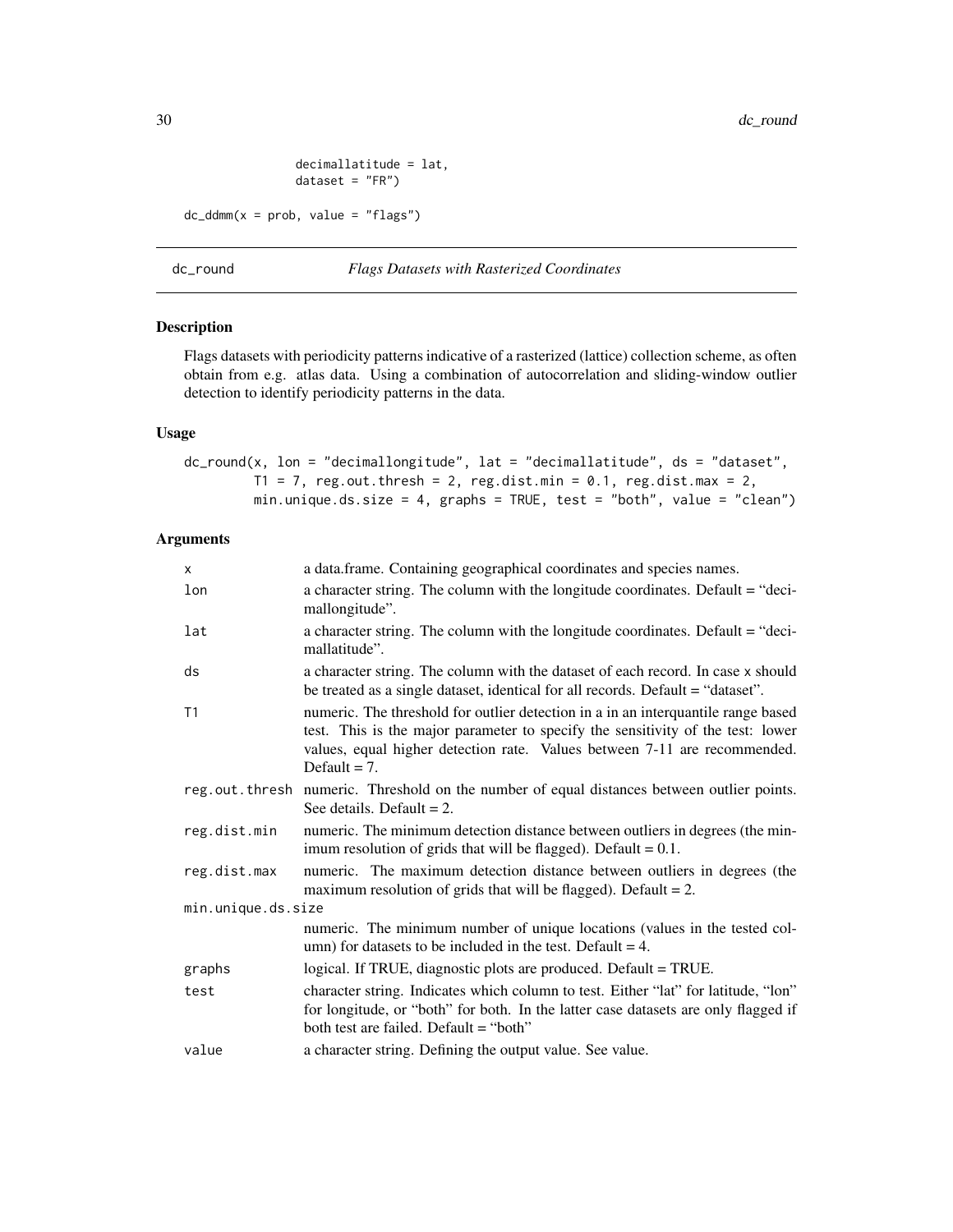### dc\_round 31

### Details

see supplement

### Value

Depending on the 'value' argument, either a data.frame with summary statistics and flags for each dataset ("dataset") or a data.frame containing the records considered correct by the test ("clean") or a logical vector, with TRUE = test passed and FALSE = test failed/potentially problematic ("flags"). Default = "clean".

### Note

See <https://github.com/azizka/CoordinateCleaner/wiki> for more details and tutorials.

### Examples

```
#simulate bias grid, one degree resolution, 10% error on a 1000 records dataset
 ##simulate biased fraction of the data, grid resolution = 1 degree
```

```
#simulate non-biased fraction of the data
bi \le sample(3 + 0:5, size = 100, replace = TRUE)
mu <- runif(3, 0, 15)
sig <- runif(3, 0.1, 5)
cl <- rnorm(n = 900, mean = mu, sd = sig)
lon \leftarrow c(cl, bi)
bi \le sample(9:13, size = 100, replace = TRUE)
mu <- runif(3, 0, 15)
sig <- runif(3, 0.1, 5)
cl \leq -rnorm(n = 900, mean = mu, sd = sig)lat \leftarrow c(cl, bi)#add biased data
inp <- data.frame(decimallongitude = lon,
                   decimallatitude = lat,
                   dataset = "test")
#plot overview
suma <- inp
suma[,1:2] <- round(suma[,1:2], 0)
suma <- aggregate(dataset ~ decimallongitude + decimallatitude, FUN = "length", data = suma)
colo <- rev(heat.colors(max(suma$dataset)))
plot(suma$decimallatitude ~ suma$decimallongitude, col = colo[suma$dataset])
#run test
dc_round(inp, value = "dataset")
```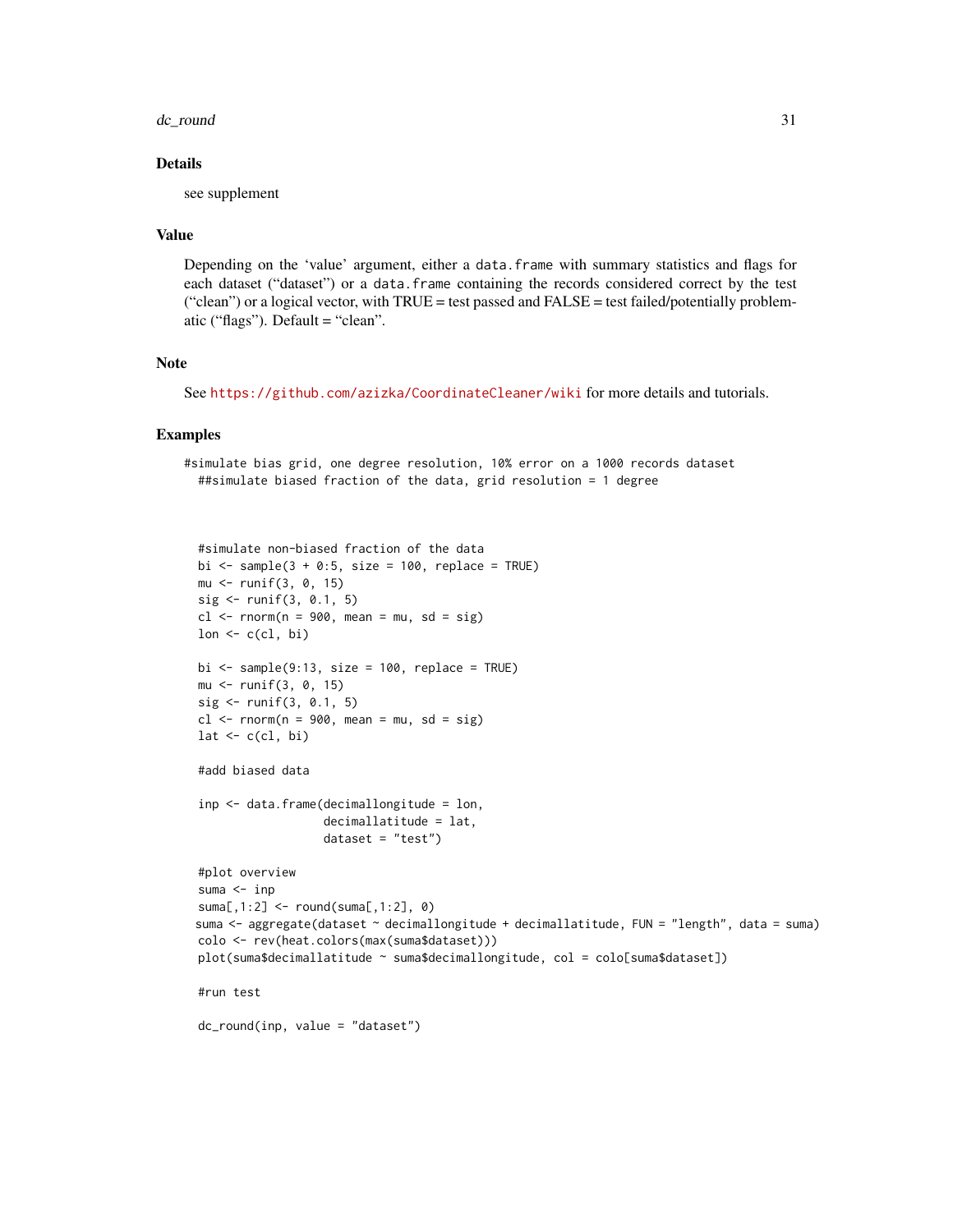### Description

A global gazetteer for biodiversity institutions from various sources, including zoos, museums, botanical gardens, GBIF contributors, herbaria, university collections.

### Usage

```
data("institutions")
```
### Format

A data frame with 12170 observations on 12 variables.

### Source

Compiled from various sources:

- Global Biodiversity Information Facility <www.gbif.org>
- Wikipedia <www.wikipedia.org>
- Geonames <www.geonames.org>
- The Global Registry of Biodiversity Repositories <www.grbio.org>
- Index Herbariorum <http://sciweb.nybg.org/Science2/IndexHerbariorum.asp>
- Botanic Gardens Conservation International <https://www.bgci.org/>

### Examples

```
data(institutions)
str(institutions)
```
<span id="page-31-2"></span>landmass *Global Coastlines*

### Description

A SpatialPolygonsDataFrame with global coastlines.

### Usage

data("landmass")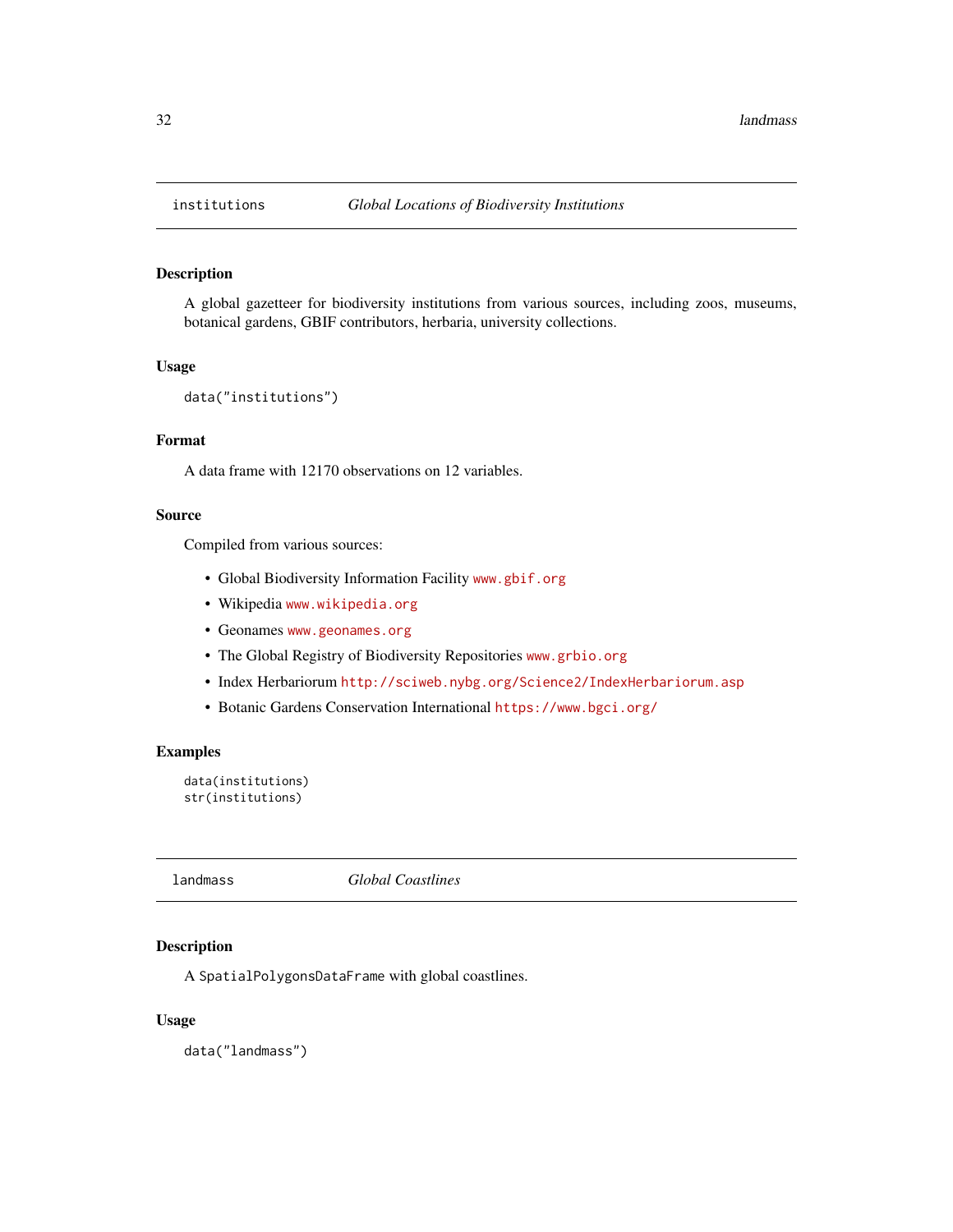### <span id="page-32-0"></span>plot.spatialvalid 33

### Note

Most of the times it might be desirable to only flag records far away from the coast as problematic rather than those close to the coastline (which might be due to disagreements in coastlines, or low GPS uncertainty). For these cases, there is a alternative coastline reference buffered by one degree available at [https://github.com/azizka/CoordinateCleaner/tree/master/](https://github.com/azizka/CoordinateCleaner/tree/master/extra_gazetteers) [extra\\_gazetteers](https://github.com/azizka/CoordinateCleaner/tree/master/extra_gazetteers).

### Source

<http://www.naturalearthdata.com/downloads/10m-physical-vectors/>

### Examples

data("landmass")

plot.spatialvalid *Plot Method for Class Spatialvalid*

### Description

A set of plots to explore objects of the class spatialvalid. A plot to visualize the flags from CleanCoordinates

### Usage

## S3 method for class 'spatialvalid'  $plot(x, bgmap = NULL, clean = TRUE, details = TRUE,$ pts.size = 1, font.size =  $10, ...$ )

### Arguments

| $\mathsf{x}$ | an object of the class spatialvalid as from CleanCoordinates.                                     |
|--------------|---------------------------------------------------------------------------------------------------|
| bgmap        | an object of the class SpatialPolygonsDataFrame used as background map.<br>$Default =$ 1 and mass |
| clean        | logical. If TRUE, non-flagged coordinates are included in the map.                                |
| details      | logical. If TRUE, occurrences are colour-coded by the type of flag.                               |
| pts.size     | numeric. The point size for the plot.                                                             |
| font.size    | numeric. The font size for the legend and axes                                                    |
| $\ddotsc$    | additional arguments passed to other methods                                                      |

### Value

A plot of the records flagged as potentially erroneous by [CleanCoordinates](#page-18-1).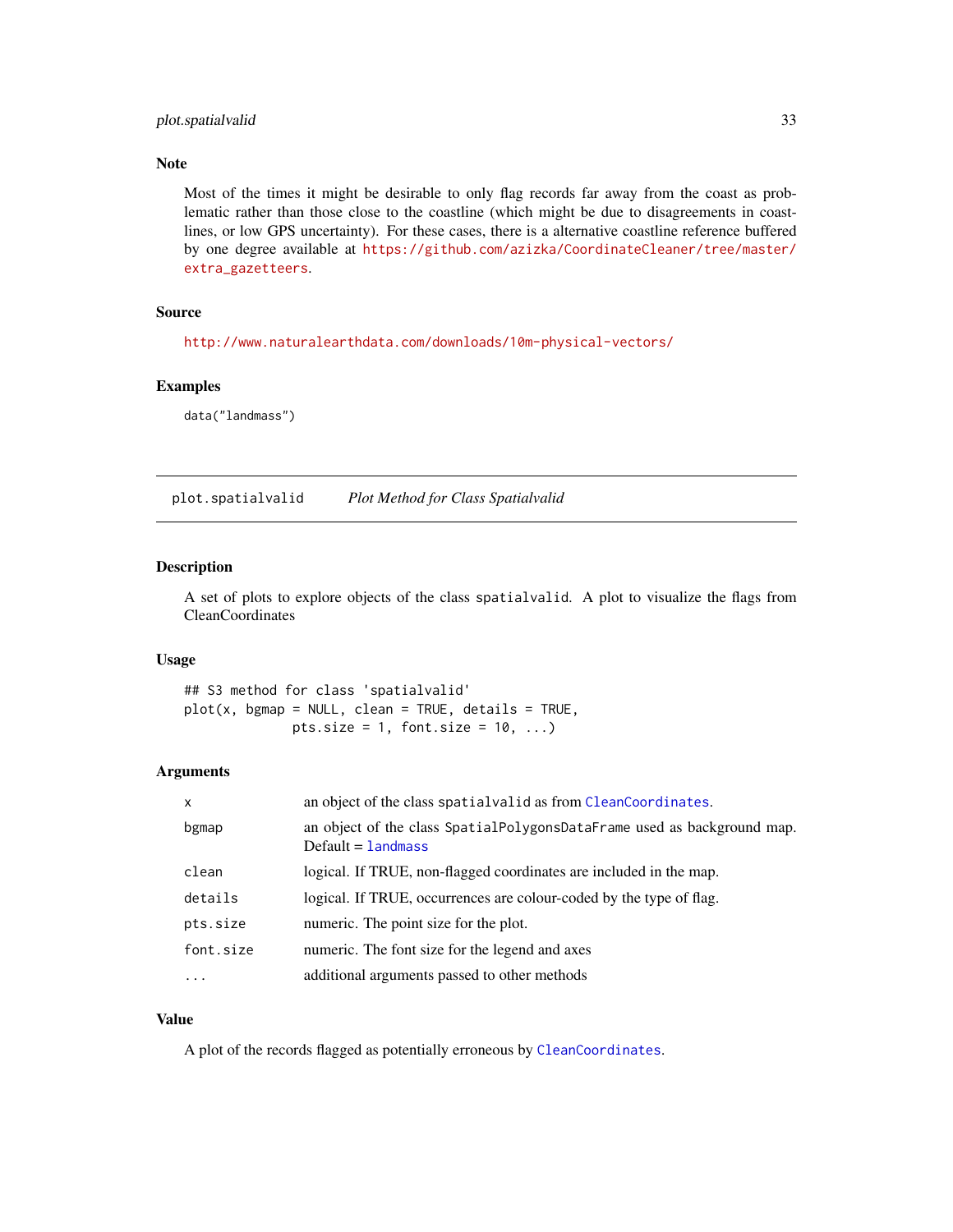### See Also

[CleanCoordinates](#page-18-1)

### Examples

```
exmpl <- data.frame(species = sample(letters, size = 250, replace = TRUE),
                    decimallongitude = runif(250, min = 42, max = 51),
                    decimallatitude = runif(250, min = -26, max = -11))test <- CleanCoordinates(exmpl, species = "species", verbose = FALSE)
summary(test)
```
tc\_equal *Flag Fossils with equal min and max age*

### Description

Flags records of fossil with equal minimum and maximum age.

### Usage

```
tc_equal(x, min.age = "min_m', max.age = "max_m',value = "clean", verbose = TRUE)
```
### Arguments

| $\mathsf{x}$ | a data.frame. Containing geographical coordinates and species names.                     |
|--------------|------------------------------------------------------------------------------------------|
| min.age      | a character string. The column with the minimum age. Default $=$ "min $_{\text{max}}$ ". |
| max.age      | a character string. The column with the maximum age. Default $=$ "max ma".               |
| value        | a character string. Defining the output value. See value.                                |
| verbose      | logical. If TRUE reports the name of the test and the number of records flagged.         |

### Value

Depending on the 'value' argument, either a data.frame containing the records considered correct by the test ("clean") or a logical vector, with TRUE = test passed and FALSE = test failed/potentially problematic ("flags"). Default = "clean".

<span id="page-33-0"></span>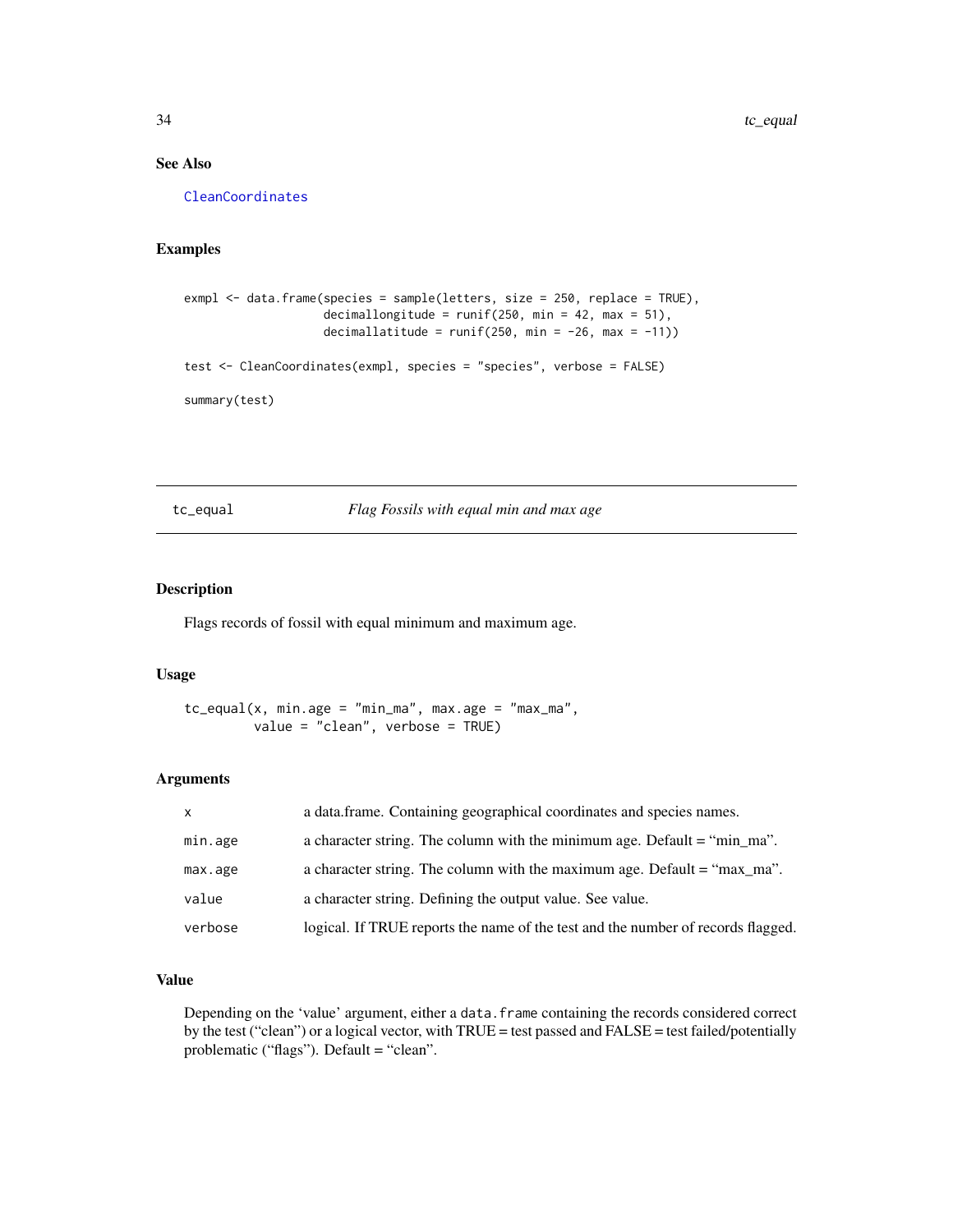### <span id="page-34-0"></span>tc\_outl 35

### Examples

```
minages \le runif(n = 10, min = 0.1, max = 25)
x \le - data.frame(species = letters[1:10],
                min_ma = minages,
                max_m = minages + runif(n = 10, min = 0, max = 10)x \le - rbind(x, data.frame(species = "z",
               min_m = 5,
                max_m = 5)tc_equal(x, value = "flags")
```

```
tc_outl Flag Fossil Outlier Records in Space and Time
```
### Description

Flags records of fossils that are spatio-temporal outliers based on interquantile ranges. Records are flagged if they are either extreme in time or space, or both.

### Usage

```
tc_outl(x, lon = "Ing", lat = "lat",min.age = "min_ma", max.age = "max_ma", taxon = "accepted_name",
       method = "quantile", size.thresh = 7, mltpl = 5,
       replicates = 5, flag.thresh = 0.5,
       uniq.loc = FALSE, value = "clean", verbose = TRUE)
```

| X           | a data.frame. Containing geographical coordinates and species names.                                                                                                                 |
|-------------|--------------------------------------------------------------------------------------------------------------------------------------------------------------------------------------|
| lon         | a character string. The column with the longitude coordinates. Default = "deci-<br>mallongitude".                                                                                    |
| lat         | a character string. The column with the longitude coordinates. Default = "deci-<br>mallatitude".                                                                                     |
| min.age     | a character string. The column with the minimum age. Default = "min_ma".                                                                                                             |
| max.age     | a character string. The column with the maximum age. Default = "max_ma".                                                                                                             |
| taxon       | a character string. The column with the taxon name. If "", searches for outliers<br>over the entire dataset, otherwise per specified taxon. Default = "accepted_name".               |
| method      | a character string. Defining the method for outlier selection. See details. Either<br>"quantile" or "mad". Default = "quantile".                                                     |
| size.thresh | numeric. The minimum number of records needed for a dataset to be tested.<br>Default $= 10$ .                                                                                        |
| mltpl       | numeric. The multiplier of the interquartile range (method $==$ 'quantile') or<br>median absolute deviation (method $==$ 'mad') to identify outliers. See details.<br>Default $=$ 3. |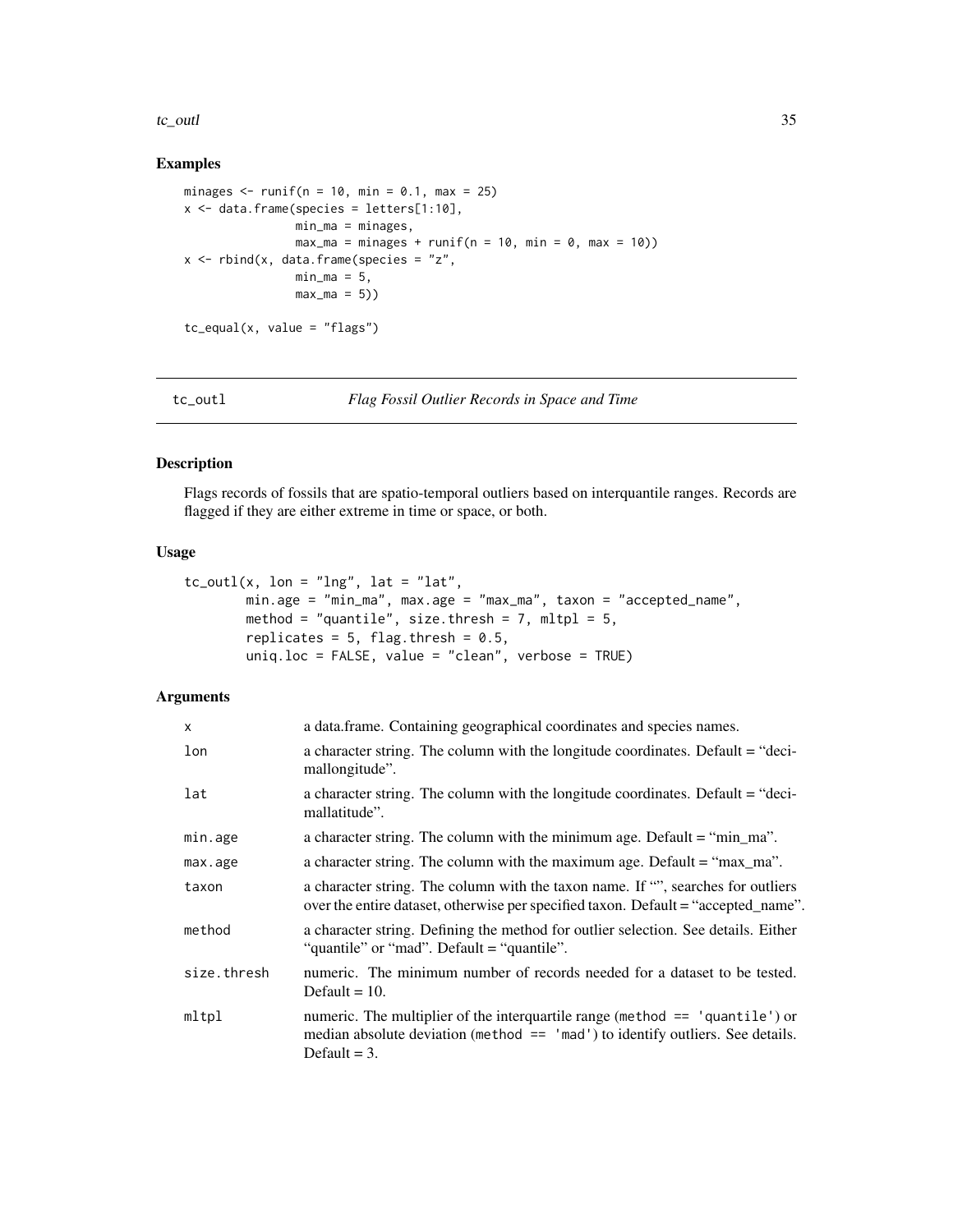| replicates  | numeric. The number of replications for the distance matrix calculation. See<br>details. Default $= 5$ .                                                      |
|-------------|---------------------------------------------------------------------------------------------------------------------------------------------------------------|
| flag.thresh | numeric. The fraction of replicates necessary to flag a record. See details. De-<br>fault = $0.5$ .                                                           |
| unig.loc    | logical. If TRUE only single records per location and time point (and taxon if<br>taxon != $\cdot\cdot\cdot$ ) are used for the outlier testing. Default = T. |
| value       | a character string. Defining the output value. See value.                                                                                                     |
| verbose     | logical. If TRUE reports the name of the test and the number of records flagged.                                                                              |

### Details

The outlier detection is based on an interquantile range test. In a first step a distance matrix of geographic distances among all records is calculate. Subsequently a similar distance matrix of temporal distances among all records is calculated based on a single point selected by random between the minimum and maximum age for each record. The mean distance for each point to all neighbours is calculated for both matrices and spatial and temporal distances are scaled to the same range. The sum of these distanced is then tested against the interquantile range and flagged as an outlier if  $x > IQR(x) + q_75$  \* mltpl\$. The test is replicated 'replicates' times, to account for temporal uncertainty. Records are flagged as outliers if they are flagged by a fraction of more than 'flag.thres' replicates. Only datasets/taxa comprising more than 'size.thresh' records are tested. Note that geographic distances are calculated as geospheric distances for datasets (or taxa) with less than 10,000 records and approximated as Euclidean distances for datasets/taxa with 10,000 to 25,000 records. Datasets/taxa comprising more than 25,000 records are skipped.

### Value

Depending on the 'value' argument, either a data.frame containing the records considered correct by the test ("clean") or a logical vector, with TRUE = test passed and FALSE = test failed/potentially problematic ("flags"). Default = "clean".

### Examples

```
minages \leq c(runif(n = 11, min = 10, max = 25), 62.5)
x \le - data.frame(species = c(letters[1:10], rep("z", 2)),
                ln g = c(runif(n = 10, min = 4, max = 16), 75, 7),lat = c(runif(n = 12, min = -5, max = 5)),min_ma = minages,
                max_{ma} = c(minages[1:11] + runif(n = 11, min = 0, max = 5), 65))tc_outl(x, value = "flags", taxon = "")
```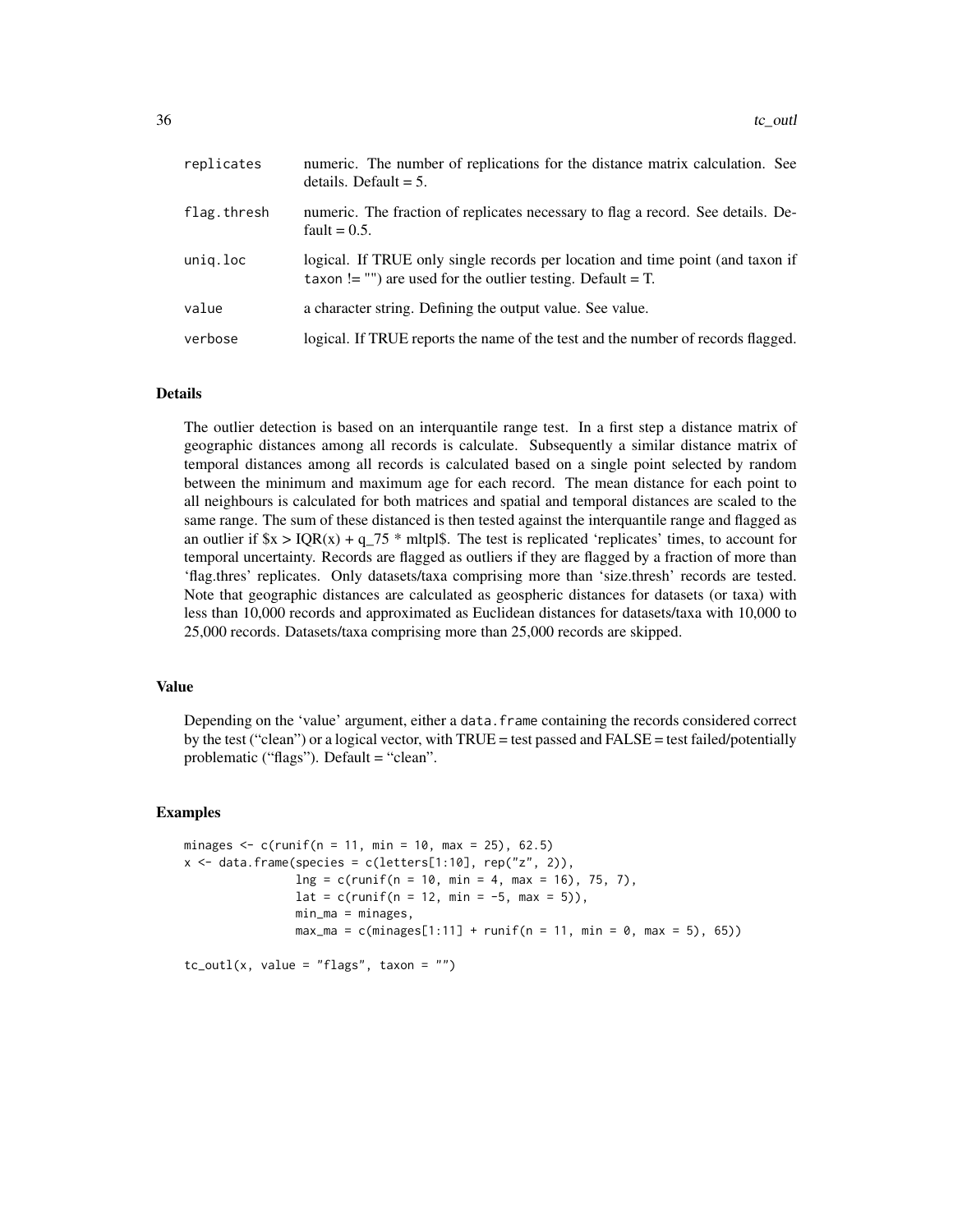<span id="page-36-0"></span>

### Description

Flags record with an unexpectedly large temporal range, based on a quantile outlier test.

### Usage

```
tc_range(x, \text{lon} = "Ing", \text{lat} = "lat",min.age = "min_ma", max.age = "max_ma", taxon = "accepted_name",
         method = "quantile", mltpl = 5, size.thresh = 7, max.range = 500,
         uniq.loc = FALSE, value = "clean", verbose = TRUE)
```
### Arguments

| $\times$    | a data.frame. Containing geographical coordinates and species names.                                                                                                                 |
|-------------|--------------------------------------------------------------------------------------------------------------------------------------------------------------------------------------|
| lon         | a character string. The column with the longitude coordinates. Default = "deci-<br>mallongitude".                                                                                    |
| lat         | a character string. The column with the longitude coordinates. Default = "deci-<br>mallatitude".                                                                                     |
| min.age     | a character string. The column with the minimum age. Default = "min_ma".                                                                                                             |
| max.age     | a character string. The column with the maximum age. Default = "max_ma".                                                                                                             |
| taxon       | a character string. The column with the taxon name. If "", searches for outliers<br>over the entire dataset, otherwise per specified taxon. Default = "accepted_name".               |
| method      | a character string. Defining the method for outlier selection. See details. Either<br>"quantile" "mad", or "time". Default = "quantile".                                             |
| mltpl       | numeric. The multiplier of the interquartile range (method $==$ 'quantile') or<br>median absolute deviation (method $==$ 'mad') to identify outliers. See details.<br>Default $=$ 3. |
| size.thresh | numeric. The minimum number of records needed for a dataset to be tested.<br>Default $= 10$ .                                                                                        |
| max.range   | numeric. A absolute maximum time interval between min age and max age.<br>Only relevant for method = "time".                                                                         |
| uniq.loc    | logical. If TRUE only single records per location and time point (and taxon if<br>taxon != "") are used for the outlier testing. Default = $T$ .                                     |
| value       | a character string. Defining the output value. See value.                                                                                                                            |
| verbose     | logical. If TRUE reports the name of the test and the number of records flagged.                                                                                                     |

### Value

Depending on the 'value' argument, either a data.frame containing the records considered correct by the test ("clean") or a logical vector, with TRUE = test passed and FALSE = test failed/potentially problematic ("flags"). Default = "clean".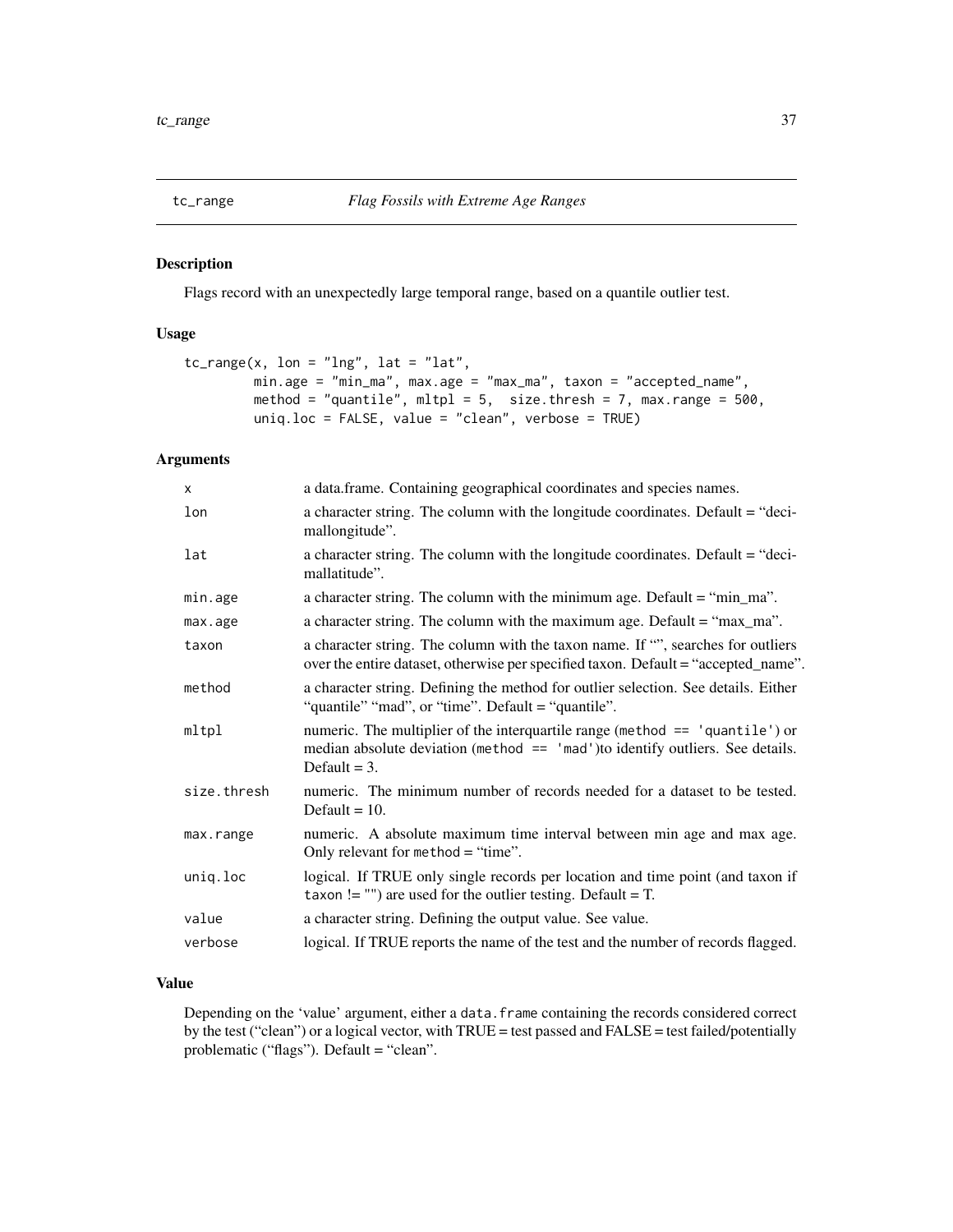### Examples

```
minages \le runif(n = 11, min = 0.1, max = 25)
x \le - data.frame(species = c(letters[1:10], "z"),
                ln g = c(runif(n = 9, min = 4, max = 16), 75, 7),lat = c(runif(n = 11, min = -5, max = 5)),min_ma = minages,
                max_{ma} = minages + c(runif(n = 10, min = 0, max = 5), 25)tc_range(x, value = "flags", taxon = "")
```
WritePyRate *Create Input Files for PyRate*

### Description

Creates the input necessary to run Pyrate, based on a data.frame with fossil ages (as derived e.g. from CleanCoordinatesFOS) and a vector of the extinction status for each sample. Creates files in the working directory!

### Usage

WritePyRate(x, taxon = "accepted\_name", min.age = "min\_ma", max.age = "max\_ma", status = NULL, trait = NULL, fname = NULL, path =  $getwd()$ ,  $replicates = 1$ ,  $cutoff = NULL$ ,  $random = TRUE$ )

| x          | a data.frame. Containing geographical coordinates and species names.                                                                                                            |
|------------|---------------------------------------------------------------------------------------------------------------------------------------------------------------------------------|
| taxon      | a character string. The column with the taxon name. If "", searches for out-<br>liers over the entire dataset, otherwise per specified taxon. Default = "identi-<br>fied_name". |
| min.age    | a character string. The column with the minimum age. Default = "min_ma".                                                                                                        |
| max.age    | a character string. The column with the maximum age. Default = "max_ma".                                                                                                        |
| status     | a vector of character strings of length $nrow(x)$ . Indicating for each record "ex-<br>tinct" or "extant".                                                                      |
| trait      | a numeric vector of length $nrow(x)$ . Indicating trait values for each record.<br>Optional. Default = NULL.                                                                    |
| fname      | a character string. The prefix to use for the output files.                                                                                                                     |
| path       | a character string, giving the absolute path to write the output files. Default is<br>the working directory.                                                                    |
| replicates | a numerical. The number of replicates for the randomized age generation. See<br>details. Default $= 1$ .                                                                        |

<span id="page-37-0"></span>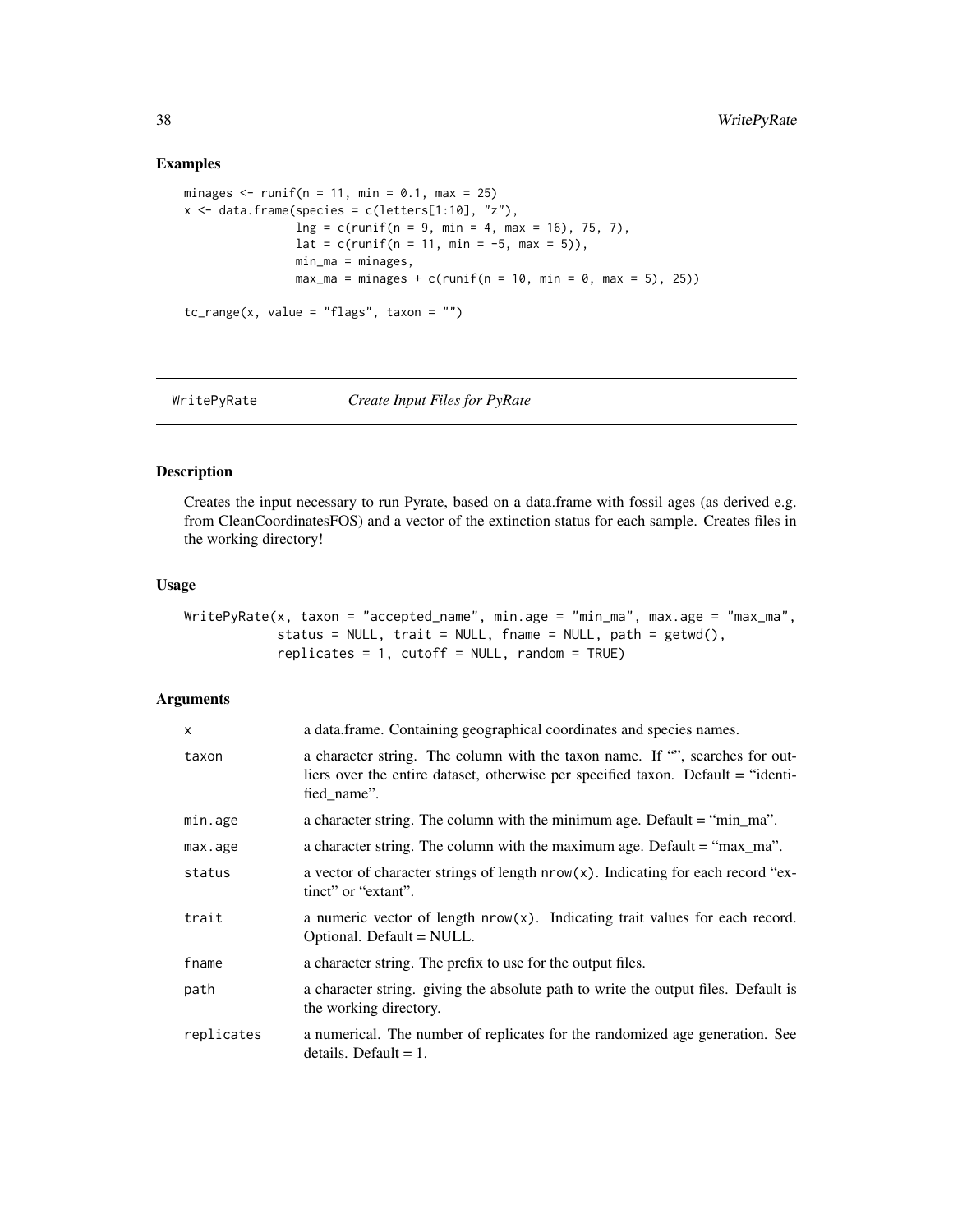### WritePyRate 39

| cutoff | a numerical. Specify a threshold to exclude fossil occurrences with a high tem-                                                                                                                                                                   |
|--------|---------------------------------------------------------------------------------------------------------------------------------------------------------------------------------------------------------------------------------------------------|
|        | poral uncertainty, i.e. with a wide temporal range between min.age and max.age.                                                                                                                                                                   |
|        | Examples: cutoff=NULL (default; all occurrences are kept in the data set) cut-                                                                                                                                                                    |
|        | off=5 (all occurrences with a temporal range of 5 Myr or higher are excluded<br>from the data set)                                                                                                                                                |
| random | logical. Specify whether to take a random age (between MinT and MaxT) for<br>each occurrence or the midpoint age. Note that this option defaults to TRUE if<br>several replicates are generated (i.e. replicates $> 1$ ). Examples: random = TRUE |
|        | (default) random = FALSE (use midpoint ages)                                                                                                                                                                                                      |

### Details

The replicate option allows the user to generate several replicates of the data set in a single input file, each time re-drawing the ages of the occurrences at random from uniform distributions with boundaries MinT and MaxT. The replicates can be analyzed in different runs (see PyRate command -j) and combining the results of these replicates is a way to account for the uncertainty of the true ages of the fossil occurrences. Examples: replicates=1 (default, generates 1 data set), replicates=10 (generates 10 random replicates of the data set).

### Value

PyRate input files in the working directory.

### Note

See <https://github.com/dsilvestro/PyRate/wiki> for more details and tutorials on PyRate and PyRate input.

### Author(s)

Daniele Silvestro

### Examples

```
minages <- runif(250, 0, 65)
exmpl <- data.frame(identified_name = sample(letters, size = 250, replace = TRUE),
                   ln g = runif(250, min = 42, max = 51),lat = runif(250, min = -26, max = -11),min_m = minages,max_{max} = minages + runif(250, 0.1, 65))
```
#a vector with the status for each record, #make sure species are only classified as either extinct or extant, #otherwise the function will drop an error

```
status <- sample(c("extinct", "extant"), size = nrow(exmpl), replace = TRUE)
#or from a list of species
status <- sample(c("extinct", "extant"), size = length(letters), replace = TRUE)
names(status) <- letters
status <- status[exmpl$identified_name]
```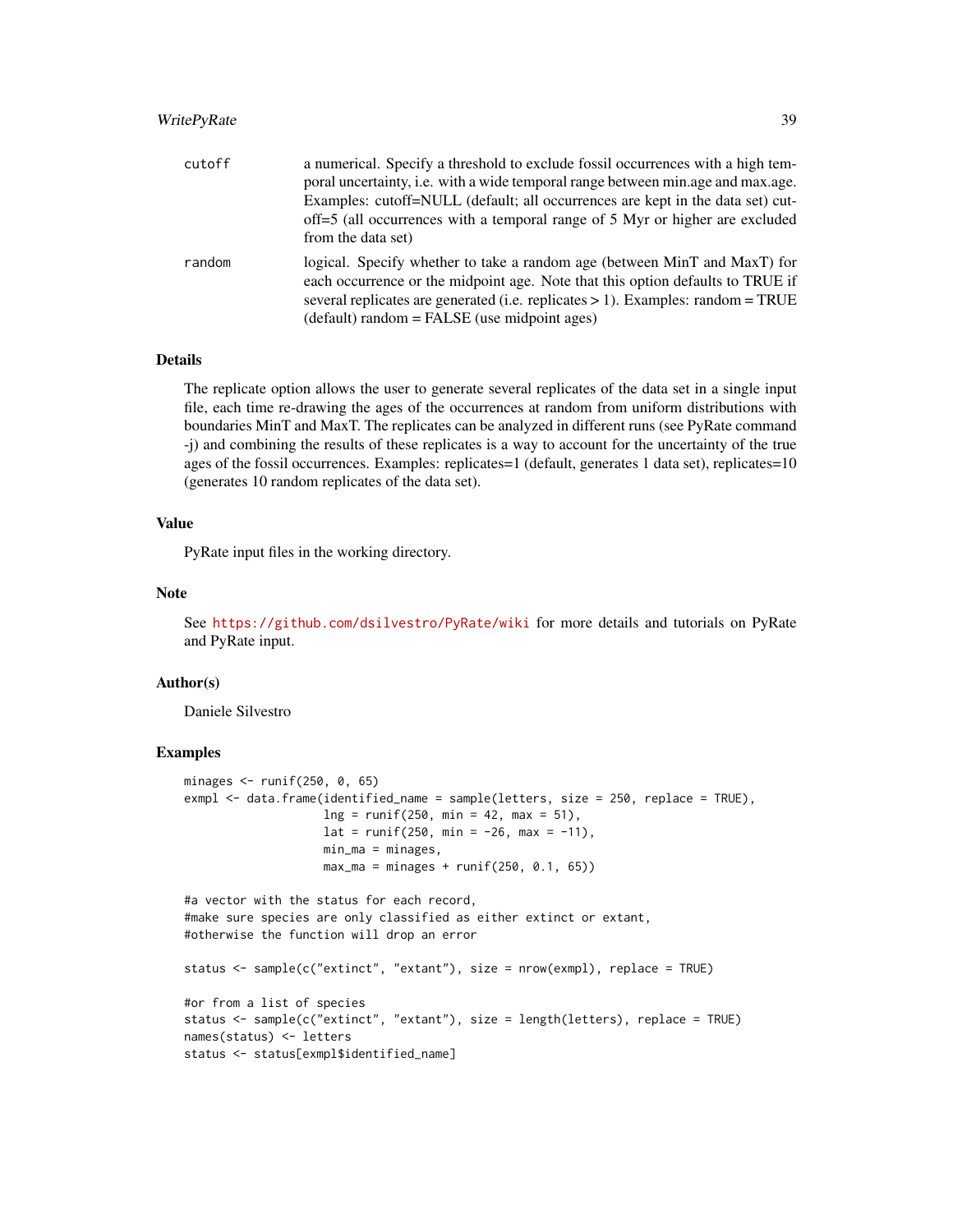### 40 WritePyRate

## Not run: WritePyRate(x = exmpl,fname = "test", status = status)

## End(Not run)